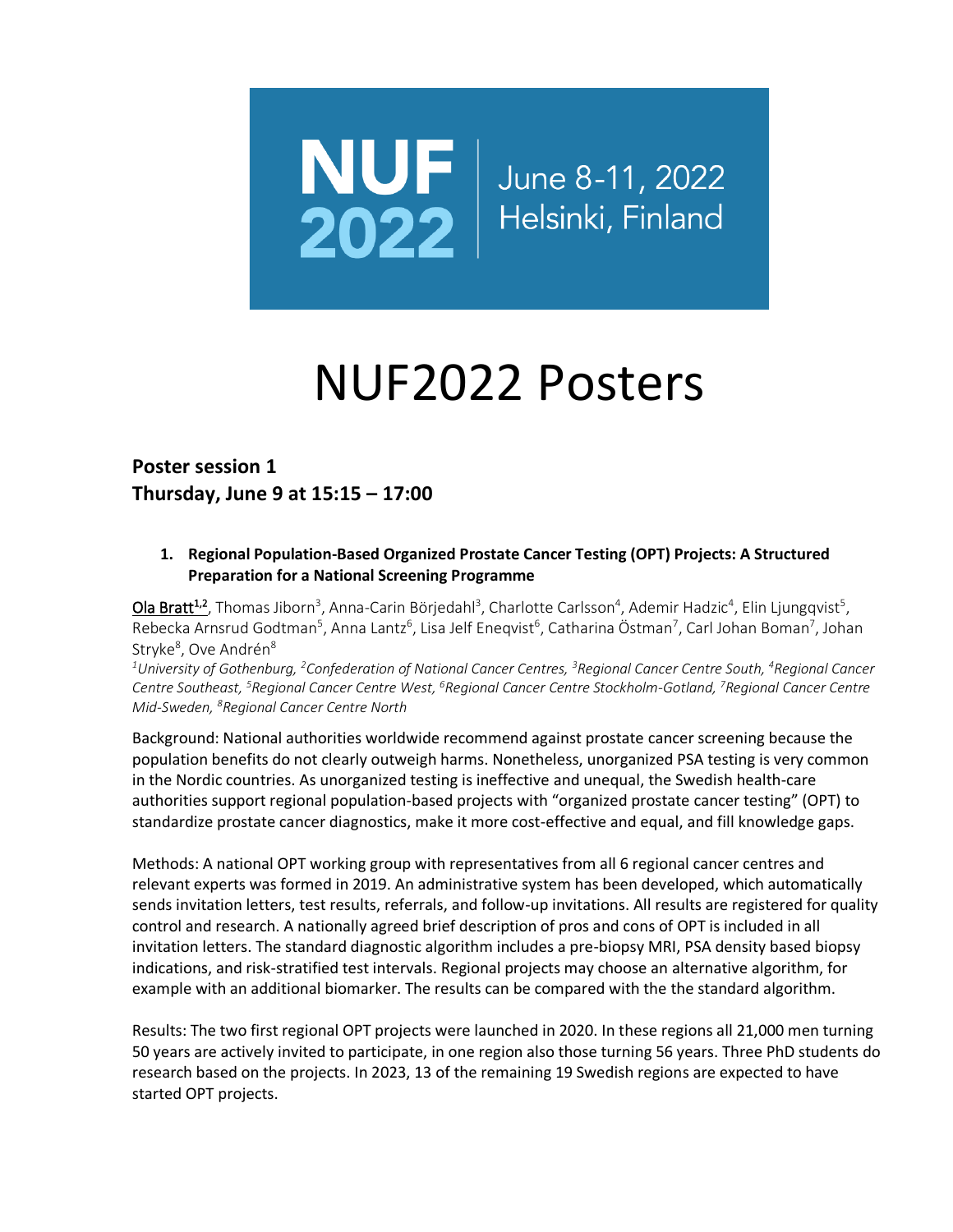Conclusions: These regional OPT projects will create the infrastructure and gain essential knowledge needed for a future screening programme.

## **2. Withdrawn**

## **3. Time without PSA recurrence after radical prostatectomy as a predictor of future biochemical recurrence, metastatic disease and prostate cancer death: a prospective Scandinavian cohort study**

Mats Ahlberg<sup>1</sup>, PhD Hans Garmo<sup>1,5,6</sup>, PhD Hans-Olov Adami<sup>7,2</sup>, PhD Ove Andrén<sup>8,10</sup>, PhD Jan-Erik Johansson<sup>3,8</sup>, PhD Gunnar Steineck<sup>9,4</sup>, PhD Lars Holmberg<sup>1,6</sup>, PhD Anna Bill-Axelson<sup>1</sup>

*<sup>1</sup>Department of Surgical Sciences, Uppsala University, <sup>2</sup>Department of Medical Epidemiology and Biostatistics, Karolinska Institutet, <sup>3</sup>Department of Urology, The School of Health and Medical Sciences Örebro, <sup>4</sup>Department of Oncology, Sahlgrenska Academy at the University of Gothenburg, Division of Clinical Cancer Epidemiology, Institute of Clinical Sciences, <sup>5</sup>Regional Cancer Center Uppsala/Örebro, Uppsala University Hospital, <sup>6</sup>Translational Oncology & Urology Research (TOUR), School of Cancer and Pharmaceutical Sciences, King´s College London, Guy´s Hospital, <sup>7</sup>Clinical Effectiveness Group, Institute of Health and Society, University of Oslo, <sup>8</sup>Department of Urology, Faculty of Medicine and Health, Örebro University, <sup>9</sup>Department of Oncology-Pathology, Karolinska Institute, Division of Clinical Cancer Epidemiology, <sup>10</sup>Regional Cancer Center Norr*

## Background

Surveillance after radical prostatectomy routinely includes repeated PSA-testing for many years. Biochemical recurrence often occurs without further clinical progression. We hypothesised that follow-up can be shortened for many patients without increasing the risk for prostate cancer death. We investigated the long-term probabilities of PSA recurrence, metastases and prostate cancer death in patients without biochemical recurrence five and ten years after radical prostatectomy. Methods

Between 1989 and 1998, 14 urological centers in Scandinavia randomised patients to the SPCG-4 trial. All patients who underwent radical prostatectomy within one year from inclusion were eligible. Data was collected prospectively and was stratified by Gleason score (≤3+4=7 or ≥4+3=7), pathological tumour stage (pT2 or ≥pT3) and negative or positive surgical margins. We analysed the cumulative incidences and absolute differences in metastatic disease and prostate cancer death. Results

We analysed 302 patients with complete follow-up during a median of 24 years. Median preoperative PSA was 9.8 ng/ml and median age was 65 years. For patients without biochemical recurrence 5 years after radical prostatectomy the 20-year probability of biochemical recurrence was 25% among men with Gleason score ≤3+4=7 and 57% among men with Gleason score ≥4+3=7; the probabilities for metastases were 0.8% and 17%; and for prostate cancer death 0.8% and 12% respectively. The long-term probabilities were higher for pT≥3 vs. pT2 and for positive vs. negative surgical margins.

**Conclusions** 

Our study indicates that men with favourable histopathology without biochemical recurrence 5 years after radical prostatectomy can stop follow-up earlier than 10 years after radical prostatectomy.

## **4. Risk of early upgrading for low volume, ≤2 cores, GS 3+4 prostate cancer: A single center retrospective follow-up.**

Johan Björklund<sup>1,2</sup>, Doug Cheung<sup>2</sup>, Katharine Lajkosz<sup>2</sup>, Alexandre Zlotta<sup>2</sup>, Antonio Finelli<sup>2</sup> <sup>1</sup>*The Institution For Molecular Medicine And Surgery, Karolinska Institutet, <sup>2</sup>Division of Urologic Oncology, Department of Surgical Oncology, Princess Margaret Cancer Centre, University Health Network and University of Toronto*

## Background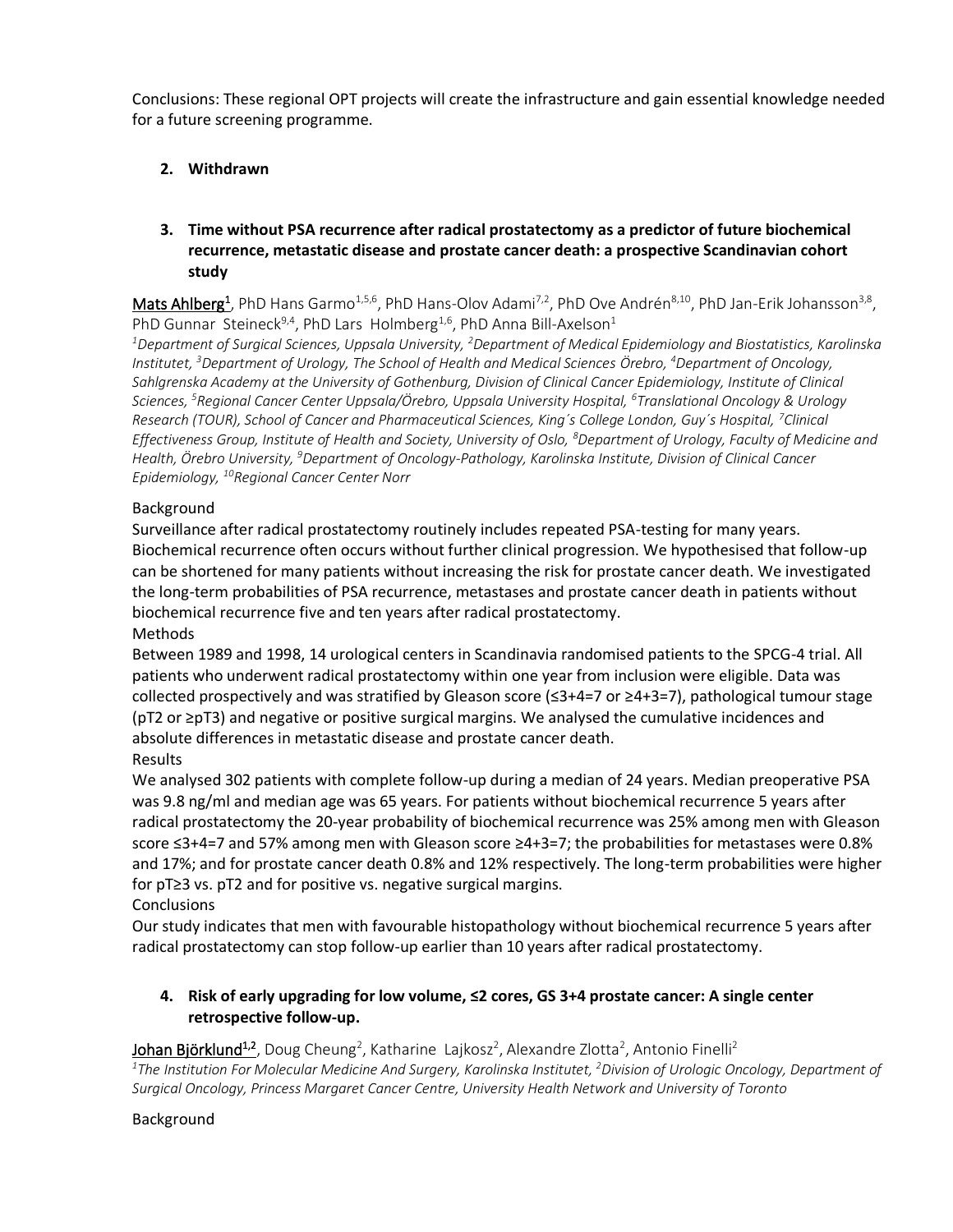Guidelines support considering selected men with ISUP grade group 2 prostate cancer (PCa) for active surveillance (AS). However, which patients among these can be safely managed by AS remains uncertain. We assessed the association of clinical variables with unfavourable pathology (pT-stage ≥3, ISUP ≥3, and/or N1) at radical prostatectomy (RP) in low volume Gleason 3+4 prostate cancer on biopsy.

## **Methods**

We performed a retrospective analysis of 378 men with low volume (≤2 cores) Gleason 3+4 localised PCa who underwent prostatectomy at a single tertiary cancer care center. We analysed rates of unfavourable pathology at RP in relation to clinical factors and compared the strongest predictors with commonly used AS restrictions in Gleason 3+3.

## Results

128/378 (34%) men had unfavourable pathology at RP. On multivariable analysis, >5% Gleason pattern 4 was independently associated with an increased risk of ISUP ≥3. A maximum percentage core involvement >50% was independently associated with an increased risk of pT-stage ≥3 and unfavourable pathology. Restriction to patients with ≤5% Gleason 4 decreased the upgrading of both unfavourable pathology (OR 0.62, p=0.041) and ≥ISUP 3 (OR 0.17, p=0.0007) compared to the full cohort, while restriction with ≤50% of max core involvement nor the compared Gleason 3+3 restrictions did not.

## **Conclusions**

In low volume Gleason 3+4 percentage of Gleason 4 of ≤5% was the strongest predictor in reducing upgrading at final pathology. This easily available pathological description could be used to guide urologists and patients when considering active surveillance in this setting.

## **5. High Intensity Focused Ultrasound (HIFU) for prostate cancer (PCa) – Early functional and oncological results in 101 cases**

Michael Haggman<sup>1</sup>, **MD Rafaele Cantera Ahlman<sup>1</sup>**, MD, PhD Pär Dahlman<sup>1</sup>, MD Aleksandar Femic<sup>1</sup>, MD, PhD Sam Ladjevardi<sup>1</sup>

#### *<sup>1</sup>Uppsala University Hospital*

Background: Treatments for localized PCa are radical prostatectomy, mostly robot-assisted (RALP) or irradiation. Both modalities cure most cases, but are hampered by significant genitourinary side effects. Recent progress in MRI and TRUS-fusion has changed the diagnostic algoritms and now also the therapeutic options, enabling focal treatment to be delivered with great precision. Several such modalities, among them HIFU, have been developed.

Methods: Commencing February 2020, 101 men (mean age 64) with intermediate risk PCa, fulfilling the inclusion criteria (T1c-T2, unilateral, dorsal lesion, > 6mm from the urethral sphincter, PSA <20) were treated with Sonablate HIFU, as outpatient procedure in general anaesthesia. Followup with PSA at 3,6,12,18 months, MRI at 2 weeks, and one year, with fusion-guided rebiopsy from the treated area and any other identified lesion.

Results: For 60 cases 6 month followup is available.

Immediate complications: 2 urinary retention, 3 urosepsis, 1 heart failure, one prostatorectal fistula, which healed spontaneously on suprapubic catheter drainage.

Functional results: 3/60 (5%) patient had significant urinary incontinence (1 pad or more/day) 20/60 (34%) suffered from significant ED.

Oncological results: One patient insufficiently treated at 2 week MRI, was rebx:ed early and had RALP. 13/40 (32%) patients had positive bx at 12 months, whereof 5 out of field residual tumor. 9 had minimal residual (ISUP 1-2) tumor and are currently on continued active monitoring, 4 underwent RALP. Conclusion: HIFU has been successfully introduced with very good functional outcome. The oncological follow-up is short, but results are comparable to contemporary RALP series.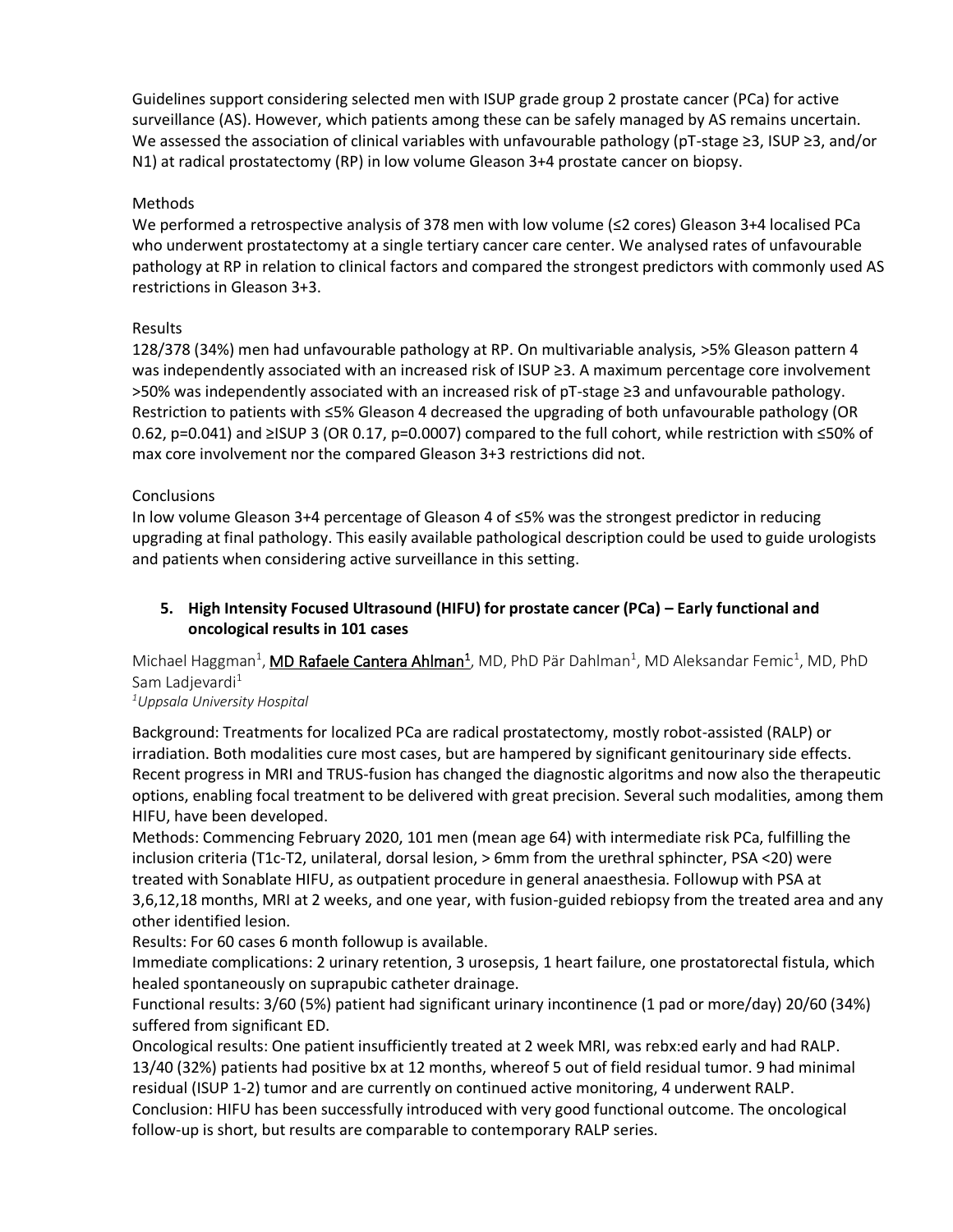## **6. Provider Variation in Patient-Reported Pain Scores During In-Office Transperineal Prostate Biopsy Under Local Anesthesia**

Brian Stork<sup>1</sup>, Ajith Dupati<sup>2</sup>, Ji Qi<sup>3</sup>, Stephanie Ferrante<sup>4</sup>, Dr. John DiBianco<sup>3</sup>, Dr. Adam Walker<sup>1</sup>, Dr. John Wei<sup>3</sup>, Dr. Chandy Ellimoottil<sup>3</sup>, Dr. Lindsey Herrel<sup>3</sup>, Dr. Richard Wu<sup>5</sup>, Dr. Arvin George<sup>3</sup> *<sup>1</sup>Michigan Medicine West Shore Urology, <sup>2</sup>University of Michigan Medical School, <sup>3</sup>University of Michigan Department of Urology, <sup>4</sup>Michigan Urology Surgical Improvement Collaborative, <sup>5</sup>E-Da Hospital* 

Background: Transperineal prostate (TP) biopsy minimizes the risk of post-biopsy infectious complications. We examined provider level variation and factors associated with pain and discomfort during in-office TP biopsy.

Methods: A standardized, immediate, post-procedure patient-reported survey was administered to men undergoing TP biopsy. Patient-reported overall pain and pain for each subdomain including positioning, probe insertion, anesthetic administration, and prostate sampling were evaluated using the validated Wong-Baker FACES pain scale. Bivariate analyses were performed to determine association of age, race, Body Mass Index (BMI), and Charlson Comorbidity Index (CCI) with pain during biopsy. Provider-level variation was assessed for overall pain, and at each portion of the procedure, among urologists who had performed > 10 TP biopsies.

Results: A total of 309 patients undergoing TP biopsy with 12 urologists completed the survey. The median score for overall pain during the procedure was 4 (IQR 2-5). Across all subdomains, anesthetic administration demonstrated the highest pain scores (Median=4 [IQR 2-6]). Across providers, significant variation was observed on pain scores related to local anesthetic administration and prostate sampling (p=0.024 and p=0.041, respectively). Age, race, and BMI were not significantly associated with overall pain scores. Patients with more comorbidities were more likely to report lower pain scores (p=0.031).

Conclusions: In-office, TP biopsy under local anesthesia is well tolerated with only mild to moderate discomfort. Significant variation exists between providers in patient-reported pain scores during administration of local anesthesia and prostate sampling. Standardization of technique may offer an opportunity to reduce patient reported pain scores during TP biopsy.

## **7. Results from salvage robotassisted laparoscopic prostatectomy (sRALP) after definitive radiotherapy at Oslo University Hospital (OUH) (2013-2021)**

 $\textsf{Andreas Habserstad}^1$ , Siril Stokke $^1$ , Bjørn Brennhovd $^1$ , Viktor Berge $^{1,2}$ *<sup>1</sup>Department of Urology, Oslo University Hospital, <sup>2</sup>University of Oslo*

## Background:

There are still controversies in the management of radiorecurrent prostate cancer. In this study, we provide further information of complications and oncological outcomes from patients operated with sRALP.

## Methods:

We retrospectively included 45 patients, consecutively treated with sRALP for radiorecurrent prostate cancer at OUH. Data was retrieved from the electronic patient journals. Local recurrence was confirmed by MRI and prostate biopsy. Complications to surgery were classified in accordance to the Clavien-Dindo classification. Biochemical relapse (BCR) post-sRALP was defined as PSA levels > 0,2ng/ml.

#### Results:

All patients had received external beam radiation, three of the patients in combination with high dose-rate brachytherapy. Median time interval from radiation to operation was 87 months. 21 patients (47%) were operated with pelvic lymph node dissection (PLND) of which lymph node metastases were found in nine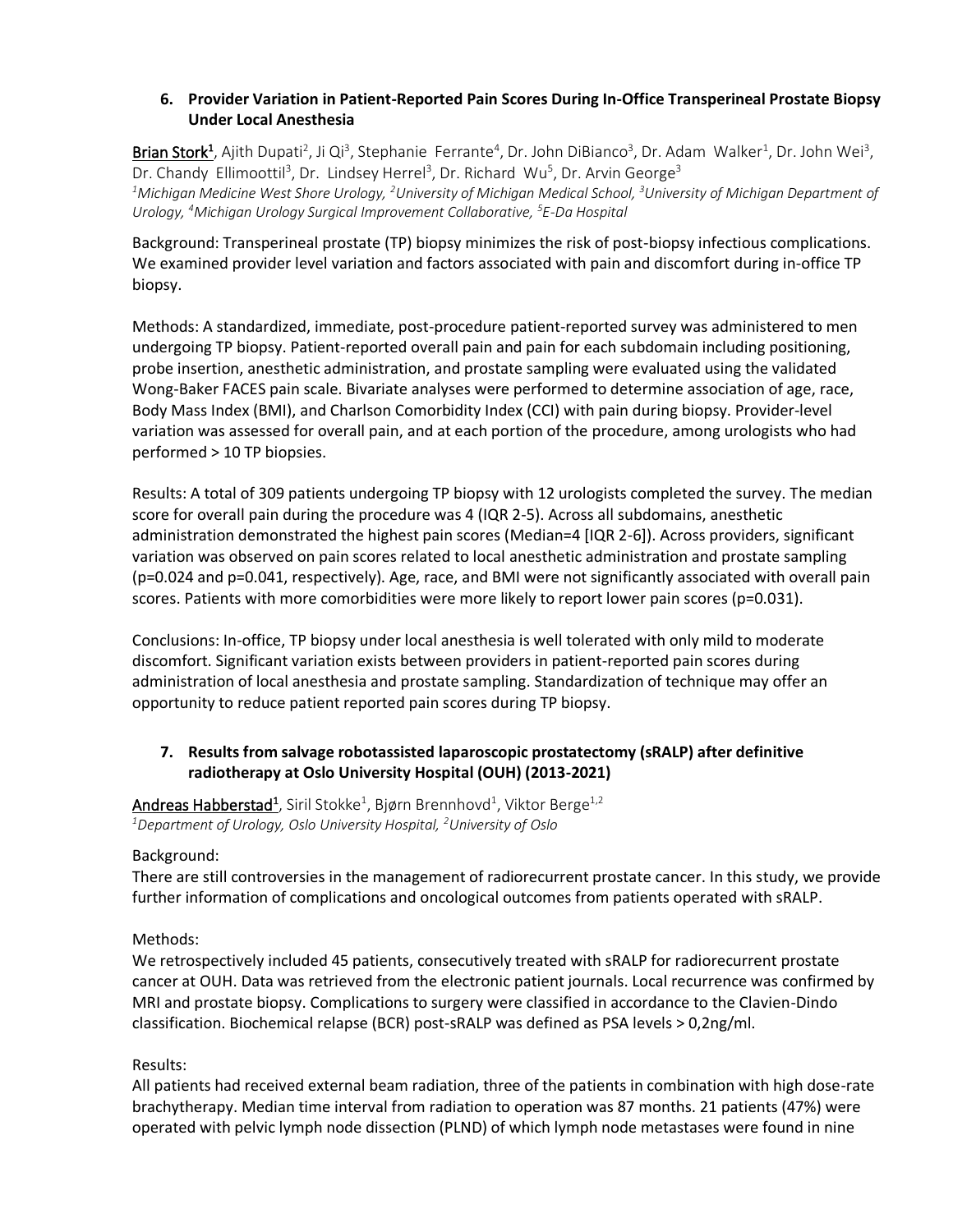patients (20%). Positive surgical margins were present in 23 patients (51%). At follow up (median 37 months), four patients were deceased, of which two due to prostate cancer (4%). Twenty patients (44%) had received ADT treatment, while twenty patients (44%) did not have biochemical recurrence. There were 3 (7%) and 14 patients (31%) with Clavien Dindo score 4 and 3, respectively. Seventeen patients experienced anastomosis leak (38%). 10 patients (22%) had surgery for incontinence, including AMS 800 sphincterprosthesis (6 patients) and ileal conduit (5 patients, one had both).

## Conclusions:

Salvage RALP remains a treatment option for patients with recurrence of prostate cancer after definitive radiotherapy. However, this option must be balanced against the substantial risk for major complications.

## **8. Implementation of organized prostate cancer testing in Region Västra Götaland, Sweden**

Rebecka Arnsrud Godtman<sup>1,2</sup>, M.D. Emil Järbur<sup>1,3</sup>, M.D., PhD Jonas Wallström<sup>4,5</sup>, Professor Ola Bratt<sup>1,2</sup>, Professor Thomas Biörk-Eriksson<sup>6,7</sup>

*<sup>1</sup>Department of Urology, Institute of clinical Sciences, Sahlgrenska Academy, University of Gothenburg, <sup>2</sup>Department of Urology, Region Västra Götaland, Sahlgrenska University Hospital, <sup>3</sup>Department of Urology, Region Västra Götaland, Uddevalla Hospital, NU Hospital Group, <sup>4</sup>Department of Radiology, Institute of Clinical Sciences, Sahlgrenska Academy, University of Gothenburg,* <sup>5</sup>*Department of Radiology, Region Västra Götaland, Sahlgrenska University Hospital, <sup>6</sup>Regional Cancer Centre West, Western Sweden Healthcare Region, <sup>7</sup>Department of Oncology, Institute of Clinical Sciences, Sahlgrenska Academy, University of Gothenburg*

Background: In 2018, the Swedish Ministry of Health and Social Affairs asked the confederation of Regional Cancer Centres to outline regional projects with "organized prostate cancer testing" (OPT) in order to standardize and rationalize PSA-testing in Sweden. We present the implementation of OPT in Region Västra Götaland, one of the two first Swedish OPT projects.

Methods: A risk-stratified algorithm based on PSA, PSA-density, MRI and age was developed. An administrative system identifies eligible men in the Population Register and automatically sends out invitation letters with information about advantages and disadvantages of PSA testing and about the OPT pathway. Men with a PSA ≥3 ng/ml are offered MRI. Those with PSA-density ≥ 0.15 ng/mL2 and/or a positive MRI (PIRADS 4-5) are referred for prostate biopsy. Men with a PSA ≤3 ng/ml and those with a benign biopsy are re-invited after 2 or 6 years. All data are registered for OPT evaluation and research. Results: Between September 2020 and Dec 2021, 21,254 50-year-old men were invited. Participation rate was 38%; 2,2% had PSA ≥3 ng/ml and underwent MRI. Most (68%) had a negative MRI. Of 58 men with indication for biopsy, 35 were diagnosed with prostate cancer. Twenty-four men received treatment and 11 started active surveillance. Research about diagnostic, psychosocial and socioeconomic aspects is ongoing. Conclusions: We have designed and implemented an OPT programme that has proven to be wellfunctioning. The experience and knowledge gathered will be of value for other regions and countries starting OPT or screening programmes for prostate cancer.

## **9. Transurethral Vapor Ablation of Intermediate Risk Localized Prostate Cancer (PCa)**

## Christopher Warlick<sup>1</sup>, Richard Levin<sup>2</sup>, Christopher Dixon<sup>3</sup>

*<sup>1</sup>University of Minnesota, <sup>2</sup>Chesapeake Urology Research Associates, <sup>3</sup>Good Samaritan Hospital and Bon Secours Medical Group*

#### Background

We report results of a prospective, multicenter, single-arm study of transurethral vapor ablation (TUVA) of prostate tissue in patients with unilateral, intermediate risk localized prostate cancer.

Methods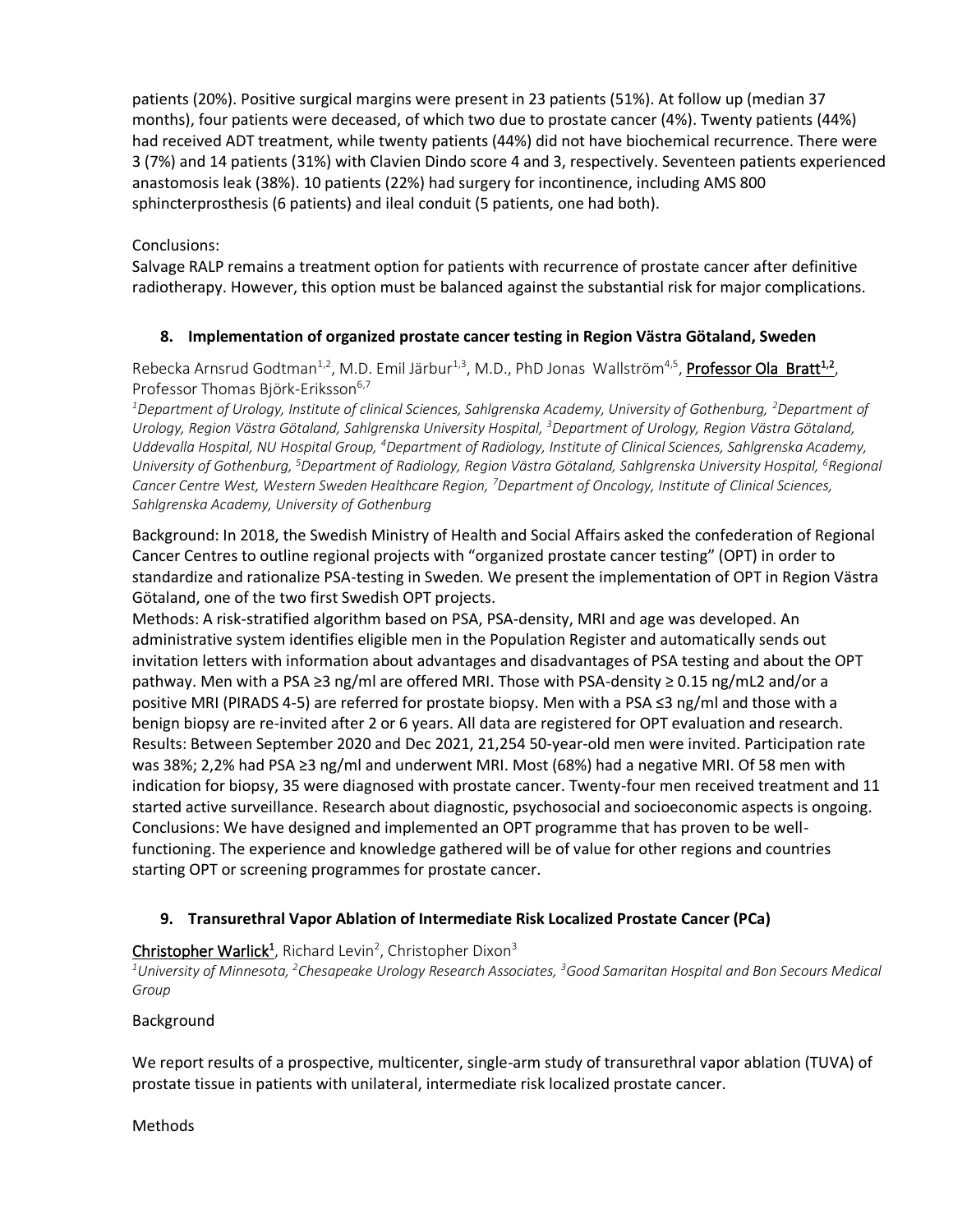Men aged ≥45 years with biopsy confirmed unilateral Gleason Grade Group 2 (GG2) adenocarcinoma of the prostate, prostate volume 20-80 cc, and PSA ≤15 ng/mL were enrolled. Cystoscopy and TRUS were used to deliver water vapor for hemi-gland ablation including destruction of cancers identified by mpMRI and biopsy. Primary outcome was device related serious adverse events (SAEs). At 7 days, and 6 and 12 months post-procedure mpMRI assessed ablation extent; MRI/TRUS fusion biopsies were completed at 6 months. Quality of Life (QOL) was assessed with validated questionnaires.

#### Results

Fifteen subjects successfully underwent a single hemi-gland TUVA procedure. No device or procedure related SAEs occurred. Grade 2 procedure-related AEs included transient urinary retention (n=4) and erectile (n=1) or ejaculatory dysfunction (n=1). At 7 days, mpMRI revealed complete ablation of 14/17 (82‰) lesions visible on MRI. At 6 months, biopsies showed no ≥GG2 cancer on the treated side of the prostates in 13/15 (87‰) subjects; median prostate size was reduced 52‰ and PSA by 59‰ at 12 months. QOL assessments showed no appreciable deleterious effect of treatment in the majority of subjects.

#### **Conclusions**

Initial evidence suggests TUVA is safe in men with intermediate-risk prostate cancer. Preliminary results demonstrate the absence of ≥GG2 disease on the treated side in 87‰ of men and a favorable QOL profile.

## **10. Duration of androgen deprivation therapy in men with progression after radical therapy for prostate cancer**

**Aleksandar Femic<sup>1</sup>,** PhD Hans Garmo<sup>2,3</sup>, PhD Lars Lindhagen<sup>4</sup>, PhD, Professor Pär Stattin<sup>1,2</sup> *<sup>1</sup>Department of Urology, Uppsala University Hospital, <sup>2</sup>Department of Surgical Sciences, Uppsala University, <sup>3</sup>Regional Cancer Centre, <sup>4</sup>Uppsala Clinical Research Center*

#### Background

Androgen deprivation therapy (ADT) is common treatment in men with progression of prostate cancer (PCa) after radical therapy (radical prostatectomy; RP or radical radiotherapy; RRT). The aim of this study was to investigate the proportion of men after radical therapy subsequently received ADT (bicalutamide or GnRHagonists) as well as duration of ADT.

#### Methods

Data from Prostate Cancer data Base Sweden (PCBaSe) RAPID 2019 were used in this longitudinal cohort study. PCBaSe was created by linkages between National Prostate Cancer Register (NPCR) and other Swedish healthcare registers. In total 56 989 men in PCBaSe had been treated with radical therapy between 1 January 2006 until 31 December 2019 and were included in this study.

#### Results

35 959 men underwent primary RP and 21 039 men underwent primary RRT. Ten years after diagnosis 7% of men who had undergone RP had received ADT. Out of men who received primary RRT, 27% had received subsequent ADT after ten years. Specifically, ten years after RRT, 8%, of men with low-risk Pca had received ADT, 22% of intermediate-risk, 36% of localised high-risk, and 43% of men with locally advanced PCa. Median treatment duration after RRT with all ADT's combined was 10 years (Q1-Q3: 9-11), for bicalutamide 7 years (Q1-Q3: 7-8), and for GnRH 6 years (Q1-Q3: 5-7) as first ADT and 4 years (Q1-Q3: 3-4) for GnRH after bicalutamide.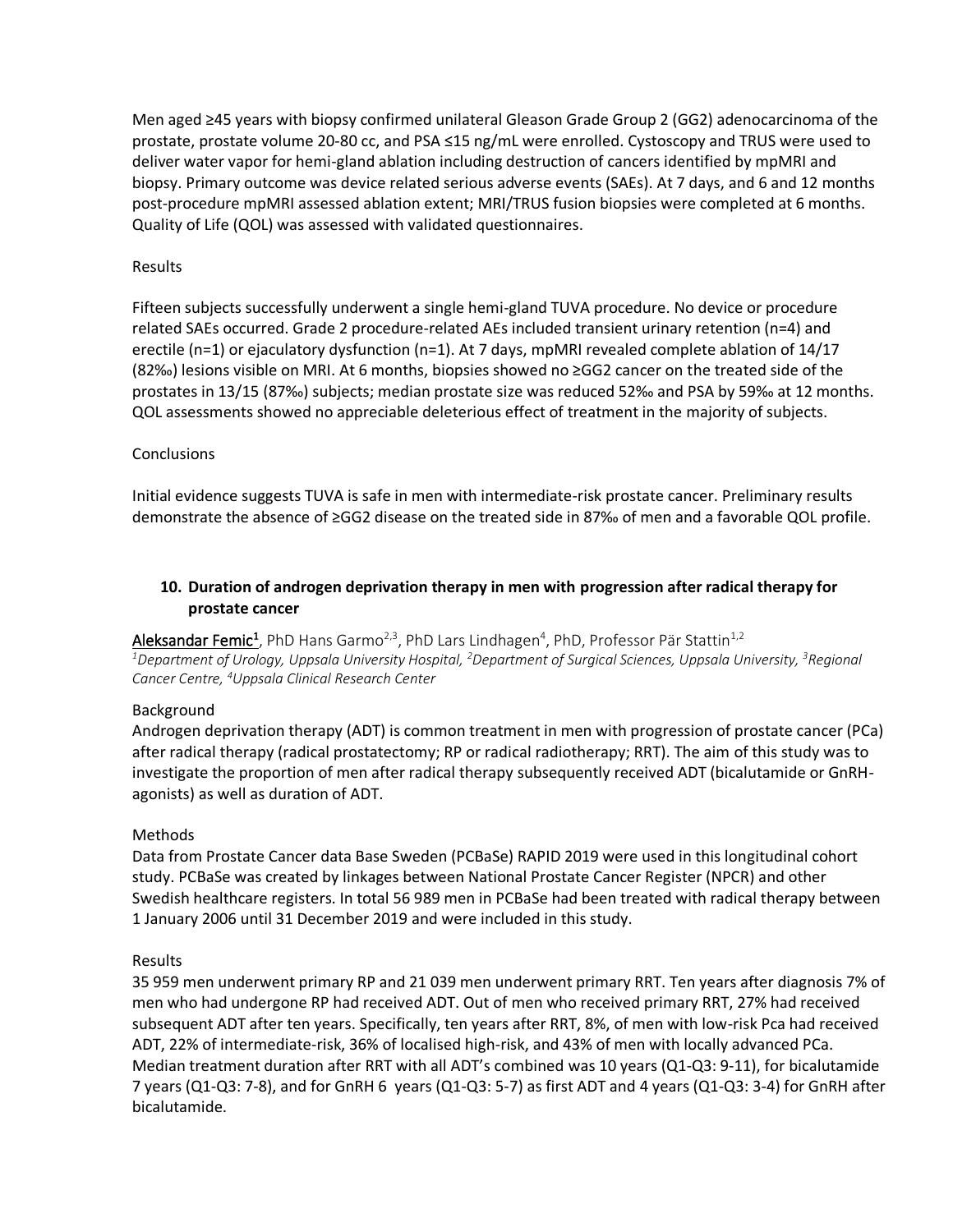#### **Conclusions**

In Sweden, ADT is commonly used after failure of radical treatment, especially after failure of RRT. Time on treatment with ADT is long.

## **11. Frequent, significant responses are observed with 177Lu-PSMA treatment in metastatic castration resistant prostate cancer, which associate to improved survival**

 ${\sf Jukka~Kemppainen}^{1,2}$ , Aki Kangasmäki $^1$ , Simona Malaspina $^{2,3}$ , Kalevi Kairemo $^1$ , Juha Kononen $^1$ , TImo Joensuu $^1$ *<sup>1</sup>Docrates Cancer Center, <sup>2</sup>University of Turku, <sup>3</sup>Turku University Hospital*

#### Background:

<sup>177</sup>Lu-PSMA-617 is a novel, promising theragnostic treatment for metastatic castration resistant prostate cancer(mCRPC). However, it is not known how to identify responders from non-responders among possible treatment candidates.

## Material and methods:

62 docetaxel resistant men with pathologically confirmed mCRPC who were treated with <sup>177</sup>Lu-PSMA-617 during 1/2017– 2/2019. Treatment responses were classified into four categories based on PSA response: progression, PSA decrease<25%,<50% and >50%. Overall survival (OS) and progression free survival (PFS) were determined. Metabolic tumor volume of metastases (MTV), SUVmax and tumor lesion activity(TLA) were quantitated from pretreatment PSMA PET/CT images together with pre-treatment PSA and PSAvelocity. Median follow-up time was 1.4 years(IQRT 0.5-2.2).

## Results:

Median age was 71.3(IQRT 66.6-75.6). Years from diagnosis was 8.6(4.1-12.7).S-PSA level before treatment was 83.6(12.0-310.4). An average 3 treatment cycles(2-5) were given within 4–5-week intervals. PFS was 4.9 months(2.4-9.6) and OS was 17.2 months(6-26.4).

Excellent>50% PSA decrease was noted in 58.7%, good response(<50%) in 12.7%, minor response in 12.7% and non-responders accounted for 15.8%. Excellent PSA response was significantly associated to longer OS,p<0.004. MTV, TLA, lesion SUVmax, pretreatment PSA or its velocity did not associate to OS or PFS. There were no major adverse events reported.

## Conclusions:

<sup>177</sup>Lu-PSMA treatment was safe and effective in terms of PSA decrease in substantial number of patients. Almost 60% of patient had excellent PSA response, which associated also to better OS. Pretreatment PSA kinetics or staging PSMA PET/CT derived parameters were not helpful in identifying treatment responders from non-responders; better biomarkers are needed to aid in patient selection.

## **12. Infectious complications after transrectal MRI-targeted and systematic prostate biopsy**

Inari Kalalahti<sup>1</sup>, Kaisa Huotari, Andrew Erickson, Hanna Vasarainen, Anssi Petas, Antti Rannikko *<sup>1</sup>Helsinki University Hospital*

Background: The MRI-targeted biopsy (TB)-based diagnostic approach has been shown to improve the detection rate of clinically significant prostate cancer (PC) by 12% and to decrease the detection rate of clinically insignificant PC by 40% compared to systematic biopsies (SB). Little is known on the risk of postbiopsy infectious complications after MRI-TB compared to SB. We compared the frequency of infectious complications within 30 days after SB and MRI-TB in a large retrospective cohort.

Methods: 4497 patients underwent 5288 biopsies; 2875 (54%) SB and 2413 (46%) TB. The primary endpoint was a positive urine culture. Secondary endpoints were positive blood cultures, urine tests with elevated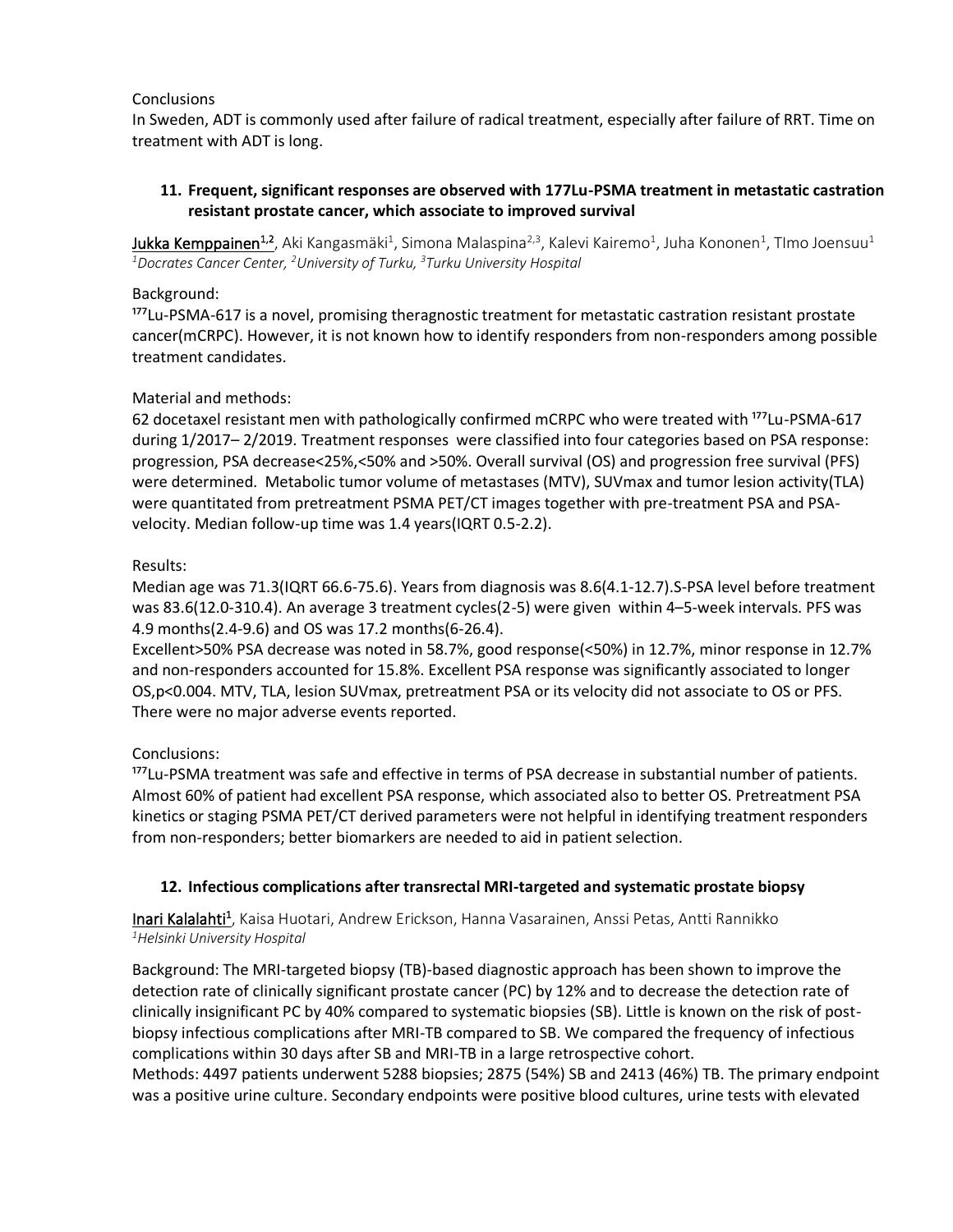leukocytes ≥100 E6/L, elevated C-reactive protein (CRP) ≥100 mg/L, blood cultures drawn, urine cultures taken and CRP tests taken.

Results: Positive urine cultures were found in 77 (2.7%) after SB and in 42 (1.7%) after MRI-TB (p=0.022). 46 (0.9%) blood culture positive infections were found, 23 (0.9%) after SB and 23 (1.0%) after MRI-TB, (p=0.848). Urine tests with elevated leukocytes were found in 111 (3.9%) after SB and 61 (2.5%) after MRI-TB (p=0.006). Elevated CRP was found in 122 (4.2%) after SB and 72 (3.0%) after MRI-TB (p=0.015). Blood cultures were drawn more often after SB than after MRI-TB but the difference was not statistically significant. However, urine cultures and CRP were taken more often after SB than MRI-TB. Conclusions: Blood culture positive infections were equally rare after SB and MRI-TB. However, all other infectious complications were more common after SB than MRI-TB.

## **13. Risk of clinically significant prostate cancer after negative prostate MRI – a comparison to general population**

 ${\sf Unho}$  Pylväläinen<sup>1,2</sup>, Jaakko Hoffström<sup>2</sup>, Anu Kenttämies<sup>1</sup>, Anssi Auvinen<sup>3</sup>, Tuomas Mirtti<sup>2,4</sup>, Antti Rannikko<sup>2,5</sup> *<sup>1</sup>Department of Radiology, HUS Diagnostic Centre, Helsinki University Hospital, <sup>2</sup>Research Program in Systems Oncology, Faculty of Medicine, University of Helsinki, <sup>3</sup>Tampere University, Faculty of Social Sciences, <sup>4</sup>Department of Pathology, HUS Diagnostic Centre, Helsinki University Hospital, <sup>5</sup>Department of Pathology, HUS Diagnostic Centre, Helsinki University Hospital*

## Background

How to proceed after a nonsuspicious prostate MRI (nMRI) is controversial. Such decision would benefit from comparing the risk of clinically significant (csPCa) and insignificant prostate cancer (isPCa) to outcomes in general population, which were the primary aims of this study. Our secondary aim was to assess the value of PSA density (PSAD) in risk stratification.

#### Methods

We utilized institutional and national registries to retrospectively identify 1685 consecutive 50-79-year-old men without a previous PCa diagnosis, who underwent a primary prostate MRI with a nonsuspicious finding between December 2015 and May 2019. We compared incidence rates (IR) of csPCa and odds of isPCa (versus csPCa) in men with nMRI and the 50-79-year-old male population in the area (n=230 246) during up to four years of follow-up. We performed similar comparison for the 906 men with nMRI and PSAD < 0.15 ng/ml/cm<sup>3</sup>.

#### Results

Age-standardized IRs of csPCa per 100 000 person-years were 519 in general population, 2201 in men with nMRI, and 948 in men with nMRI and low PSAD. IR ratio of csPCa after nMRI was 4.2 (95% confidence interval [95% CI] 3.3-5.4) and it was reduced to 1.8 (95% CI 1.1-2.9) for men with low PSAD. Odds ratios of isPCa were 3.0 (95% CI 2.0-4.6) and 4.7 (95% CI 2.3-9.6), accordingly.

#### **Conclusions**

For men with nMRI and PSAD < 0.15 ng/ml/cm<sup>3</sup>, IR of csPCa approaches that of general population, while risk of isPCa is substantially increased. Hence, our findings do not support routine systematic biopsy of such men.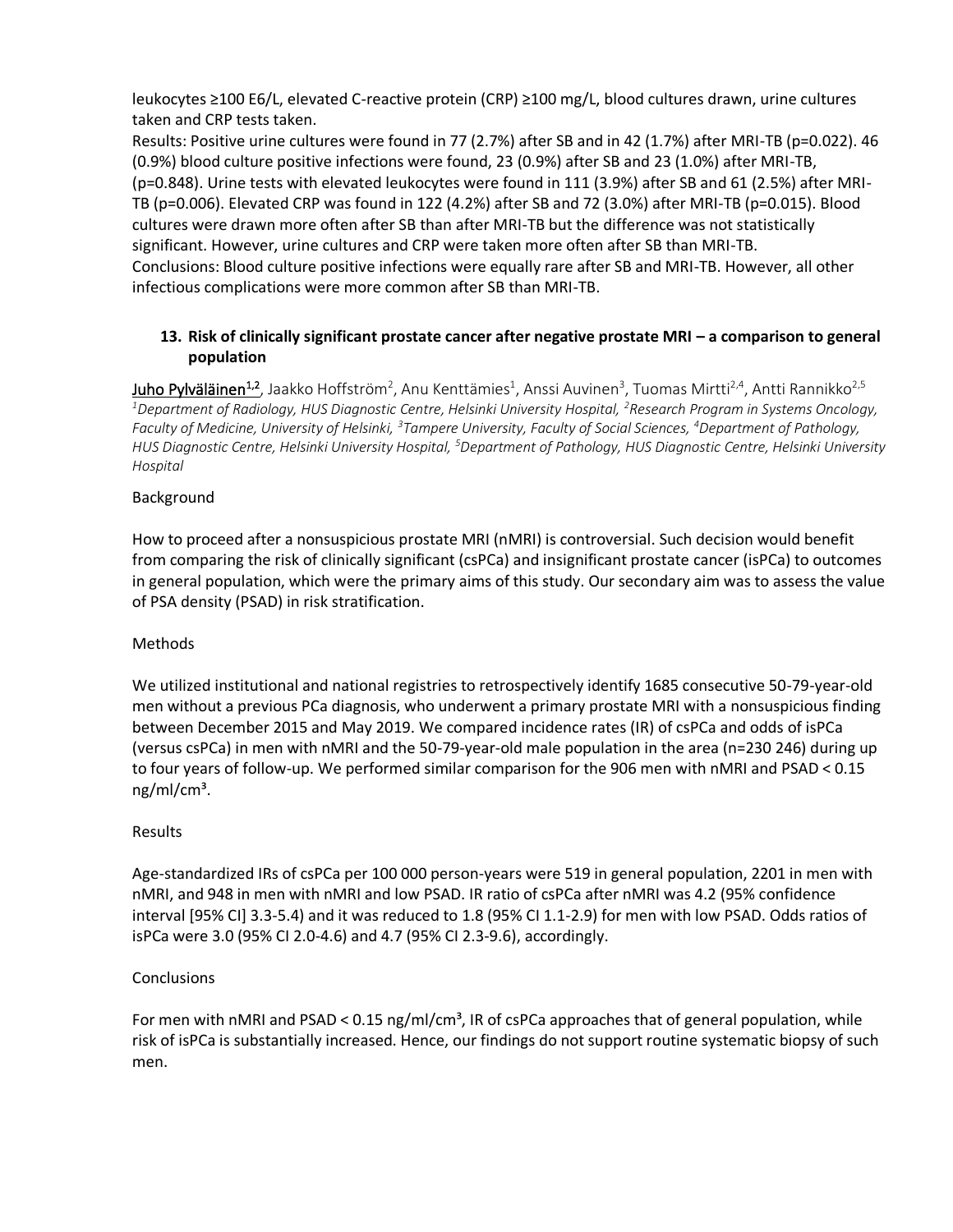## **14. Cognitive-fusion transperineal prostate biopsy: Safety and efficacy**

Alfred Honoré<sup>1</sup>, MD Adeel Asghar Chaudhry<sup>1</sup>, MD, PhD Christian Arvei Moen<sup>1</sup>, MD Ravi Rawal<sup>1</sup>, Andrine Sandøy<sup>1</sup>, MD, PhD Lars Anders Rokne Reisæter<sup>2</sup>, MD, PhD Karsten Gravdal<sup>3</sup>, Professor, PhD Christian Beisland $1,4$ 

*<sup>1</sup>Department of Urology, Haukeland University Hospital, <sup>2</sup>Department of Radiology, Haukeland University Hospital, <sup>3</sup>Department of Pathology, Haukeland University Hospital, <sup>4</sup>Department of Clinical Medicine, University of Bergen*

## Background:

Increasing rates of urosepsis following transrectal prostate biopsy (TRBx) has forced changes in biopsy technique. Transperineal prostate biopsy (TPBx) is associated with less urosepsis cases, but has logistical challenges. We devised a fast, semi-sterile TPBx procedure under local anaesthesia without the use of bespoke equipment, sterile draping or advanced fusion systems. Method:

Starting in 2020 patients with visible lesions on multiparametric magnetic resonance imaging (mpMRI) underwent TPBx. The perineum was cleaned with 5% Chlorhexidine, but sterile gloves and drapes were not used. A total of 20mL Xylocain was administered, 5mL to the skin and 15mL via a Braun 14G 80mm needle to the prostatic apex. This needle also acted as the coaxial access for the biopsy needle, visualised via a linear biplane ultrasound probe. Bilateral procedure was performed if needed. Three biopsies were planned per visible lesion.

## Results:

In total, 921 patients underwent TPBx. Average (IQR) age, PI-RADS score, number of biopsies per patient and grade group were 68 (62-73), 4(4-5) and 3(3-4), respectively. Overall cancer detection rate was 70.4%, with average (IQR) grade group 2(2-3). Thirty patients received antibiotic prophylaxis. Duration per consultation was 30 minutes. Eight patients received antibiotics due to postprocedural urinary tract infection symptoms. One patient was admitted with gross hematuria and urinary retention, but no patient was admitted with urosepsis. Only one procedure was done under general anaesthesia, due to anal stricture.

Conclusions:

Coaxial cognitive-fusion TPBx without antibiotic prophylaxis is safe, cheap and effective with good cancer detection rates.

## **15. P-score in preoperative biopsies predicts P-score and final pathology in radical prostatectomy specimens in patients with localized prostate cancer**

Pontus Röbeck<sup>1</sup>, Li-Di Xu<sup>2</sup>, Dr. Dilruba Ahmed<sup>2</sup>, Dr. Anca Dragomir<sup>3</sup>, Dr. Pär Dahlman<sup>4</sup>, Dr. Sam Ladjevardi<sup>1</sup>, Dr. Michael Häggman<sup>1</sup>

*<sup>1</sup>Department of Urology, Uppsala University Hospital, <sup>2</sup>Postatype Genomics AB, <sup>3</sup>Department of Pathology, Uppsala University Hospital, <sup>4</sup>Department of Radiology, Uppsala University Hospital*

## Background

This study assessed the value of a previously validated score system for preoperative core needle biopsies (P-score) in predicting the pathology of prostate cancer in the following radical prostatectomy specimen. The score is based on expression of patient-specific gene signature (IGFBP3, F3, and VGLL3). The study also aimed to evaluate the concordance of P-score between different tumor foci from the same prostatectomy specimen.

#### Methods

100 PCa patients, all diagnosed by MRI/TRUS fusion-guided core needle biopsies (CNB) followed by robotassisted radical prostatectomy (RP) were included. Gene expression was assessed with Prostatype® RT-qPCR kit and P-score was determined. P-score ranges from the integers 0 to 15 and is categorized into three risk groups by using previously defined cut-offs.

Results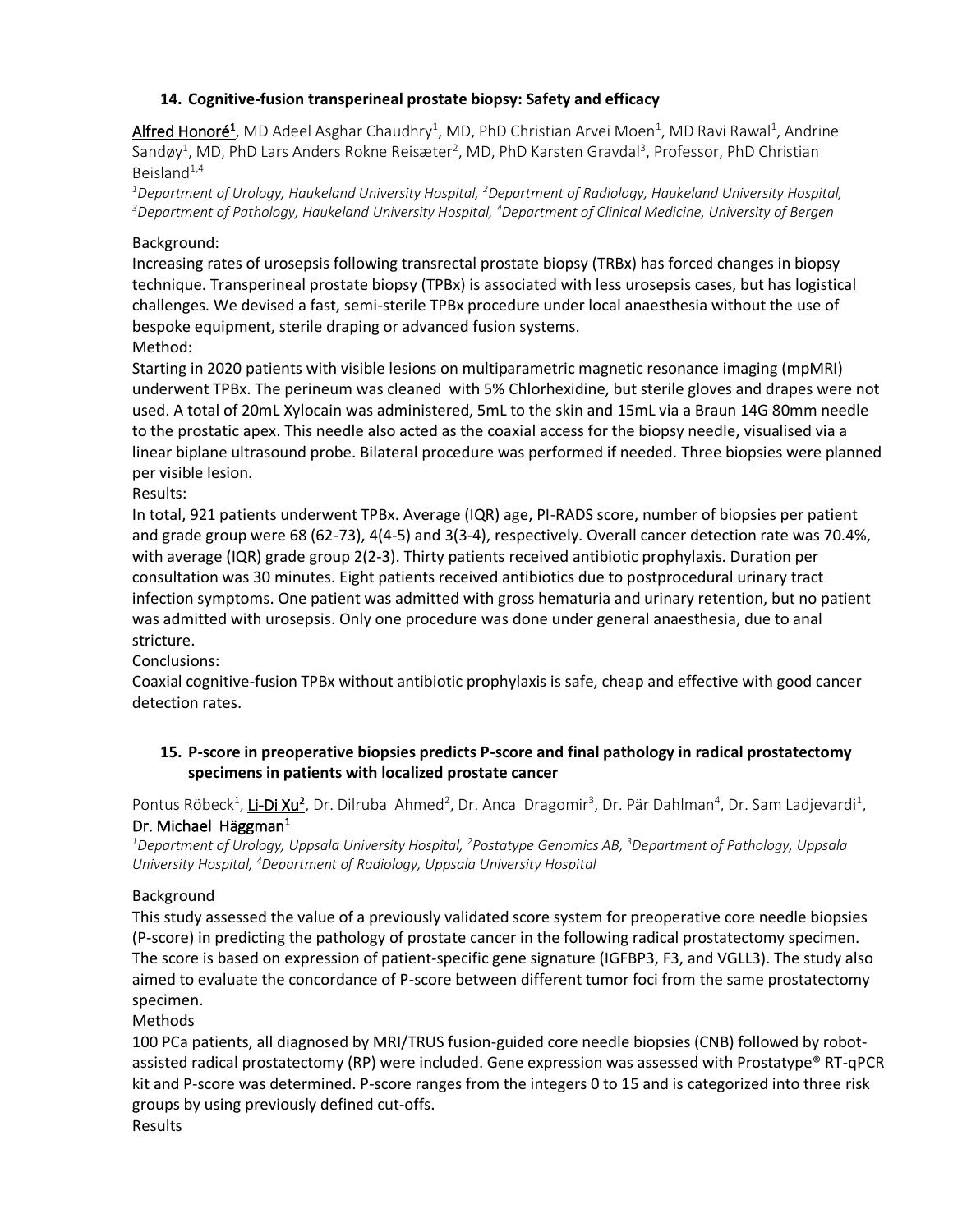CNB yielded sufficient materials in 71 men for comparison with the RP specimens. CNB-based P-score, but not PIRAD score was found to predict final pathological T-stage in specimens (Kruskal- Wallis H value: 4.64, P=0.03). CNB-based P-score was in substantial agreement with RP-based P-score with a kappa score of 0.83 and a Spearman's rank correlation of 0.84 (95% CI: 0.74-0.91, p<0.0001). P-score in the index-tumor and concomitant foci were also in great agreement (kappa score: 0.81) as well as significantly correlated with a Spearman's rank score of 0.85 (95% CI: 0.75-0.91, p<0.0001).

#### **Conclusions**

CNB-based P-score accurately predicts the final pathology as well as P-score in the RP specimens. P-score in index tumor and concomitant foci also show substantial concordance. Thus, CNB-based P-score is adequate for assisting with predicting prostate cancer progression.

## **16. Gene expression in multi-parametric MRI visible and invisible prostate cancers predicts progression**

 $\overline{\text{Timo-Pekka Lehto}^1}$ , Carolin Stürenberg<sup>1</sup>, Juho Pylväläinen<sup>2</sup>, Kevin Sandeman<sup>3</sup>, Anu Kenttämies<sup>2</sup>, Stig Nordling<sup>4</sup>, Jing Tang<sup>5,6</sup>, Tuomas Mirtti<sup>1,4</sup>, Antti Rannikko<sup>4,7</sup>

*<sup>1</sup>Department of Pathology, University of Helsinki and Helsinki University Hospital, <sup>2</sup>Department of Radiology, University of Helsinki and Helsinki University Hospital, <sup>3</sup>Department of Pathology, Region Skåne, <sup>4</sup>Research Program in Systems Oncology, University of Helsinki, <sup>5</sup>Department of Mathematics and Statistics, University of Helsinki, <sup>6</sup>Department of Public Health, University of Helsinki, <sup>7</sup>Department of Urology, University of Helsinki and Helsinki University Hospital*

Background: Some 10-20% of clinically significant prostate cancer (csPCa) is missed with magnetic resonance imaging (MRI). Evidence on biological differences between MRI visible and invisible csPCa is scarce. Our aim was to identify a signature of MRI visibility and to correlate the signature with PCa outcome. Methods: A retrospective cohort of 45 radical prostatectomy-treated men with csPCa, including 30 with MRI visible and 15 invisible lesions, and additional 19 benign controls. RNA was analyzed for differentially expressed genes (DEGs) and Reactome pathway analysis was performed to identify genes and pathways associated with MRI visibility. Random forest models (RFMs) were trained to predict MRI visibility using DEGs and compared to genes in MSK-IMPACT, Decipher, Oncotype DX and Prolaris. RFMs were also trained to predict metastatic and lethal PCa using DEGs in a separate cohort.

Results: We identified signatures of 10 and 52 DEGs and 65 subpathways associating with lesion visibility. RFMs based on genes in MSK-IMPACT (AUC = 0.93) showed stronger prediction performance compared to Decipher, Oncotype DX and Prolaris (AUC = 0.69-0.86). Our 52- and 10- DEG signatures predicted metastasis (AUC = 0.67 and 0.65) and lethal disease (AUC = 0.70 and 0.72) in an independent cohort and the samples with predicted poor outcomes had worse survival (p < 0.0001).

Conclusions: MRI visibility is a net result of many genes. Invisible lesions seem to harbor a less aggressive transcript signature than visible lesions. Further research is required to validate these findings on a protein level and to find histological correlates.

## **17. Surgery for Postprostatectomy incontinence (PPI) after robot-assisted laparoscopic prostatectomy (RALP) at Haukeland University Hospital (HUS) 2012-2019**

Charlotte Josefine Johansen<sup>1</sup>, Ingunn Roth<sup>2</sup>, Alfred Honoré<sup>2</sup>, Adeel Asghar Chaudhry<sup>2</sup>, Christian Beisland<sup>1,2</sup>, Karin Margrethe Hjelle<sup>1,2</sup>

*<sup>1</sup>Department Of Clinical Medicine, University Of Bergen, <sup>2</sup>Department of Urology, Haukeland University Hospital*

Background: PPI is a well-known complication to RALP and surgical repair is one treatment option. We aimed to analyze patients who underwent RALP at HUS and later had incontinence surgery.

Methods: Men who underwent RALP at HUS in the period 2012-2019 and later had surgical interventions for PPI with either artificial urinary sphincter (AMS800) or Adjustable transobturator male sling system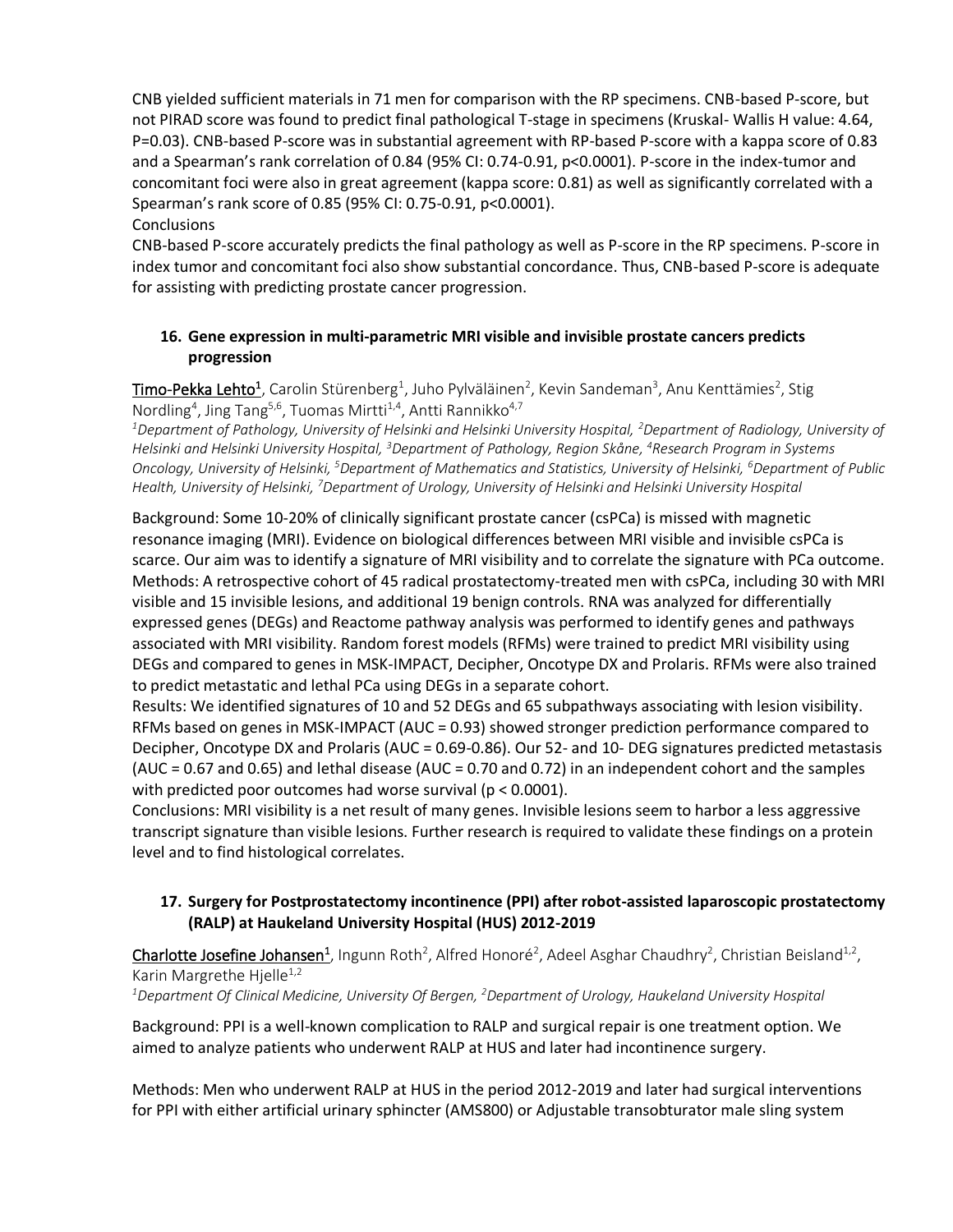(ATOMS) were included. Data was retrieved from the medical records and presented as median (IQR) or n (%).

Results: RALP was performed on 1314 patients 2012-2019; 610 between 2012-2015 and 704 between 2016- 2019. Of these, 86 (6.5%) had PPI surgery at HUS; 43 AMS800 and 43 ATOMS. In the first period 48 patients had PPI surgery, compared to 38 patients in latter, yielding a trend towards reduction in incontinence-rate from 7.9% to 5.4%, respectively (p=0.07). Mean time from RALP to PPI surgery was 2.4 years (2.1, 1.8-2.8). In both periods ten men have had prior radiation. Patients treated with AMS800 in the second period had a larger median (IQR) leakage than those in the first period patients; 817 g/d (487-1031) compared to 548 g/d (246-935) (p=0.16) Among ATOMS patients median (IQR) padweight test was 210g/d (139-349) in the second period compared to 160g/d (53-239) in the first period (p=0.09).

Conclusions: When comparing RALP complicated with PPI in 2016-2019 with 2012-2015 there is a trend towards a lower number of patients with the need of PPI surgery. This may reflect variation in both patient selection, referrals and factors related to surgery.

## **18. Adjuvant radiotherapy is associated with improved progression free survival for men with measurable PSA at first follow up after prostatectomy – preliminary results**

Axel Möller<sup>1,2</sup>, Phd Tobias Nordström<sup>1,2</sup>, Phd Martin Eklund<sup>2</sup>, Professor Olof Akre<sup>1,2</sup>, Professor Lars Egevad<sup>1,2</sup>, Phd Markus Aly<sup>1,2</sup>

*<sup>1</sup>Karolinska University Hospital, <sup>2</sup>Karolinska Institute*

## Background

Some patients still have a measurable PSA above 0.1 ng/mL at first follow up after radical prostatectomy (PSA persistence). Little is known about this patient population, especially with regards to long-time survival and the effect of adjuvant radiotherapy (aRT). Our aim was to study outcomes in a population-based setting.

Methods

All men in Stockholm, Sweden who underwent a prostatectomy between the year 2004-2018 were included. Patients were identified from the Stockholm PSA and Biopsy register which includes social data, detailed cancer data, comorbidities, and follow-up. PSA persistence was defined as a PSA of >0.1 ng/mL 4 weeks or more postoperatively. aRT was defined as radiotherapy within the first year after prostatectomy. Endpoints were all cause mortality, cancer specific mortality and progression free survival (progression was defined as hormone treatment). Statistics used were chi-square test, Mann-Whitney U test and multivariate Cox regression.

## Results

Of 8905 men who underwent prostatectomy, 496 (6%) experienced PSA persistence. Median follow-up time was 8 years. These men had worse diagnostic tumor pathology and higher preoperative PSA. Gleason score, clinical T-status and preoperative PSA were significant predictors for PSA persistence. Men with PSA persistence had higher all-cause mortality (HR 2.23 95%-CI 1.60-3.12), cancer specific mortality (HR 5.32 95%-CI 2.73-10.37) and risk of cancer progression or all-cause mortality (HR 6.44 95%-CI 5.40-7.68). 95 men with PSA persistence received aRT. aRT was associated with a lower risk of progression and all-cause mortality (HR 0.73, 0.54-0.98).

## **Conclusions**

Men with PSA persistence had worse prognosis. Adjuvant radiotherapy improved progression-free survival.

## **46. FUNCTIONAL OUTCOMES AT 12 MONTHS AFTER FOCAL ABLATION VERSUS RADICAL PROSTATECTOMY FOR INTERMEDIATE-RISK PROSTATE CANCER. INTERIM ANALYSIS OF RANDOMIZED CONTROL TRIAL.**

MD,PhD Eduard Baco, Tigist Alemu Berhanemeskel, MD, PhD Erik Rud, Professor Heidi Beate Eggesbø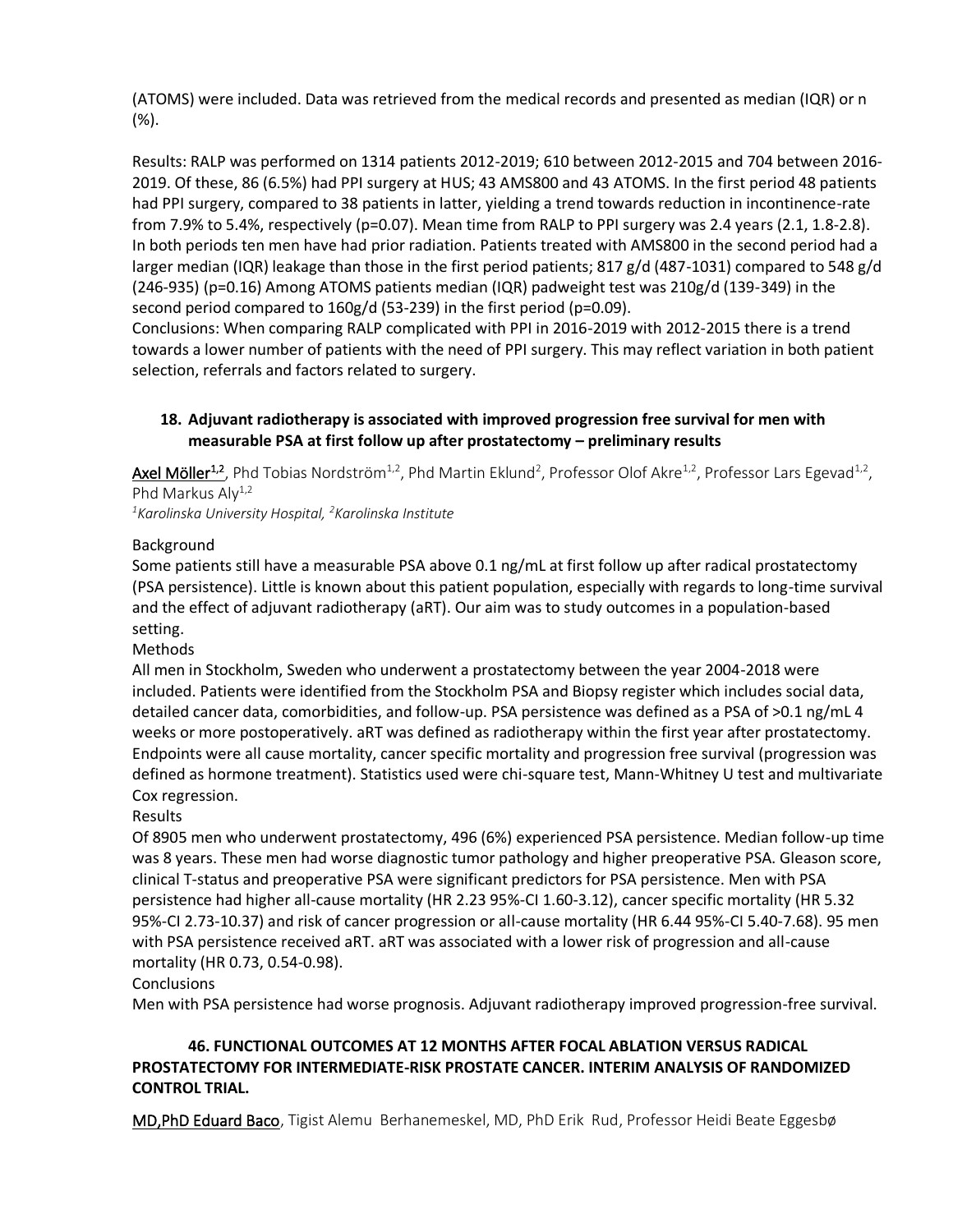#### *<sup>1</sup>Oslo University Hospital*

#### Introduction

To compare functional outcomes between focal prostate ablation (FA) using High intensity focused ultrasound (HIFU ) and Robotic Radical prostatectomy (RP) after one year in patients included in randomized control trial FARP. (ClinicalTrials.gov Identifier: NCT03668652).

#### Methods

A total of 148 patients with unilateral intermediate-risk PCa were randomized 1:1 to treatment with FA (64%) or RP (36%) with a cross over rate of 28% from RP to FA between the period of 2017- 2020.

Mean age, PSA and tumor diameter for FA vs. RP was 63 vs. 65 yrs, 8 vs. 8.7 ng/ml and 13.4 vs.14.5 mm.

FA was performed using a FocalOne® HIFU device. Robotic RP was performed using unilateral nerve-sparing surgery.

Voiding and erectile function was assessed using patient reported IPSS and IIEF-5 questionnaires. De-novo urinary incontinence (UI) was defined as the patient reported need for 1 or more pads per day.

#### Results

Mean baseline IPSS for HIFU and RP was 9.4 (SD 7.1) and 10.8 (SD 8.6), p=0.27. After one year it was 7.25 (SD 5.9) and 8.5 (SD 6.4), p=0.23

Mean baseline IIEF-5 for HIFU and RP was 18.6 (SD 7) and 18.6 (SD 7.1), p=0.97. After one year it was 16.2 (SD 7.4) and 7.3 (SD 4.8), p<0.001.

De-novo UI occurred in 6% following HIFU and 42% following RP.

#### Conclusion

One year post treatment, FA preserved erectile function and continence better than RP. The incidence of crossover in the RP group was high, demonstrating dimension of the patient's choice in the care of their PCa.

**Poster session 2 Thursday, June 9 at 15:15 – 17:00**

## **19. Use of Photodynamic diagnosis (PDD) at primary TURB: Potential influence on recurrence and progression rates in NMIBC in a registry-based study using a country cohort**

Linea Blichert-Refsgaard<sup>1</sup>, Professor, PhD, MD Mette Nørgaard<sup>2</sup>, PhD, MD Charlotte Graugaard-Jensen<sup>1</sup>, Professor, MD Jørgen Bjerggaard Jensen $<sup>1</sup>$ </sup> *<sup>1</sup>Department of Urology, Aarhus University Hospital, <sup>2</sup>Department of Clinical Epidmiology, Aarhus University Hospital*

Background

Treatment effect and long-term outcome of non-muscle invasive bladder cancer (NMIBC) rely largely on diagnostic accuracy, which may be enhanced using photodynamic diagnosis (PDD) for transurethral bladder resection (TURB). We aimed to describe recurrence and progression rates according to PDD-use at department-level in an unselected national cohort of NMIBC patients. Methods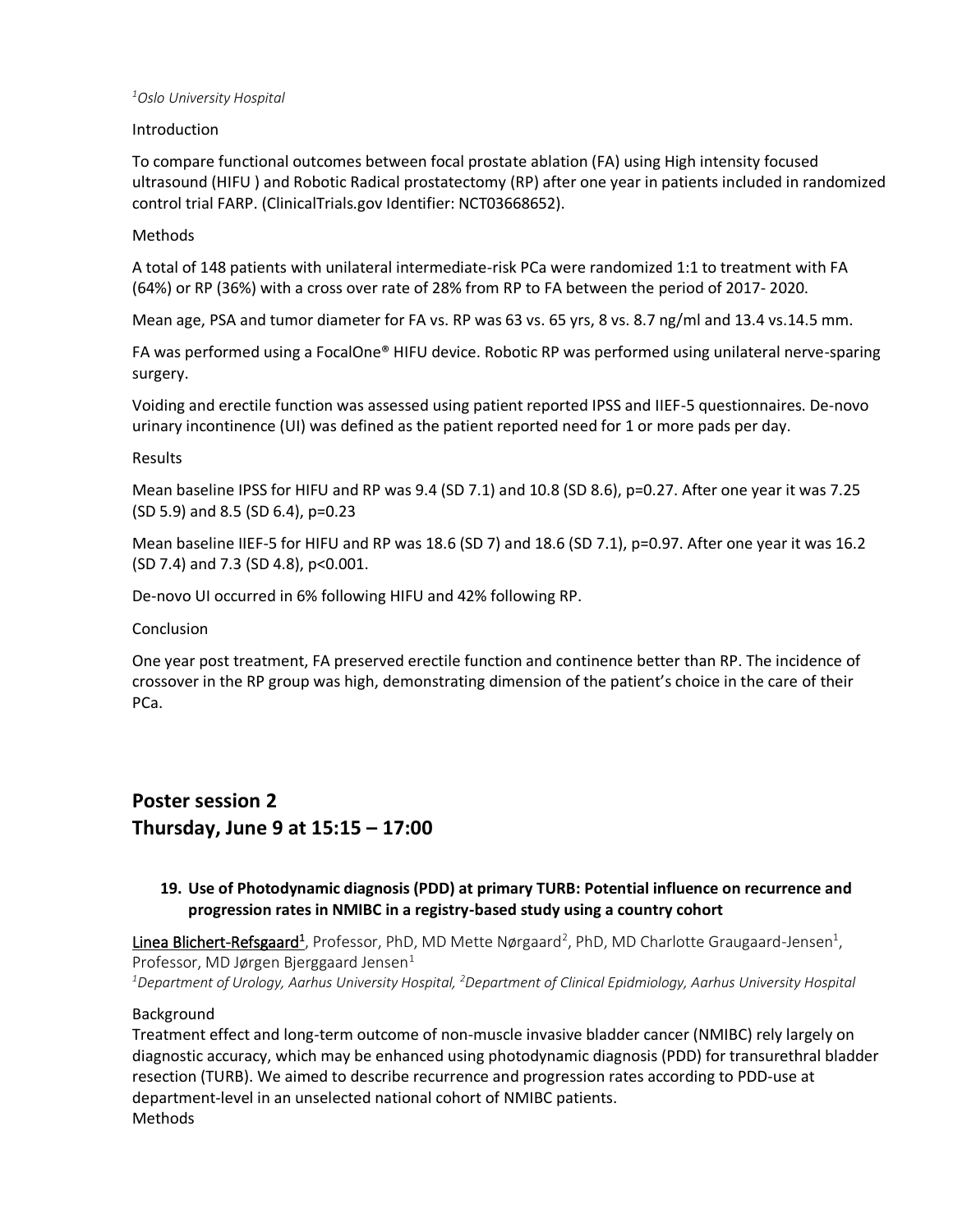Through the Danish National Patient Registry, we identified 9,939 patients with first-time NMIBC in 2011- 2017. We divided them into four exposure groups according to the treating department's use of PDD in primary TURBs. Group 1 used PDD in less than 40% of primary TURBs, group 2 in 40-58%, group 3 in 59-73%, and group 4 in more than 74%. The outcome was 5-year recurrence and progression risks (cumulative incidence, death as competing risk). Group 1 was reference group; results were reported as risk differences (RD) compared to group 1. Use of instillation therapy was considered in the analysis. Results

Overall 5-year recurrence and progression risks across PDD exposure groups were 47.6% [95%CI: 46.4; 48.7] and 16.6% [95%CI: 15.7; 17.5], respectively. 5-year recurrence risk in group 1 was 52.6% [95%CI: 49.3; 55.8], the 5-year RDs were 4.0%, 9.1% and 4.4% in groups 2, 3 and 4, respectively. The 5-year risks of progression was 21.5% [95%CI: 18.6; 24.1] in group 1, this was also substantially lower in groups 2, 3 and 4: RD 4.9%, 7.5% and 5.7%.

## **Conclusions**

Common use of PDD in the primary TURB at department level seems to be associated with lower 5-year recurrence and progression risks.

#### **20. Surveillance of high-grade non-muscle invasive bladder tumours using the Xpert® Bladder Cancer Monitor: the DaBlaCa-15 randomised trial**

Thomas Dreyer<sup>1,2</sup>, Simone Brandt<sup>1,2</sup>, Knud Fabrin<sup>3</sup>, Nessn Htum Azawi<sup>4,5</sup>, Andreas Ernst<sup>1,6</sup>, Lars Dyrskjøt<sup>2,7</sup>, Jørgen Bjerggaard Jensen $1,2,8$ 

*<sup>1</sup>Department of Urology, Aarhus University Hospital, <sup>2</sup>Department of Clinical Medicine, Aarhus University, <sup>3</sup>Department of Urology, Aalborg University Hospital, <sup>4</sup>Department of Urology, Zeeland University Hospital, <sup>5</sup>Deparment of Clinical Medicine, University of Copenhagen, <sup>6</sup>Department of Public Health, Aarhus University, <sup>7</sup>Department of Molecular Medicine, Aarhus University Hospital, <sup>8</sup>Department of Urology, Goedstrup Hospital*

#### Background

Non-muscle invasive bladder cancer constitutes the majority of newly diagnosed bladder tumours (NMIBC). Scheduled frequent surveillance is indicated for NMIBC patients because of high recurrence rate and to avoid progression. The gold standard for surveillance is flexible cystoscopy (FC). However, FC is invasive, expensive and not always sensitive enough. Xpert® Bladder Cancer Monitor (XBLCM) is a urinary biomarker test that has shown promising results as a safe replacement for FC. However, high-level evidence from randomised clinical trials is lacking.

#### Methods

A randomised clinical trial is currently being conducted at four Danish urological departments. Patients with high-grade (HG) NMIBC (Ta, T1 and CIS) are randomised 1:1 between standard follow-up surveillance with FC versus an intervention arm with follow-up surveillance consisting of XBLCM test, where FC is conducted only in case of positive test and for safety reasons every 12 months. Patients in both arms are examined every three-four months for two years.

#### Results

All 392 projected patients have been included. Eighteen recurrences have been detected in the standard arm, and 19 in the intervention arm. For patients with at least one year of follow-up (n=231) the risk difference at 12 months is -0.01 (95% CI, -0.07–0.09). Thus, no difference in detection is found between the two arms.

#### **Conclusions**

Preliminary results indicate that XBLCM is a safe alternative to cystoscopy for surveillance of NMIBC. If this is confirmed in the remaining participants, the XBLCM could replace cystoscopy in most of future follow-up visits in patients with previous HG NMIBC.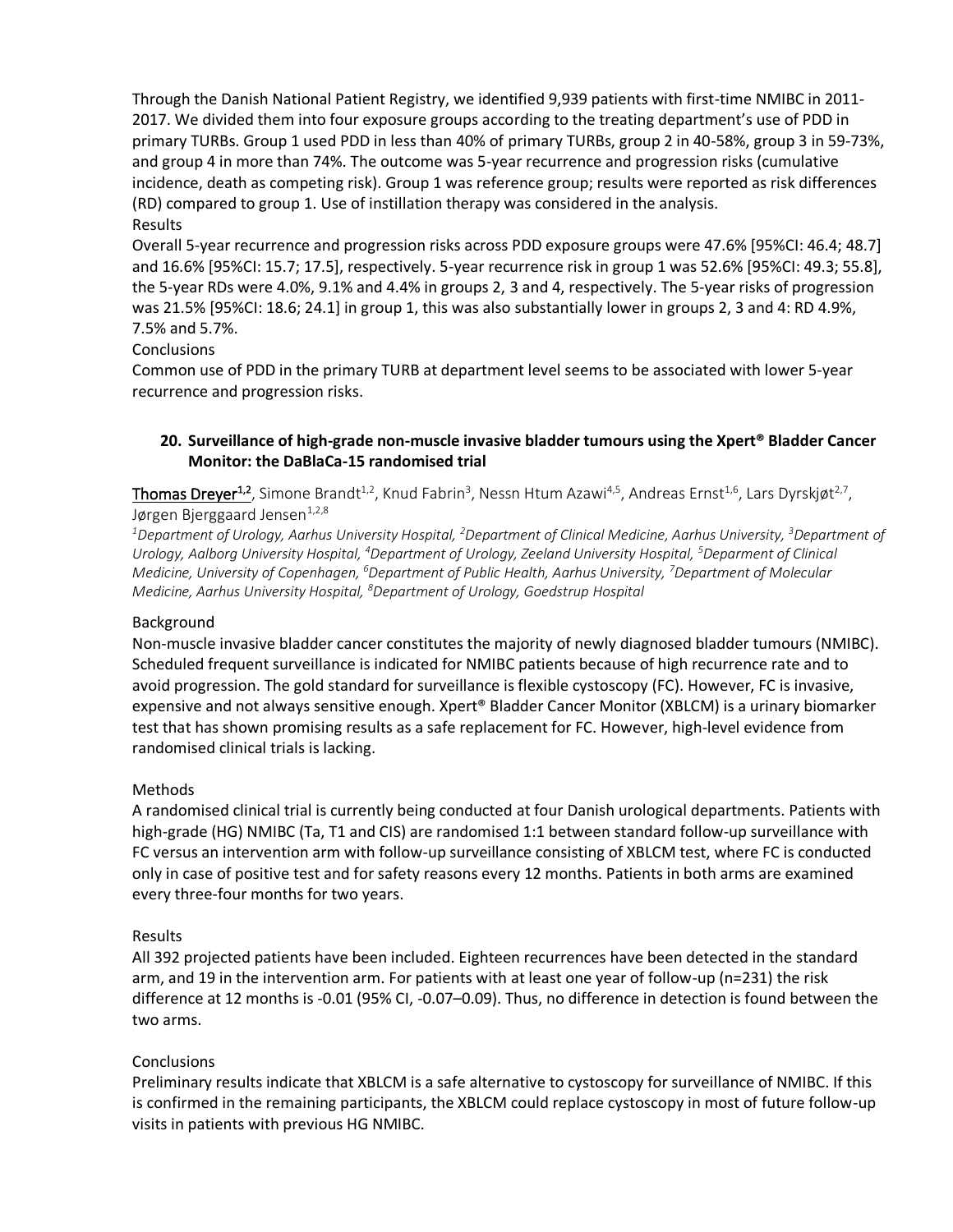## **21. To be navigator in own course when having ostomy after surgery for bladder cancer**

Beritt Pedersen<sup>1</sup>, Headnurse Rikke Vormstrup Kristensen<sup>2</sup>, RN Lone Christensen<sup>3</sup>, Associate professor in Clinical Nursing Lone Jørgensen $4$ 

*<sup>1</sup>Urology Department at Aalborg University Hospital, <sup>2</sup>Urology Department at Aalborg University Hospital, <sup>3</sup>Urology*  Department at Aalborg University Hospital, <sup>4</sup>Clinic for Surgery and Cancer Treatment & Department of Clinical Medicine, *Aalborg University*

#### Background

The patient trajectory in relation to cystectomy after bladder cancer has been accelerated during the last years concurrently with a heavy workload for healthcare professionals. These conditions may impact on patients' experiences of their trajectory. It is evident that being treated for bladder cancer may impact on patients' health related quality of life. Knowledge about patients' experience is essential to meet their needs and improve or retain their quality of life.

Aim

To explore patients' experience of their trajectory with bladder cancer and ostomy – from the diagnosis to two months after being discharged.

Design and methods

The study has a phenomenological-hermeneutic design. Fourteen semi-structured with patients were performed using content analysis inspired by the approach by Graneheim and Lundman. Results

The analysis demonstrated that patients experience to a navigator in their own course contemporary with being in a condition of concern and being physically and socially challenged. In addition, the findings illustrated that professionalism, continuity in care and person-centered communication are essential for navigating in the course.

Conclusions

This study contributes with knowledge that supports and develops nursing care to patients having an ostomy after bladder cancer. It also points to the importance of the delivery of person-centered and situation-oriented fundamental nursing care.

## **22. Self-reported questionnaires on BCG side effects send on text message and returned directly into a research database – new and easier way of data collection?**

Lene Munk<sup>1</sup>, Associate Professor, MD Juan Vas<sup>2</sup>, MD Gitte Lam<sup>3</sup>, MD Erik Hansen<sup>11</sup>, MD Ulla Nordström Joensen<sup>5</sup>, MD Lasse Bro<sup>6</sup>, MD Knud Fabrin<sup>4</sup>, MD Sigurður Guðjónsson<sup>10</sup>, MD Viveka Ströck<sup>8</sup>, MD Tomas Jerlström<sup>7</sup>, MD Tomas Thiel<sup>9</sup>, Professor Jørgen Bjerggaard Jensen $^{\text{1}}$ 

*<sup>1</sup>Aarhus University Hospital , <sup>2</sup>Roskilde Regional Hospital, <sup>3</sup>Herlev University Hospital, <sup>4</sup>Aalborg University Hospital, <sup>5</sup>Rigshospitalet, Copenhagen University Hospital, <sup>6</sup>Odense University Hospital, <sup>7</sup>Örebro Regional Hospital, <sup>8</sup> Salgrenska University Hospital, <sup>9</sup>Karolinska university hospital, <sup>10</sup>Landspitali University Hospital , <sup>11</sup>Holstebro Regional Hospital*

Introduction and objectives: In the North-Reg Dwell Time study, we will include 314 bladder cancer patients treated with Bacillus Calmette Guérin vaccine (BCG) randomized into an intervention and a control group. We monitor side effects by daily questionnaires sent out on a text message (SMS) during BCG instillation period. Furthermore, we follow patients with Quality of Life (QoL) questionnaires - also by SMS. Previous studies have showed response rates in electronic questionnaires vary from 3% to 77% with a median of 16% in meta-analyses.

In an initial patient series from the study, we aimed to investigate the response rate when collecting study related healthcare data on a SMS.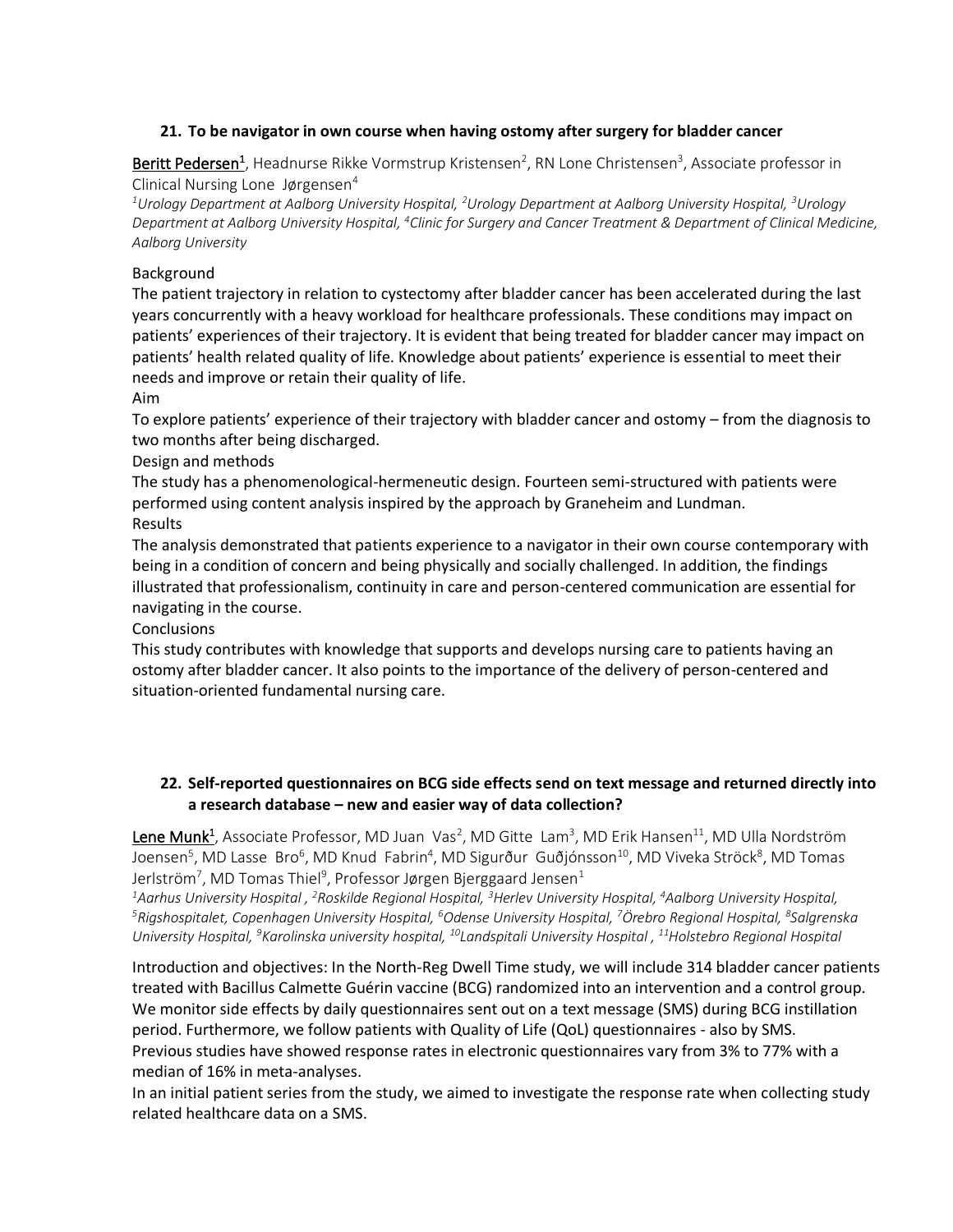## Materials and methods:

In total, each patient will receive up to 94 SMSs with predefined questionnaires sent out from a GDPR approved database. The questionnaires are converted into a SMS with a link opening a web browser on the patient's smartphone. The patients response is transmitted directly back into the database. Results: In total, we have sent out 3004 text messages to 45 different participants on 1831 questionnaires, both daily questionnaires and QoL. The overall response rate was 96%. In side effect questionnaires, which accounted for 92% of all questionnaires, the response rate was 97%. In QoL questionnaires, the response rate was 91%.

Conclusion:

This feasibility study indicates that sending out questionnaire by SMS we obtain an impressively high response rate and thereby increase the overall data collection. It is a safe and easy way of collecting healthcare data for clinical studies.

## **23. Hexaminolevulinate (HAL) in fluorescence-guided transurethral resection of bladder tumor (TURB) - a retrospective study of a 2-year cohort**

Rachel Ahila Maheswaran<sup>1</sup>, Emanuel Bjurulf<sup>1</sup>, Ingunn Roth<sup>1</sup>, Anne Kvåle Bergesen<sup>1</sup>, Christian Beisland<sup>1,2</sup>, Gigja Gudbrandsdottir $1,2$ 

*<sup>1</sup>Department of Urology, Haukeland University Hospital, <sup>2</sup>Department of Clinical Medicine, University of Bergen*

Background: Fluorescence-guided cystoscopy with intravesical HAL during TURB may reduce recurrence rates for non-muscle invasive bladder cancer (NMIBC). The aim of this retrospective study was to evaluate whether use of HAL reduced the rate of malignancy at the three month follow-up cystoscopy at our institution.

Methods: We collected data from 309 patients' medical records treated with 428 TURBs at Haukeland University Hospital during 2020 and 2021. Information about histopathological urothelial tumor verification, the use of HAL and follow-up were recorded.

Results: In the cohort, 207 (48%) patients were histopathologically verified as NMIBC. During TURB, 86 (42%) received HAL in combination with fluorescence-guided cystoscopy. Preoperatively at the diagnostic cystoscopy, 36 (42 %) of the patients had a single tumor, 20 (23%) had two tumors and 30 (35%) had three or more tumors. At the three month follow-up cystoscopy 46 (22%) of all NMIBC patients had a new suspected bladder tumor. Of these, 15 (33%) had received HAL during the previous TURB, while 31 (67%) had not. The subsequent TURB, histopathologically verified cancer in 21 (46%) patients, of which six (13%) had initially received HAL. The difference in suspicion of malignancy at three month follow-up between those who did and did not receive HAL was statistically significant (p=0.04), but the difference in verified malignancy was not (p=0.86).

Conclusions: Use of HAL reduced the suspicion of malignancy at the three month follow-up cystoscopy. It did not reduce the risk of histopathologically verified malignancy at a new TURB.

## **24. Quality assessment of transurethral resection of bladder tumours (TURB) and association between bladder lesion appearances and malignancy: Findings from a Norwegian tertiary centre.**

Emanuel Bjurulf<sup>1</sup>, Rachel Ahila Maheswaran<sup>1</sup>, Anne Kvåle Bergesen<sup>1</sup>, Ingunn Roth<sup>1</sup>, Christian Beisland<sup>1,2</sup>, Gigja Gudbrandsdottir $1,2$ 

*1Department of Urology, Haukeland University Hospital, 2Department of Clinical Medicine, University of Bergen*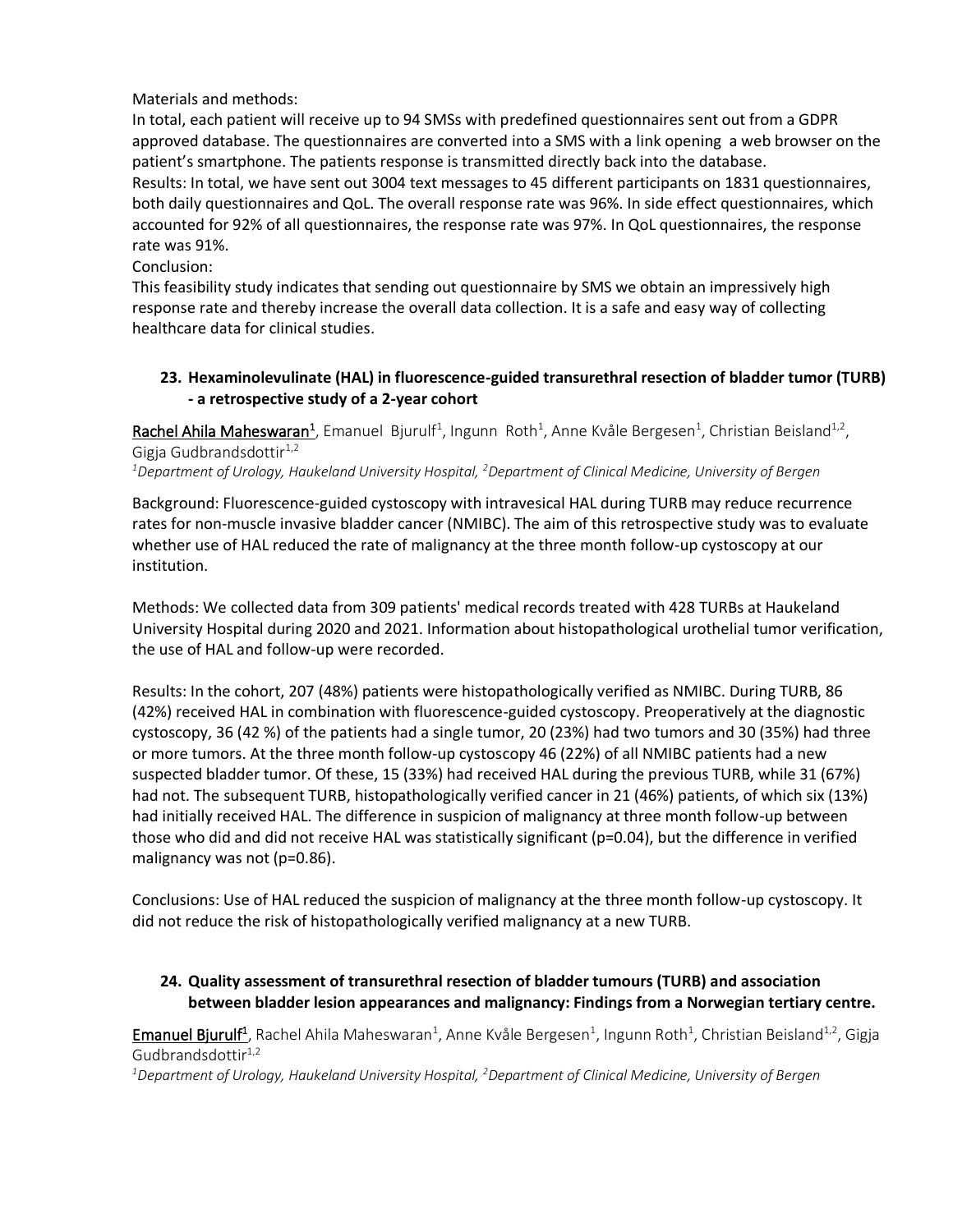Background: Achieving high quality specimens at TURB is of paramount importance. We aimed to assess our practice through prevalence of cancer specimens and resection quality. The final aim was to assess association between cystoscopy lesion appearance and the histopathological (HP)-diagnosis.

Methods: Retrospective review was performed of the medical records of all patients that underwent TURB at Haukeland University Hospital in 2020 and 2021. All 428 TURB (309 patients) were included. HP-reports were used to measure rates of malignancy and presence of detrusor muscle (DM). The latter served to assess adequate resection quality. Cystoscopy appearances were classified into different subtypes according to EAU guidelines.

Results: The HP-evaluation of all specimens revealed 250 (58%) with malignancy and 177 (42%) with nonmalignancy. Of those with urothelial malignancy, 214 (91%) contained DM. Of specimens with high grade cancer and pT1, 121 (95%) and 31 (82%) contained DM, respectively. DM status was missing in 16 HPreports of malignant specimens. Of the described cystoscopy lesions, 17 (4%) were solid (sessile/nodular), 258 (64%) papillary and 99 (24%) flat. Of these, 82%, 73% and 24% were cancer, respectively. Scars were another subtype making up 8% of the material where 38% (12/32 specimens) were malignant. Overall, 22 lesions were not described.

Conclusion: A large amount of the specimens were non-malignant. Overall, the resection quality was good. Subtype appearances can be used to predict malignancy in resection specimen. It should be considered to perform more biopsies of flat lesions at the initial outpatient cystoscopy to spare patients undergoing unnecessary TURB.

## **25. ERAS Cystectomy Protocol with Prehabilitation Nurse in Bladder Cancer**

 ${\tt Tuomas\,Jalanko^1}$ , Heli Sammaltupa<sup>1</sup>, Ilmari Koskinen<sup>1</sup>, Hanna Vasarainen<sup>1</sup>, Otto Hemminki<sup>1</sup>, Jukka Sairanen<sup>1</sup> *<sup>1</sup>Department Of Urology Hus Abdominal Centre*

#### Background

Enhanced recovery after surgery (ERAS) protocols have been implemented in various surgical fields to improve postoperative recovery. For radical cystectomy there is limited scientific evidence to show clinical benefits of ERAS protocols.

#### Methods

In 2019 we implemented an ERAS protocol for radical cystectomy at our centre that included a prehabilitation nurse to enforce preoperative rehabilitation, instruct on diet, exercise and other lifestyle habits and also evaluate nutritional status and physical condition with various tests. Concurrently with the ERAS protocol initiation we conducted a prospective study to evaluate clinical outcomes of our protocol in patients with bladder cancer. For the study we enrolled 38 patients in 2019-2021 that underwent radical cystectomy with ERAS protocol and prehabilitation nurse.

#### Results

Median age at surgery was 71 (range, 39-83) years and postoperative follow-up time 12 (4-26) months. Of 38 patients, 31 (82 %) were male and 7 (18 %) were female. Neoadjuvant chemotherapy was given to 12 (32 %). Ureteroileal conduit was performed to 84 %, orthotopic neobladder to 11 % and ureterocutaneostomy to 3 % of patients. Median postoperative length of stay at the hospital (LOS) was 8 (7-28) days. Complication rate was 39 % and major complications (Clavien-Dindo > 2) were seen in 13 %. Readmission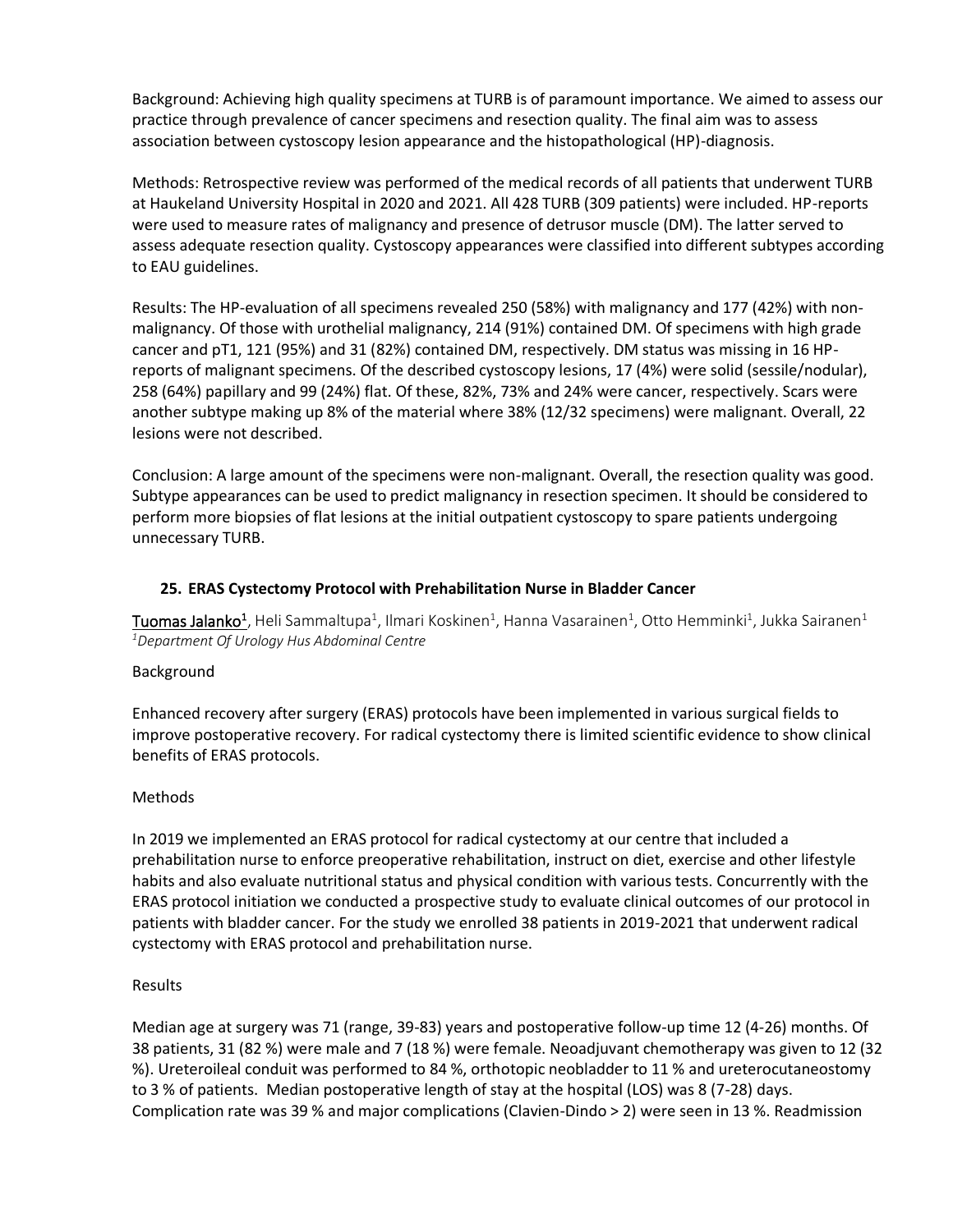rate was 26 %. The results of the tests related to the prehabilitation nurse visits will be published in the meeting.

#### **Conclusions**

ERAS protocol with a dedicated prehabilitation nurse provides good short-term clinical outcomes for patients undergoing radical cystectomy for bladder cancer.

## **26. C-reactive Protein and Immune-Related Adverse Events as Prognostic Biomarkers in Immune Checkpoint Inhibitor Treated Metastatic Renal Cell Carcinoma Patients**

Elisa Kankkunen<sup>1,2</sup>, Patrick Penttilä<sup>1,2</sup>, Katriina Peltola<sup>2</sup>, Petri Bono<sup>3,4</sup>

*<sup>1</sup>Department of Urology, Helsinki University Hospital, <sup>2</sup>Department of Oncology, Helsinki University Hospital, <sup>3</sup>Terveystalo Finland, <sup>4</sup>University of Helsinki*

Background There is an ongoing need to identify biomarkers for correct patient selection for immuneoncology treatments in metastatic renal cell carcinoma (mRCC). We analyzed the association between baseline C-reactive protein (CRP), on-treatment CRP and immune-related adverse event (irAE) and outcome in nivolumab-treated mRCC patients.

Methods A real-life 96 nivolumab-treated mRCC patient data was collected retrospectively. These patients' baseline CRP, on-treatment (<12 weeks) CRP and reported irAE were analyzed using Kaplan-Meier and Cox regression. The primary endpoints of this analysis were progression free survival (PFS) and overall survival (OS) for nivolumab treatment.

Results Patients with elevated baseline CRP values had worse OS and PFS when compared to normal baseline CRP values: OS 13.2 months (95% CI 7.8-18.7) vs 32.7 months (95%CI 13.6-51.8), p<0,001 and PFS 2.5 months (95% CI 2.4-2.6) vs 7.2 months (95%CI 4.1-10.3), p=0.005, respectively. Patients with elevated on-treatment CRP value also had both worse OS and PFS than patients with normal on-treatment CRP value: OS 13.2 months (95%CI 8.2-18.3) vs. 32.7 months (95%CI 16.7-48.6) p<0.001 and PFS 2.4 months (95%CI 1.89-2.84) vs. 7.2 months (95%CI 4.51-9.96) p<0.001)

In univariate survival analysis we found that patients without irAE during treatment had significantly worse both OS and PFS than patients with any irAE: OS 17.2 months (95%CI 10.88-23.53) vs. 31.47 months (95%CI 26.02-36.92), p=0.049 and PFS 2.57 months (95%CI 2.44-2.69) vs. 7.47 months (95%CI 4.09-10.84) p=0.036, respectively.

Conclusions Elevated baseline CRP, on-treatment CRP and absence of irAE correlate with poor outcome in nivolumab-treated mRCC patients.

## **27. Self-reported Health Related Quality of Life (HRQoL) during follow-up predicts overall survival in radically treated renal cell carcinoma (RCC) patients.**

Elen Martine Hauge<sup>1,2</sup>, Associate Professor Karin Margrethe Hjelle<sup>2,3</sup>, Associate Professor Elisabeth G Beisland<sup>4</sup>, Professor Hans Jørgen Aarstad<sup>2,5</sup>, Professor Christian Beisland<sup>2,3</sup>

*<sup>1</sup>Department of Urology, Stavanger University Hospital, <sup>2</sup>Department of Clinical Medicine, University of Bergen,* 

*<sup>3</sup>Department of Urology, Haukeland University Hospital, <sup>4</sup>Department of Health and Caring Sciences, Western Norway University of Applied Sciences, <sup>5</sup>Department of ENT/Head and Neck Cancer, Haukeland University Hospital*

Objective: Studies have shown that self-reported HRQoL during follow-up predicts overall survival in cancer patients. This study assesses if this also applies to a RCC population.

Methods: 278 patients, radically operated for RCC between 1997 and 2014 were identified. All included patients self-assessed HRQoL using the EORTC-QLQ-C30 questionnaire during follow-up. Neuroticism was tested using Eysenck Personality Inventory questionnaire. Data concerning patient, tumour and disease status at surgery was retrieved from the RCC database at the hospital. Updated survival data was obtained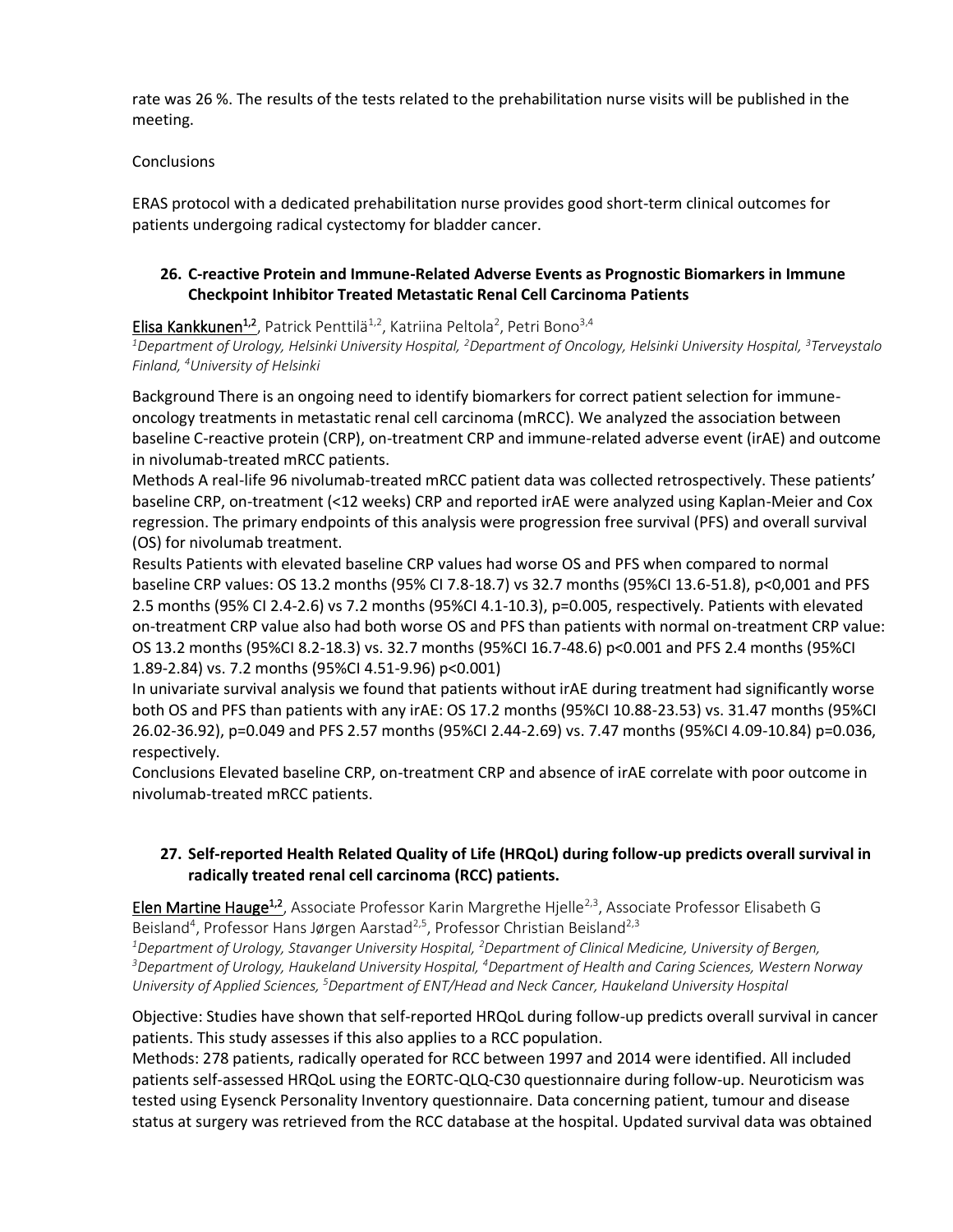for all patients in late 2020. All patients gave written consent for HRQoL measurement and database inclusion.

Results: 193 men and 85 females were included. Radical nephrectomy was performed in 155 and partial nephrectomy in 123. According to risk of recurrence, there were 27, 74 and 175 in the high, intermediate and low risk group, respectively. Median time (IQR) from operation to questionnaire was 2.0 (1.4-4.7) years. In univariate analyses, both high overall scores of QoL and high overall functional score predicted better overall survival. Similarly, lower risk of recurrence, younger age at assessed HRQoL and Charlson comorbidity score ≤ 2 all significantly predicted improved overall survival in univariate analyses. In multivariate Cox analyses, both high overall QoL score and high overall functional score remained independent predictors for better overall survival (HR`s, 1.8 and 1.7, respectively (p<0.05 for both) when adjusted for risk of recurrence, age and comorbidity score.

Conclusions: Self-reported HRQoL gives valuable information and independently predicts overall survival during follow-up in radically treated RCC patients.

## **28. Precision Medicine Platform with Single Cell Profiling of Pancreatic Metastasis of Clear Cell Renal Carcinoma**

Matilda Juusola<sup>1,2,3</sup>, Pauliina Kallio<sup>2,3</sup>, Minttu Polso<sup>3,4</sup>, Romika Kumari<sup>3,4</sup>, Piia Mikkonen<sup>3,4</sup>, Katja Välimäki<sup>4</sup>, Minna Malmstedt<sup>3,4</sup>, Pekka Ellonen<sup>4</sup>, Teijo Pellinen<sup>3,4</sup>, Caroline Heckman<sup>3,4</sup>, Harri Mustonen, Pauli Puolakkainen<sup>1,2,3</sup>, Kari Alitalo<sup>2,3,7</sup>, Olli Kallioniemi<sup>3,4,8</sup>, Tuomas Mirtti<sup>3,6</sup>, Antti Rannikko<sup>1,3,6</sup>, <mark>Vilja Pietiäinen<sup>3,4</sup>,</mark> Hanna Seppänen $1,2,3$ 

*<sup>1</sup>Department of Surgery, Helsinki University Hospital, <sup>2</sup> iCAN Digital Precision Cancer Medicine Flagship, Faculty of Medicine, University of Helsinki, <sup>3</sup>Translational Cancer Medicine Program, Faculty of Medicine, University of Helsinki,*  <sup>4</sup>Institute for Molecular Medicine Finland -FIMM, Helsinki Institute for Life Sciences HiLIFE, University of Helsinki, <sup>5</sup>HUS *Diagnostic Center, Department of Pathology, Helsinki University Hospital, <sup>6</sup>ONCOSYS Research Program in Systems Oncology, Faculty of Medicine, University of Helsinki, <sup>7</sup>Wihuri Research Institute, Biomedicum Helsinki, University of Helsinki, <sup>8</sup> Science for Life Laboratory (SciLifeLab), Department of Oncology and Pathology, Karolinska Institutet*

Background. Pancreatic metastases (PM) of clear cell renal cell carcinoma (ccRCC) are rare, and little is known about the disease at patient level. This raises an urgent need for functional precision/personalized medicine approaches.

Methods. The aim of this study was to develop 2D/3D patient derived cancer cell (PDC) cultures, reveal genomic and single-cell transcriptional profiles, and define novel targeted treatment options for PM-ccRCC. To this aim, we used exome sequencing, single cell RNA sequencing, multiplexed IHC/IF staining with machine-learning guided image analysis, and drug sensitivity and resistance testing (DSRT).

Results. We present here the Functional Precision Medicine Platform including single-cell profiling for PMccRCC. First, we show that the PM-ccRCC patients enrolled in the study depicted common ccRCC driver mutations and copy number alterations, which were also maintained in the established PDCs. We also present new, enriched genomic aberrations in PM-ccRCC. Second, we reveal shared and patient -specific drug sensitivities in PM-ccRCC. Third, our pathway analysis illuminates the drug responses and proposes potential druggable pathways for future drug development.

Conclusions. Altogether, our findings suggest novel molecular profiles associated with PM-ccRCC and open new revenues for treatment of PM-ccRCC.

## **29. The use of renal tumor biopsies (RBx) has increased at Haukeland University Hospital (HUS) during 2008-2019**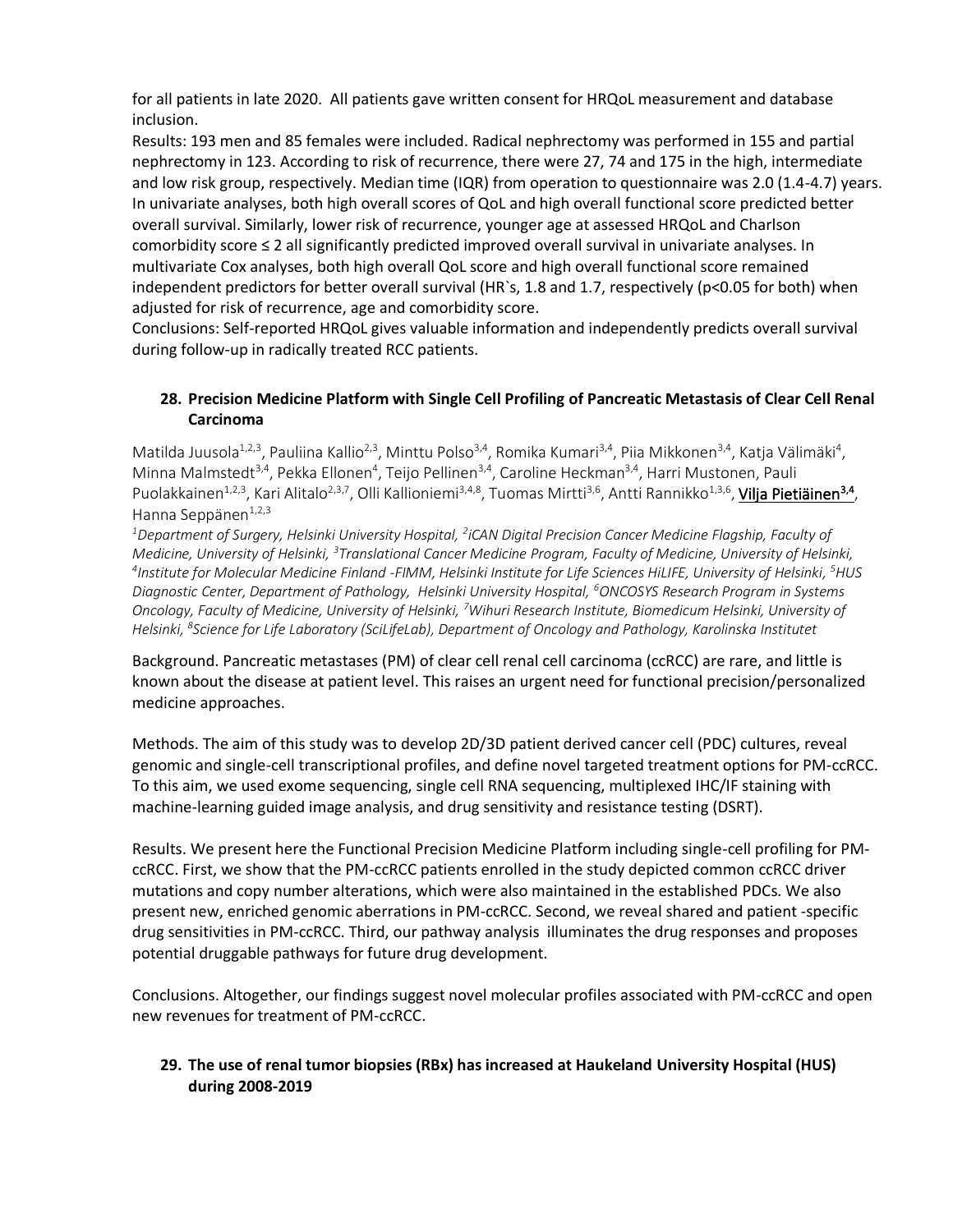Karin Hjelle<sup>1,2</sup>, Md Saima Akthar<sup>1</sup>, Md Stephen Baug<sup>1</sup>, Md Adeel Chaudhry<sup>1</sup>, Professor, Md, Phd Christian Beisland $1,2$ 

*<sup>1</sup>Department of Urology, Haukland University Hospital, <sup>2</sup>Department of Clinical Medicine, University of Bergen*

Background: Life expectancy is increasing, as is the number of small renal masses detected incidentally. RBx is recommended to personalize treatment (surveillance, ablation or surgery), The aim of this study is to evaluate aspects of our RBx policy over the last decade.

Methods: Patients who underwent RBx at HUS between 2008-2019 are included. Data from these 257 patients and 296 biopsies were retrieved from the medical records and presented as median (IQR) or n (%). Results: RBx was performed due to primary kidney tumor (PKT) in 188 patients and as a part of a metastatic work-up in 69. As expected, patients with PKT were older than the metastatic patients. Moreover, PKTs were smaller; 3.5 cm (2.2-5.0) vs 8.0 cm (5.8 -11.0) (p< 0.05). An increasing number of patients with PKT had RBx, illustrated with 10, 20, 46 and 112 patients in first, second, third and latter period, respectively. For metastatic patients, however the numbers remained stable. There was a trend towards smaller tumors the latter years. No difference in gender, laterality, ASA or core-length was found. Overall, representative RBx was achieved in 84,5% (250/296) including both primary biopsies and re-biopsies. The overall concordance in histology was 88%. None of the 56 patients with benign histology later underwent surgery. Only six patients were readmitted due to hematuria or hematomas.

Conclusions: As expected the use of RBx at our institution has increased for patients with PKT. Representativeness of the RBx and correlation to final histopathology is in line with the published literature.

## **30. Renal functional outcome after nephron sparing treatment of renal cell carcinoma: a systematic review**

Pia Iben Pietersen<sup>1,2</sup>, Louise Aarup Duus<sup>1,2</sup>, Theresa Junker<sup>3</sup>, Professor Lars Lund<sup>3</sup>, Benjamin Rasmussen<sup>1,2</sup>, Michael Pedersen<sup>4</sup>, Professor Ole Graumann<sup>1,2</sup>

*<sup>1</sup>Department of Radiology, Odense University Hospital, <sup>2</sup>Research and Innovation Unit of Radiology, University of Southern Denmark, <sup>3</sup>Department of Urology, Odense University Hospital, <sup>4</sup>Comparative Medicine Lab, Department of Clinical Medicine, Aarhus University*

Background: The incidence of renal cell carcinomas increases, and the treatment continuous to evolve. Purpose: To explore renal functional outcome after laparoscopic partial nephrectomy (LPN), robotic assisted partial nephrectomy (RAPN), and computed tomography (CT)-guided cryoablation for T1 renal cell carcinoma.

Materials and methods: A systematic search was conducted in OVID Medline, Embase, and Cochrane Library, May 2021. Inclusion criteria: Reporting baseline and 23 months posttreatment renal function after LPN, RAPN, or cryoablation for T1 renal cell carcinoma. Exclusion criteria: Ischemic time >30 minutes and LPN and RAPB performed before 2010. Quality assessment was performed with a modified New Castle Ottawa Scale by two independent assessors.

Results: The search yielded 4,875 studies. In total, 434 studies were full text screened, 42 studies were included. Total 2,829 patients were treated and data from 1,542 LPN, 721 RAPN, and 566 cryoablation were analysed. Compiled eGFR reduction divided by treatment type were -7.08±5.07 mL/min/1.73m2 for RAPN, - 7.60±3.23 mL/min/1.73m2 for LPN, and -4.28 ±5.96 mL/min/1.73m2 for cryoablation and were nonsignificant within nor between the groups using one-way ANOVA, p=0.242. Mean tumour size was almost equal; 31.9±6.3 mm for RAPN, 32.7±9.3 mm for LPN, and 31.4±9.1 mm for cryoablation, and RENAL nephrometry score not statistical different. Quality assessments were highest among RAPN studies, 5.0±2.5 stars versus 4.7±1.9 for LPN and 3.7±1.0 for cryoablation studies.

Conclusion: This review with only three RCT indicates that both LPN, RAPN, and cryoablation for T1 renal cell carcinoma have a high renal functional preservation with no significant difference between the reduction.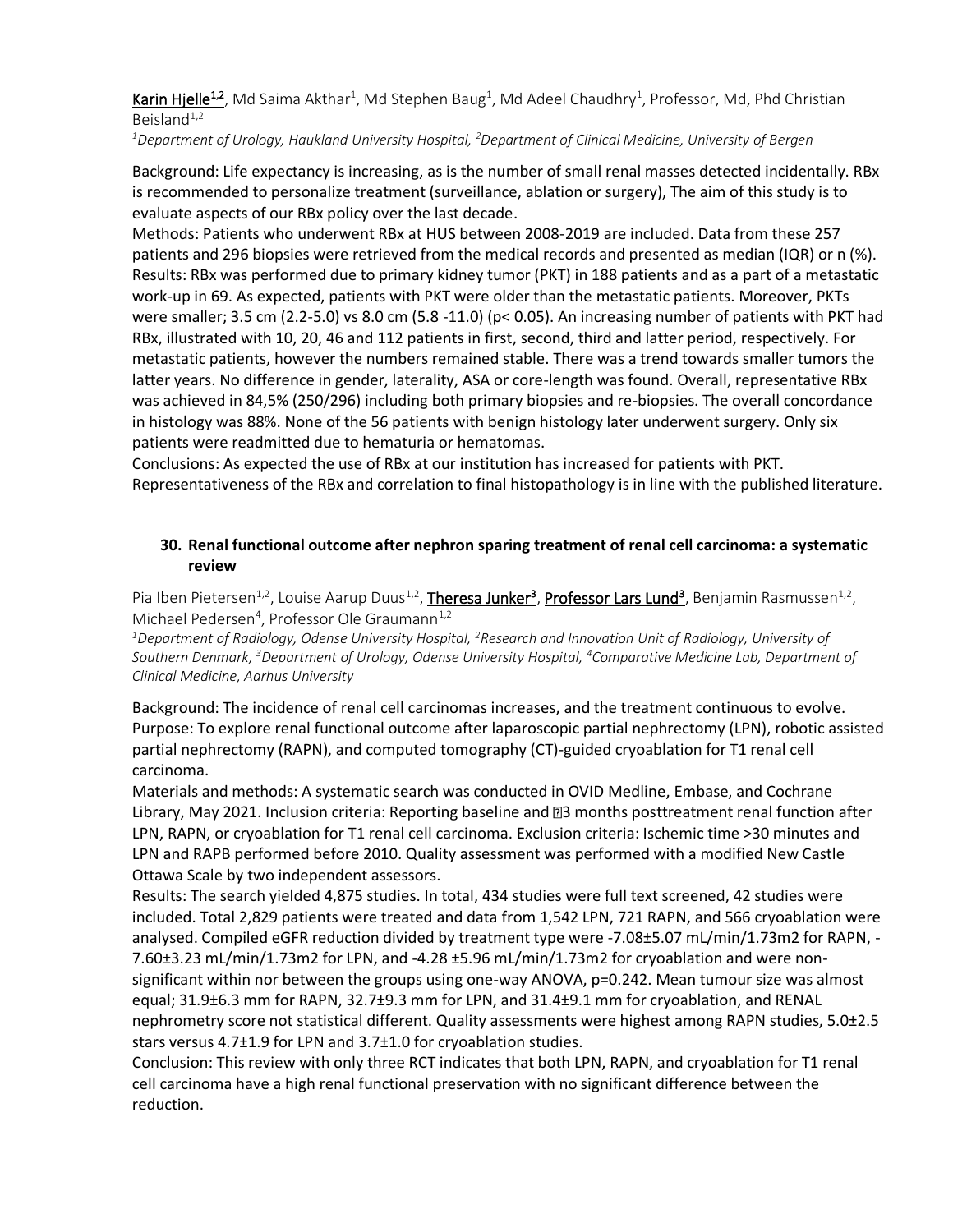## **31. Detection of human papillomavirus DNA in penile carcinoma does not convey prognostic information regarding patient survival**

Christian Arvei Moen<sup>1</sup>, Tor Kristian Thorkelsen<sup>1</sup>, Oline Eriksen Rio<sup>2</sup>, Alfred Honoré<sup>1</sup>, Adeel Asghar Chaudhry<sup>1</sup>, Patrick Juliebø-Jones<sup>1</sup>, Leif Bostad<sup>3,4</sup>, Christian Beisland<sup>1,4</sup>

*<sup>1</sup>Department Of Urology, Haukeland University Hospital, <sup>2</sup> Section for Cancer Genomics, Department of Laboratory Medicine and Pathology, Haukeland University Hospital, <sup>3</sup>Department of Pathology, Haukeland University Hospital, <sup>4</sup>Department of Clinical Medicine, University of Bergen*

Background: Human papillomavirus (HPV) infection is a known risk factor for development of penile cancer. It remains inconclusive as to whether patients with HPV-related penile cancer have a different prognosis than those without. The aim of this study was to investigate the prevalence of HPV positive penile squamous-cell carcinomas (SCC) in Western Norway as well as the relationship between HPV status and survival.

Methods: The local diagnostic biobank was screened for stored tissue samples from patients previously operated for invasive penile cancer at our institution. HPV polymerase chain reaction (PCR) test was performed on eligible samples. Thus far, HPV status has been determined for 127 patients who underwent operative surgery between 1975-2020. Hospital records of these patients were retrospectively analysed. Clinical variables and course together with histopathological characteristics and HPV status were recorded.

Results: HPV DNA was detected in 47%(n=60) of the tumours. HPV-16 was the most common subtype, occurring in 73%(n=44) of the HPV positive carcinomas. Disease-specific 5-year survival in HPV positive and HPV negative patients were 74% vs. 84%, respectively (log-rank test p=0.28). In multivariable Cox regression with adjustment for age, tumour stage and nodular stage, HPV status was not an independent predictor for survival (HR 1.12, 95% CI (0.49-2.56), p=0.8 for HPV positive vs. negative status).

Conclusions: HPV DNA was found in about half of the investigated penile carcinomas. HPV-16 was the most common subtype. There was no significant difference in disease-specific survival between patients with HPV positive and HPV negative tumours.

## **32. Postoperative short-term complications after organ-sparing surgery for penile cancer and intraepithelial neoplasia**

 $\mathsf{Christian}$  Arvei Moen<sup>1</sup>, Tor Kristian Thorkelsen<sup>1</sup>, Alfred Honoré<sup>1</sup>, Adeel Asghar Chaudhry<sup>1</sup>, Patrick Juliebø-Jones<sup>1</sup>, Leif Bostad<sup>2,3</sup>, Christian Beisland<sup>1,3</sup>

*<sup>1</sup>Department Of Urology, Haukeland University Hospital, <sup>2</sup>Department of Pathology, Haukeland University Hospital, <sup>3</sup>Department of Clinical Medicine, University of Bergen*

Background: According to EAU guidelines on penile cancer, the incidence of complications after organsparing surgery is not fully reported. This study investigates the incidence of short-term postoperative complications after organ-sparing surgery for penile cancer and intraepithelial neoplasia (PeIN) at our tertiary centre.

Methods: Between 1980-2020, 198 patients underwent primary organ-sparing surgery for penile cancer (n=156) or PeIN (n=42). Patients were divided into 4 groups (Grp1-4) based on extent of surgery: local excision (LE) with or without sentinel node biopsy (SNB) (Grp1, 104 patients), partial amputation (PA) with or without SNB (Grp2, 43 patients), LE/PA with inguinal lymphadenectomy (Grp3, 27 patients) and LE/PA with both inguinal and pelvic lymphadenectomy (Grp4, 24 patients). Complications within 30 days of surgery (short-term) were recorded and graded according to the Clavien-Dindo (CD) system. A retrospective analysis was performed.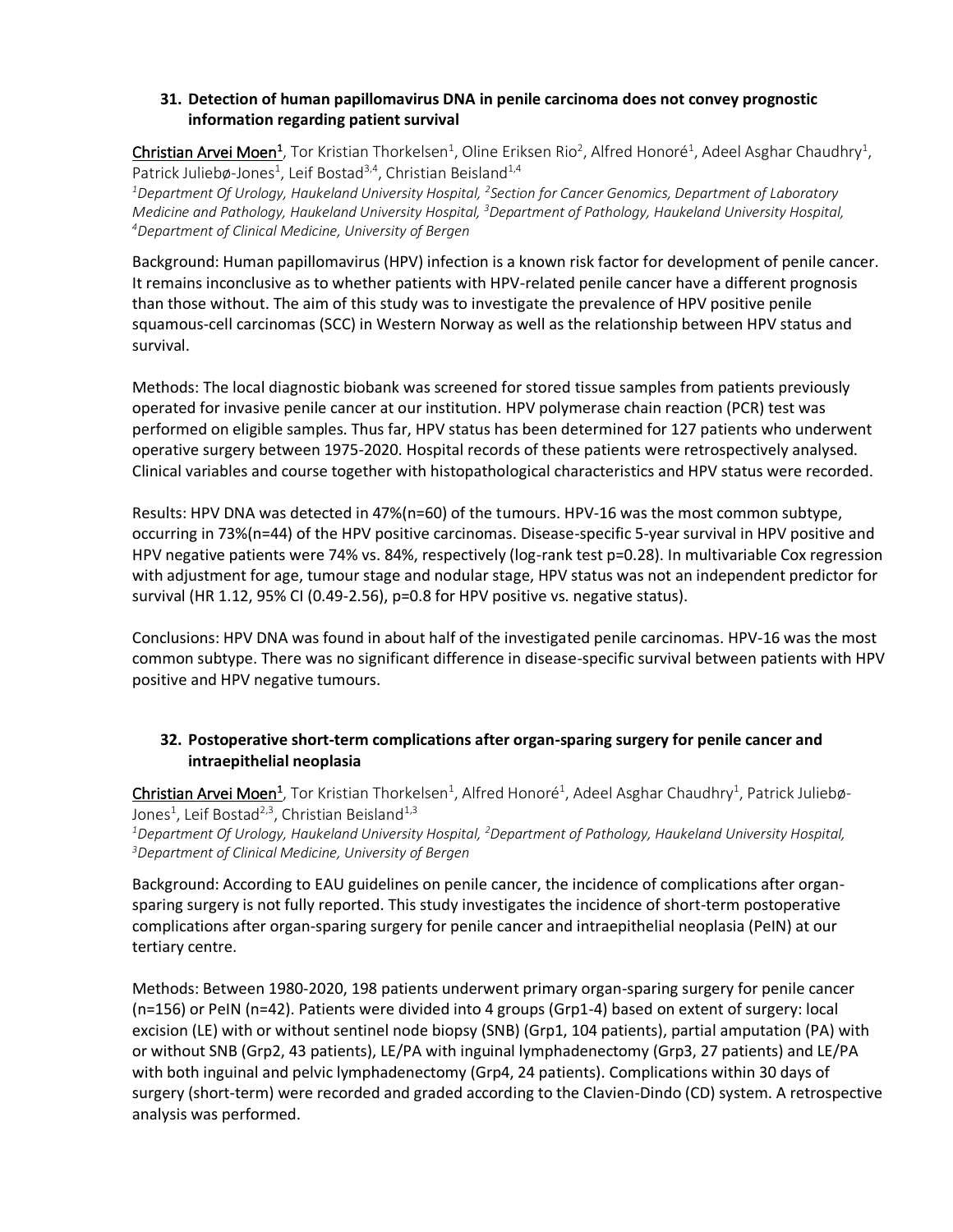Results: No perioperative deaths occurred. For all CD grade≥3 (23 cases), no significant change in incidence was found over the study period (p=0.17). All-cause short-term complications occurred in 30% of the patients and were significantly different between groups (p<0.001), being lowest in Grp2(9%), followed by Grp1(20%), while complications were more common in Grp3-4(67% both). Most complications were minor and CD grade≥3b occurred in only 7 patients. For Grp1-2, the most common complication was penile wound infection while in Grp3-4, it was groin wound infection.

Conclusions: Organ-sparing surgery for penile cancer and PeIN is a relatively safe procedure with low mortality, independent of the extent of surgery. Short-term minor postoperative complications are common while severe complications are rare.

## **33. Methodological Quality of Systematic Review Published in the Urological Literature (2016-2021) Fails to Improve**

Maylynn Ding<sup>2</sup>, Jared Johnson<sup>1</sup>, Gustavo Ariel Alvez<sup>3</sup>, **Philipp Dahm<sup>1</sup>** *<sup>1</sup>University Of Minnesota and Minneapolis VAMC, <sup>2</sup>McMaster University, <sup>3</sup>Hospital Italiano de Buenos Aires*

Background: Prior studies have suggested that few systematic reviews (SRs) published in the urological literature provide reliable evidence. We performed this study to provide a longitudinal analysis of the methodological quality of SRs.

Methods: As an extension of prior study with a written a priori protocol, we systematically searched and analyzed all SRs related to therapy/prevention published in the five major urology journals. We used the AMSTAR-2 instrument to assess SR quality and performed pre-planned statistical hypothesis testing by timeperiod and journal of publication in SPSS Version 27.0.

Results: Our updated search (2019-2021) identified 480 references of which 98 ultimately met inclusion criteria, which we added to the database of the prior 144 studies (2016-2018). The largest contributor by journal for 2019-2021 was the WJU (31; 31.6%) whereas it had previously (2016-2018) been Eur Urol (53; 36.8%). Oncology (44; 44.9%) and voiding dysfunction (20; 20.4%) remained the two leading topic areas. Overall, only six (2.5%) and eight SRs (3.3%), achieved a high (no critical weakness; up to one non-critical weakness) or moderate (no critical weakness; more than one non-critical weakness) confidence rating. Most SRs published had very low confidence rating (186; 76.9%). The proportion of studies with a high or moderate rating (6.1% versus 4.9%;  $p = 0.175$ ) did not increase over time.

Conclusions: Most SRs published in the urological literature continue to have serious methodological limitations and should not be relied upon. There is a critical need for raising awareness and promote improvement.

## **34. Do European Association of Urology (EAU) guidelines adhere to Grading of Recommendations, Assessment, Development and Evaluation (GRADE) methodology?**

Brent Cleveland<sup>1</sup>, Andrew Lauwagie<sup>1</sup>, Daniel Antonio Gonzales-Padillo<sup>2</sup>, **Philipp Dahm<sup>1</sup>** *<sup>1</sup>University Of Minnesota and Minneapolis VAMC, <sup>2</sup> Servicio de Urología. Hospital Universitario 12 de Octubre*

Background: EAU guidelines represent the most influential clinical practice guidelines (CPGs) in Europe and are endorsed by many other societies. Since 2018, EAU guidelines have adopted a modified GRADE approach. Our goal was to evaluate the adherence of EAU guidelines to established GRADE methods. Materials and Methods: We searched and analyzed the 21 EAU guidelines published in 2021. We excluded the thromboprophylaxis guideline as it followed a unique methodology and structure. Two independent reviewers performed manual extraction of all recommendations and summary of evidence statements. Results: We included 20 unique CPGs which formulated a total of 1700 recommendations of which 1164 (68.5%) were 'strong' recommendations and 536 (31.5%) were 'weak' (or 'conditional'; see Table). The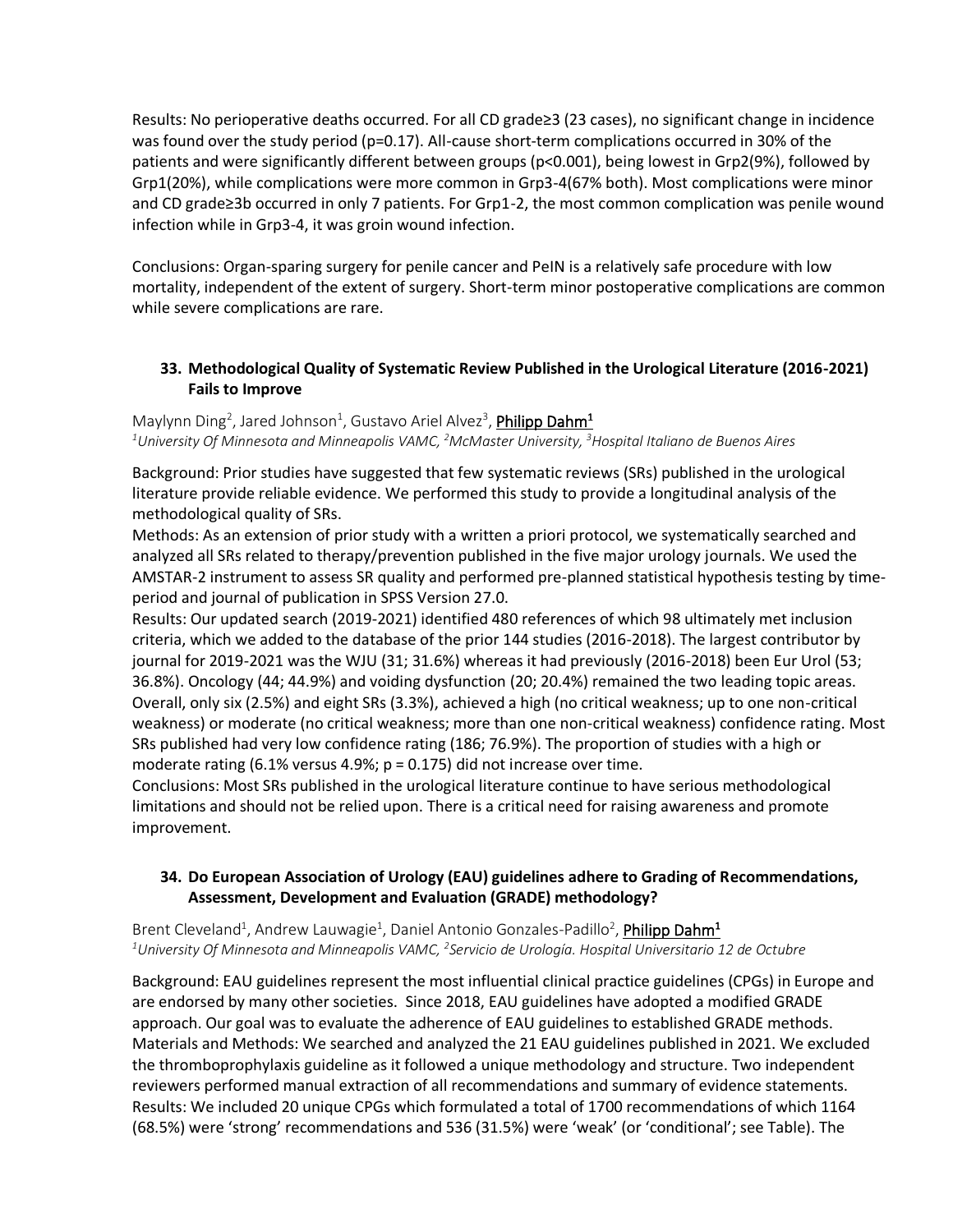number of recommendations per CPGs ranged from 15 (Primary Urethral Carcinoma) to 202 (Sexual and Reproductive Health). The proportion of 'strong' recommendations ranged from 31.3% (Bladder Stones) to 100% (neuro-urology). Oxford CEBM levels of evidence were reported as level 1, 2 or 3 in 57.2%, 41.3% and 1.5% of the time, respectively. Guideline recommendations were rarely linked explicitly to the underlying body of evidence. Considerations central to the GRADE, including ratio of benefit-to-harm, and assumed values and preferences were not well-described.

Conclusion: EAU guidelines include a large proportion of strong recommendations. The underlying bodies of evidence are not assessed using the certainty of evidence framework and deliberations about other GRADE domains for formulating recommendations are not explicit. Increased efforts to adhere to GRADE are warranted to increase transparency, improve guideline adoption and enhance patient care.

## **35. The effect of low pneumoperitoneum during robot-assisted radical prostatectomy (RARP) on quality of recovery and post-operative pain. Preliminary results of a randomized clinical trial.**

Hayder Alhusseinawi<sup>1</sup>, PhD Lotte Sander<sup>1</sup>, PhD Pernille Skjold Kingo<sup>2</sup>, PhD Jørgen Bjerggaard<sup>2</sup>, PhD Morten Jønle $r^1$ 

*<sup>1</sup>Aalborg University Hospital, <sup>2</sup>Aarhus University Hospital*

#### Background:

To date, many different surgical procedures are carried out with an intraabdominal pressure (IAP) of 12-15 mmHg, even though international guidelines recommend the use of the lowest IAP. This is the 1st doubleblinded RCT that investigated the effect of low pneumoperitoneum on postoperative quality of recovery after robot-assisted radical prostatectomy (RARP).

#### Methods:

100 patients meeting the inclusion criteria were randomly assigned to two groups: Low IAP (patients operated with low IAP of 7 mmHg) and Standard IAP (patients operated with standard IAP of 12 mmHg). The primary endpoint was the improvement in quality of recovery measured by the total score of the QoR-15 questionnaire (0-150 points) before operation and at day 1,3,14,30 post-operatively. Other outcome measures postoperative opioid consumption, shoulder tip pain, abdominal pain, and pain around the surgical incision measured using the visual analogue scale (VAS). Results:

There was a clinically significant difference in QoR-15 score between groups both on day 1, and day 3 postoperatively. Day 1 Low IAP 128 (95%CI 124-133) vs. 116(95%CI 112-120) for Standard IAP, Pvalue:0.0001. Day 3 128(95%CI 124-132) vs. 120(95%CI 116-124) P-value 0.02 The differences were 12 on day 1, and 8 on day 3. The minimum reported clinical difference is 8. There were no differences in QoR-15 on day 14 and 30, nor on shoulder tip pain, pain at the incision site, or abdominal pain between groups.

#### Conclusion:

Patients operated under low pneumoperitoneum can regain their preoperative physical and psychological condition faster than those operated under standard pneumoperitoneum.

#### **36. Live donor kidney transplantation in Iceland 2003–2019: Survival and surgical outcomes**

Thordur Pall Palsson<sup>1</sup>, Johann Jonsson<sup>1,2</sup>, Rafn Hilmarsson<sup>1,3</sup>, Arni Saemundsson<sup>1</sup>, Margret B. Andresdottir<sup>1,3</sup>, Olafur S. Indridason<sup>1</sup>, Runolfur Palsson<sup>1,3</sup>, Eirikur Jonsson<sup>1,3</sup>

*1 Landspitali- The University Hospital of Iceland, <sup>2</sup> Inova Fairfax Hospital Transplant Center, <sup>3</sup>University of Iceland*

Background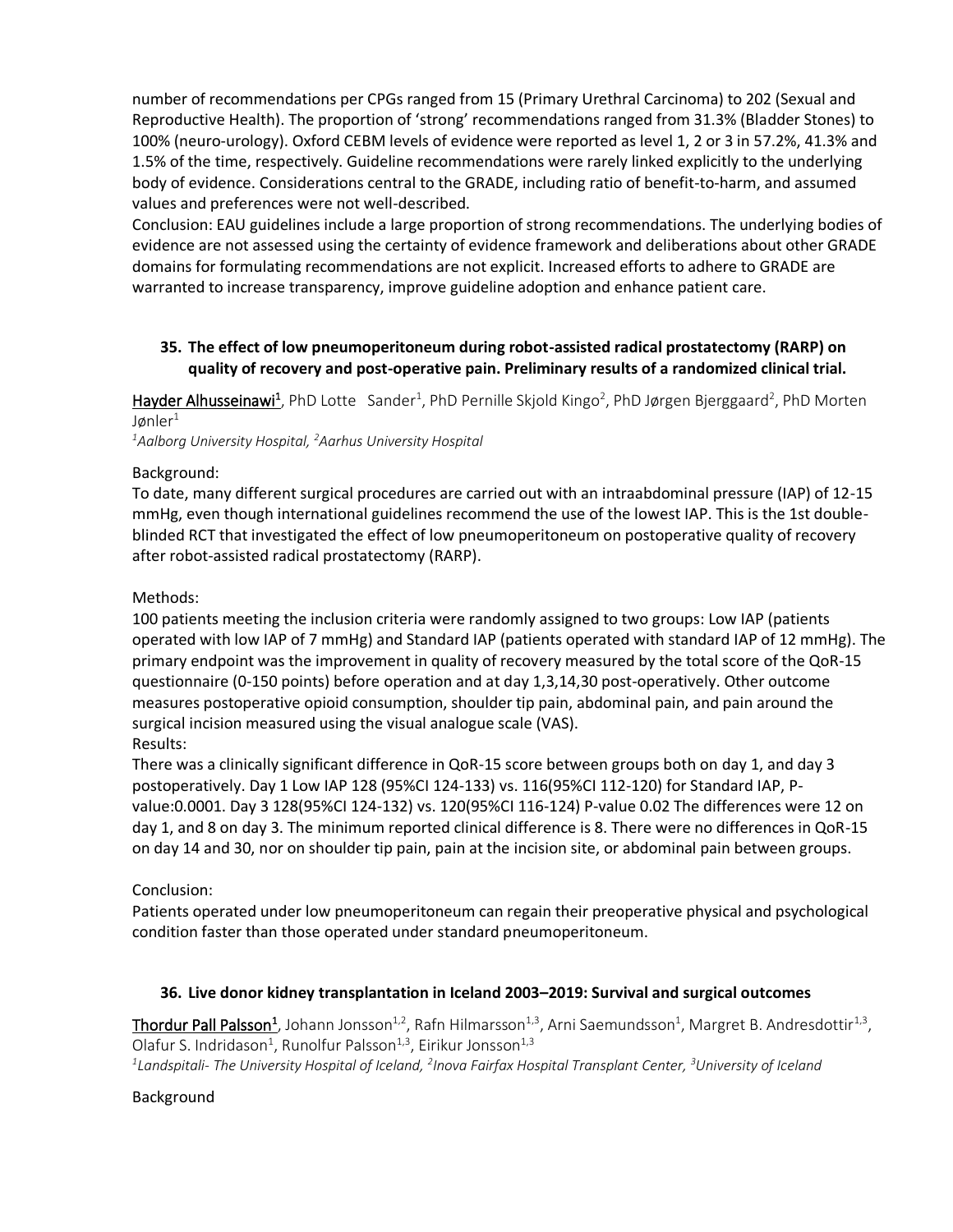A live donor kidney transplantation program was launched in Iceland in 2003, in collaboration with a transplant surgeon based in the USA. The aim of this study was to evaluate outcomes of this program.

## Methods

This retrospective observational cohort study included all live kidney donors and recipients in Iceland 2003- 2019. Data were obtained from medical records. Patient and graft survival were estimated using the Kaplan-Meier method and the Clavien-Dindo (CD) system was used to classify surgical complications.

#### Results

A total of 116 kidney transplants were performed (7.25 transplants/21 pmp yearly average) and 72 of the recipients were men with a median (range) age of 46.5 (3-76). Thirty-nine (33.6%) recipients experienced a total of 53 surgical complications within 90 days of the transplant surgery, of which 17 (32%) were CD grade 3 and two (3.8%) grade 4. Ten (8.6%) patients underwent reoperation within 30 days. Seventeen recipients experienced graft loss, eight due to death with a functioning graft. One-, five- and ten-year overall patient survival was 100 %, 96.6% (93.0-100) and 90.2% (83.4-97.5), respectively. One-, five-, and ten-year death censored graft survival was 99.1% (97.5-100), 98.1% (95.6-100), and 93.6% (88.1-99.4), respectively. Of the donors (61 men, age 47.5 (22-72)), 25% experienced a complication within 90 days of the operation, all but one with CD grade ≤2.

## **Conclusions**

Patient and graft survival and surgical outcomes are comparable to outcomes at larger centers, demonstrating the feasibility of running a quality transplant program in a small country in collaboration with a larger center.

## **37. To cystoscopy in the Department of Urology – an education program for introduction physicians**

## RN Birgitte Uldal<sup>1</sup>, Clinical Nurse Specialist, MCN Beritt Pedersen<sup>2</sup>

*<sup>1</sup>Urology Department at Aalborg University Hospital, <sup>2</sup>Urology Department at Aalborg University Hospital*

#### Background

The reason for this initiative is based on a suggestion from a physician. In relation to her fellowship regarding "New Aalborg University Hospital" there was a wish for introduction physicians to feel well equipped to cystoscopy independently and thereby be able to take care of more patients. The experienced and specialized registered nurses experienced that the introduction physicians felt ill equipped to cystoscopy patients. In addition, they handled the cystoscopy inappropriately and had no or minor understanding of the course with cystoscopy.

Aim

To compose an introduction program for introduction physicians to make them be capable of cystoscopy patients and manage a cystoscopy safely and get a more comprehensive view of the course with cystoscopy Methods

Registered nurses composed an introduction program that was offered to all introduction physicians in the Department of Urology. They received teaching with theory for two hours and 1-2 days of clinical supervised cystoscopy. A short questionnaire was completed regarding their expectations and whether their needs were met.

Results

The results demonstrate that the teaching and the supervised education meet the physicians' expectations and needs.

**Conclusions**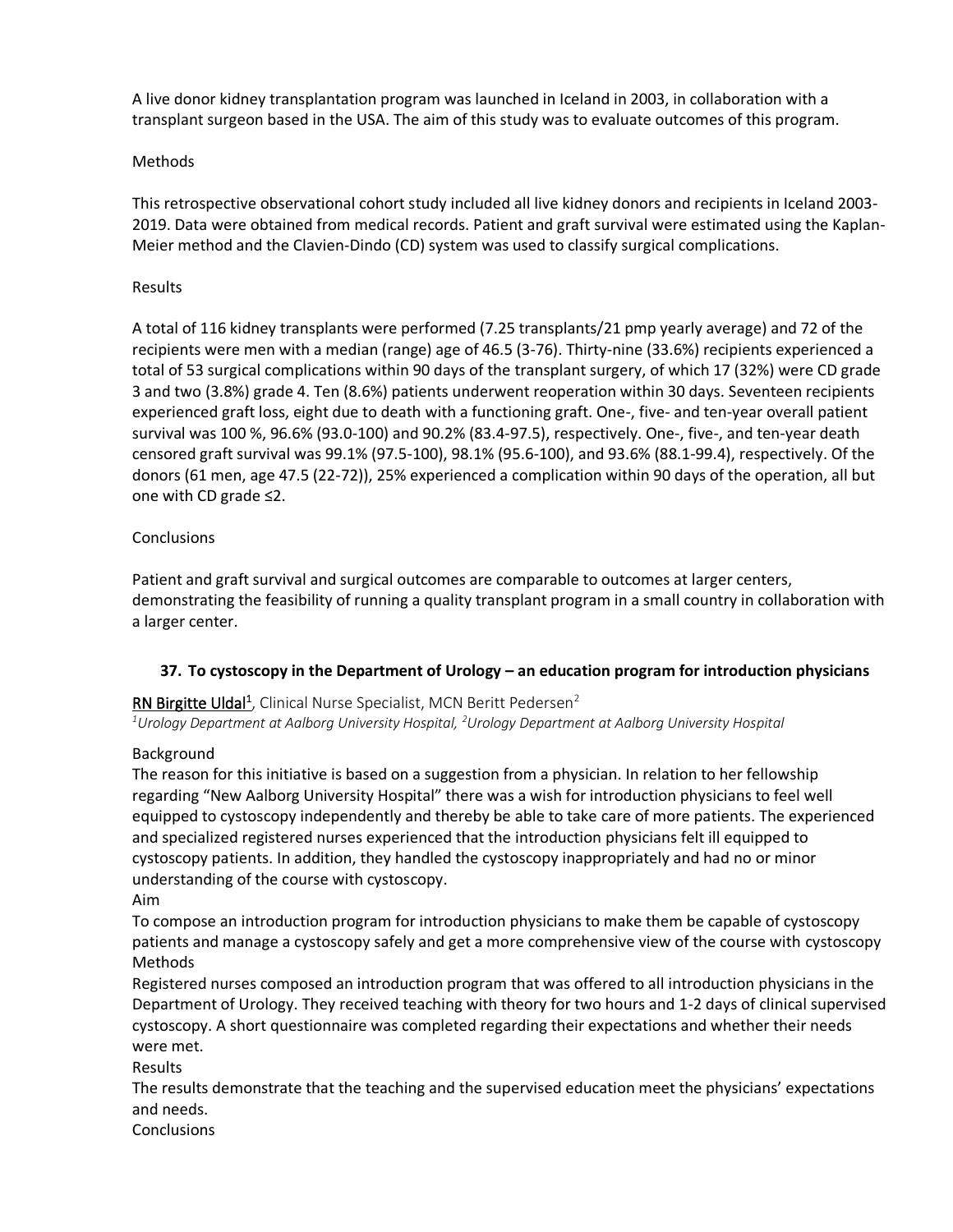The course with cystoscopy is requested by other physicians than the introduction physicians. We hope that this course could be offered to everyone who needs such a course. This could contribute to brand the Department of Urology, increase patient safety, save costs, and maybe recruit and retain physicians.

# **Poster session 3 Friday, June 10 at 16:45 – 17:45**

## **38. How is the outcome after TUMT (Transurethral microwave thermotherapy)?**

Lars Lund<sup>1</sup>, Harris Khalid, Mustafe Gelle, Margrethe Andersen *<sup>1</sup>Odense Universitetshospital*

#### Background:

There is an increasing incident of lower urinary tract symptoms (LUTS) and urine retention (UR) caused by benign prostate hyperplasia (BPH) due to the ageing male population. The objectives were to assess the efficacy and safety of TUMT.

Methods:

Medical records were reviewed in men treated with TUMT in the period from January 2012 to December 2020. The data before treatment, treatment, and follow-up were recorded for total 189 patients. We evaluated the patients' satisfaction, DAN-PSS score and clinical symptoms including uroflowmetry parameters, complications, rate of treatment failure, and referral to retreatment. The study was accepted by the national protection agency.

Results:

The age of men with LUTS was 76 years old (SD: ± 7) and for UR 78 years (SD: ± 7). Patients' satisfaction showed a significant reduction in symptoms score with a pre-treatment median score of 28.5 to a median score of 13 post-treatment. There was a significant better flow after treatment (UR from 7.98 m/s to 11.72 m/s (P<0.05), and LUTS-group (from 7.73 m/s to 12.91 m/s).

Total 46 (66%) of the 70 men with UR and 79 (66 %) of the 119 men in the LUTS-group reported satisfaction at follow-up. Twelve men (17 %) in the UR-group and 18 men (15 %) in the LUTS-group were referred to retreatment. In total, 56 cases (29%) had a complication. Only one patient with scrotal abscess was treated surgically.

Conclusion:

TUMT is an effective and relative safe procedure with a significant improvement in uroflow.

## **39. Surgery for male stress incontinence with Artificial Urinary Sphincter (AUS) at Haukeland University Hospital (HUS) 2012 -2021- how are we doing?**

Charlotte Josefine Johansen<sup>1</sup>, Christian Beisland<sup>1,2</sup>, Ingunn Roth<sup>2</sup>, Alfred Honoré<sup>2</sup>, Adeel Asghar Chaudhry<sup>2</sup>, Karin Margrethe Hjelle<sup>1,2</sup>

*<sup>1</sup>Department Of Clinical Medicine, University Of Bergen, <sup>2</sup>Department of Urology, Haukeland University Hospital*

Background: Men with stress incontinence have been treated surgically with implantation of the AUS at HUS since June 2012. We aimed to evaluate our practice and results the first ten years.

Methods: Until April 2021 we have identified 127 AUS patients. The device was implanted through a perineal incision in general anesthesia with antibiotic prophylaxis. All data are retrieved from the medical records as part of a registered quality audit. Median follow-up is 4.5 years.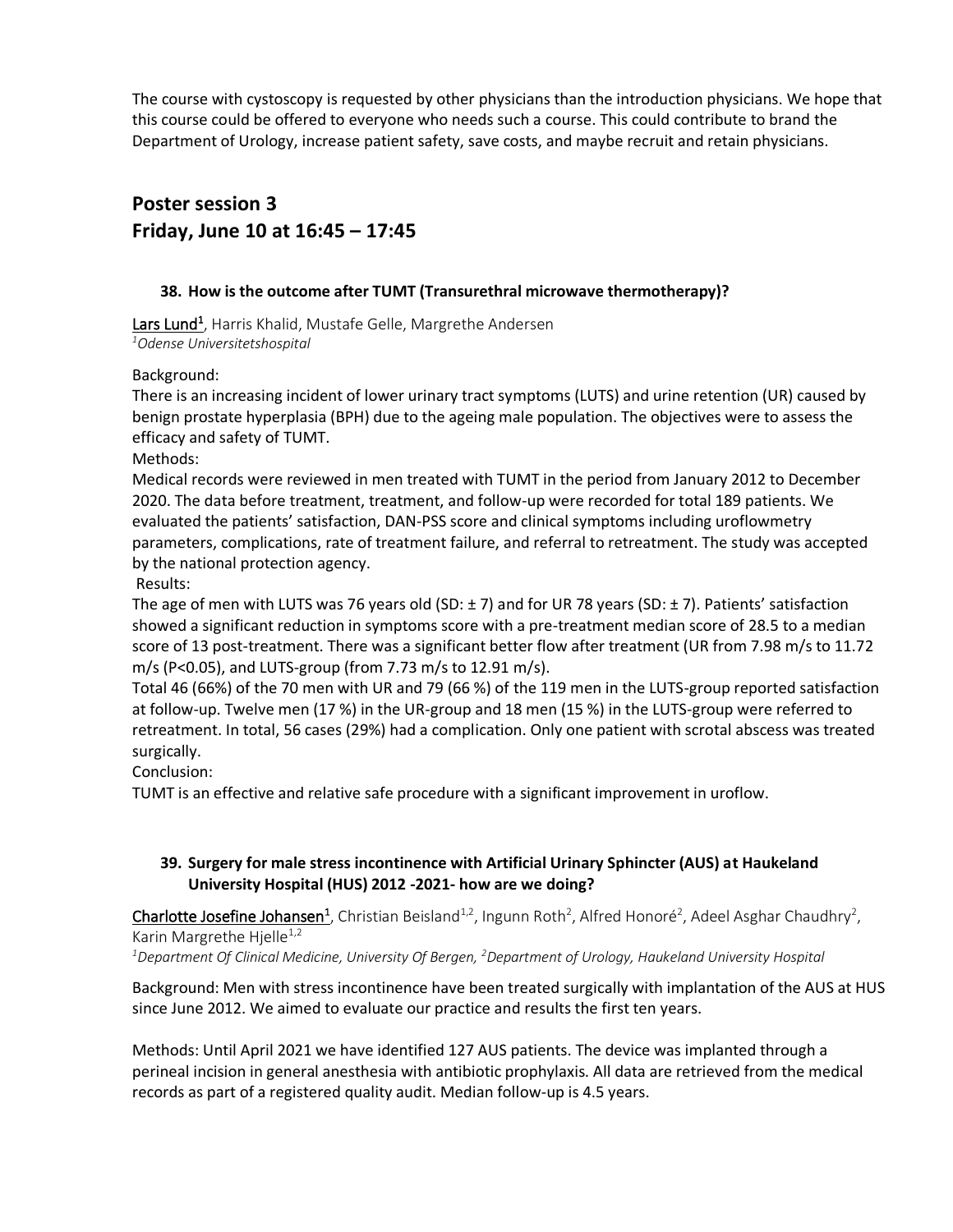Results: Incontinence in the AUS group was related to radical prostatectomy in 117 (92%), TURP in 7(6%) and neurological conditions in 3 (2%), with 2.5 years median time to index AUS implantation. Preoperative investigations showed mild, moderate and severe incontinence in 9, 29 and 72 patients, respectively (based on 3-days pad weight tests). Preoperative cystoscopy and cystometry has been mandatory, and was abnormal in 16% and 9%, respectively. Forty patients (34%) had undergone prior radiation and 31 patients (23 AUS/8 ATOMS) had re-do incontinence surgery. Postoperatively 109 patients (86%) left the hospital the day after surgery; but patients with LUTS (11), scrotal hematoma (3), pain (2), pneumonia (2) stayed 2-8 days. Overall complication rate was 34%, included the above, infections after discharge (11 patients), unsatisfactory continence and later erosions (11 patients). 84 patients did not have any complaints. No significant correlation between complications and comorbidities (i.e diabetes, hypertension, heart disease), prior radiation, BMI, cuff size or age has been observed.

Conclusion: Ten years after start-up of AMS 800 implantation, our results seem to be acceptable.

## **40. A randomized multicenter trial comparing Photoselective Vaporization of the Prostate (PVP) to Bipolar Transurethral Resection of the Prostate (TURP)**

## Hannu Koistinen<sup>1</sup>

*<sup>1</sup>Helsinki University Hospital*

#### Introduction

TURP has been considered the gold standard for obstructivesymptoms secondary to benign prostatic hyperplasia (BPH). PVP has emerged as an option and is now widely accepted for treatment of BPH. The purpose of this study was to compare the efficacy and safety of PVP (120W) to TURP in a multicenter.

#### Methods

A total of 219 patients were recruited in five centers performing both PVP and TURP in 2011-2014. After the procedure, the length of catheterization and hospital stay as well as complications were evaluated. All patients were evaluated preoperatively and three, six and 12 months postoperatively. At every visit, IPSS (International Prostate Symptom Score), maximum flow rate (Qmax) and post-voiding residual (PVR) were recorded. Length of catheterization and hospital stay were analyzed.

#### Results

A total of 98 patients were eligible for TURP and 109 for PVP of which 86 (87.8%) and 99 (90.8%) patients attended the twelve-month follow up visit. At 12 months after the procedure, Qmax and PVR both improved significantly compared to baseline. Mean Qmax, PVR, total IPSS points or quality of life did not statistically differ between trial arms at any follow-up visit. The length of catheterization and hospital stay favored PVP. A total of 10 (10.2%) TURP patients and three (2.8%) PVP patients had a significant complication ( $p = 0.027$ ) due to bleeding favoring PVP.

#### Conclusions

During the 12-month follow-up, both treatments were similarly effective in treating BPH symptoms. However, the length of catheterization and hospital stay and rate of postoperative complications favored PVP.

## **41. The clinical value of a routine urine culture prior to transrectal prostate biopsy – a populationbased register study**

**Joakim Örtegren<sup>1,2</sup>,** MD Anna Wimmerstedt<sup>4</sup>, M.D, Ass. prof Håkan Janson<sup>3</sup>, M.D, PhD Henrik Kjölhede<sup>2,5</sup>, M.D Gunnar Kahlmeter<sup>3</sup>, Professor Ola Bratt<sup>2,5</sup>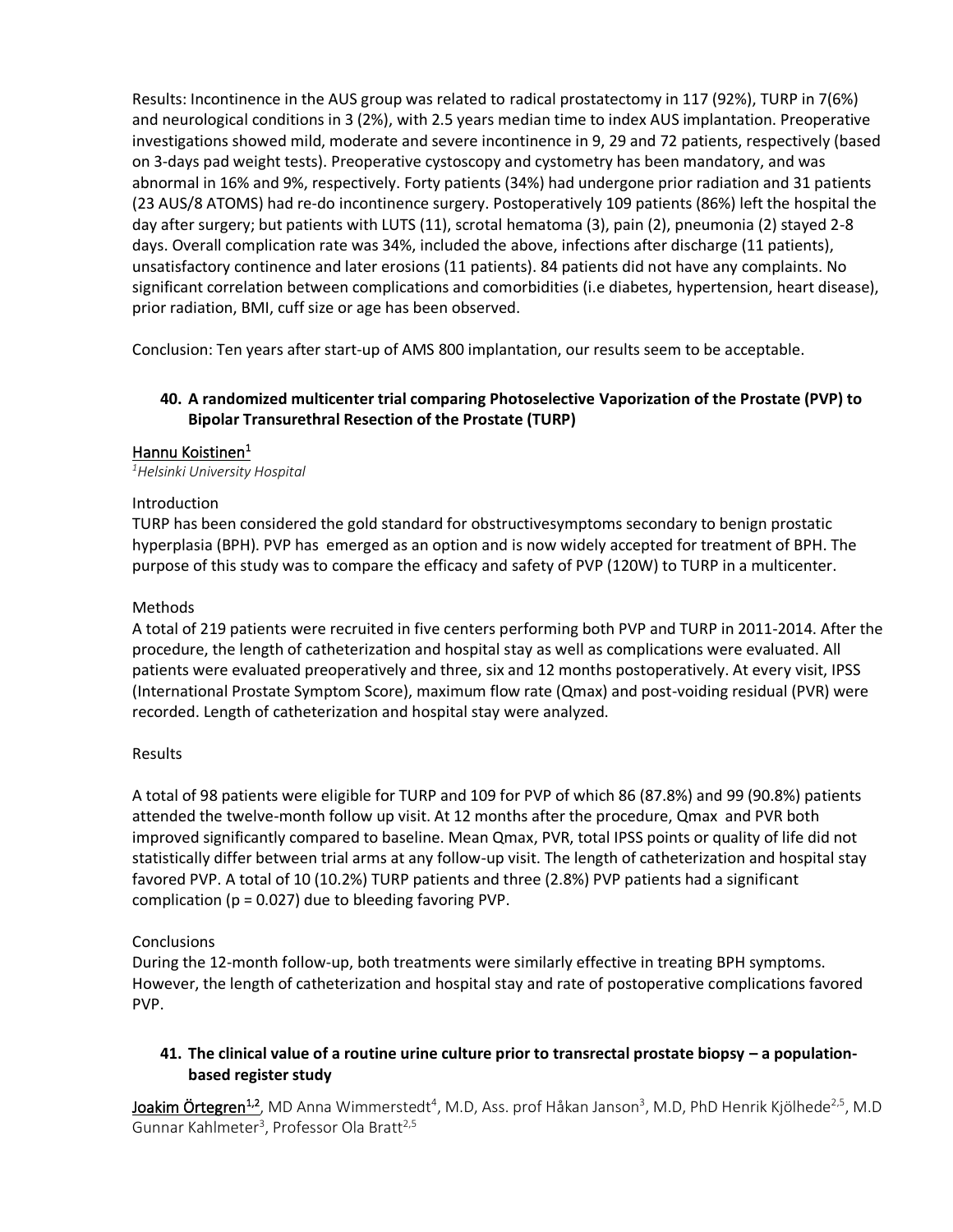<sup>1</sup>Department of Surgery, Region Kronoberg, <sup>2</sup>Institute of Clinical Sciences, Sahlgrenska Academy, University of Göteborg, *<sup>3</sup>Department of Clinical Microbiology, Region Kronoberg, <sup>4</sup>Department of Infectious Diseases, Region Värmland, <sup>5</sup>Department of Urology, Sahlgrenska University Hospital, Göteborg*

## Background

As part in a antimicrobial stewardship program, a routine urine culture prior to prostate biopsy has since 2015 been the standard practice in our region. In this population-based register work we study if a clinical routine with urine culture prior to prostate biopsy lead to a decrease in infectious complications and increased use of targeted prophylactic antibiotic therapy.

#### Material and methods

All men in Kronoberg County who had an outpatient transrectal prostate biopsy at Växjö Regional Hospital, Ljungby Hospital or Gränsbygdskliniken from 1st January 2010 to 31st December 2019. Study period was divided into a urine culture period from 1st January 2015 to 31st December 2019 and a control period from 1st January 2010 to 31st December 2014. Data was collected from electronic medical records Cambio Cosmic and all cultures were retrieved from Department of Clinical Microbiology. Results

5789 outpatient prostate biopsy procedures in 4041 men were included for analysis. Infection after prostate biopsy were more common during the urine culture period (5.1%) than during the control period (4.3%,  $p =$ 0.17). Inpatient care for infection after prostate biopsy was also more common during urine culture period (3.5% versus 2.2%, p = 0.02). The routine did identify 160 men with asymptomatic bacteriuria but rate of infectious complications was similar to that of the total urine culture period.

#### **Conclusions**

The routine with a urine culture did not lead to fewer post biopsy infections. It did identify asymptomatic bacteriuria to target antibiotic prophylactic treatment but that did not decrease infectious complications.

## **42. Pelvic lymph node dissection during robotic assisted laparoscopic prostatectomy at Oslo University Hospital**

## MD Aydin Dadfar<sup>1</sup>, **MD-PhD Viktor Berge<sup>1,2</sup>**

*<sup>1</sup>Oslo University Hospital, <sup>2</sup>University of Oslo*

Background: Pelvic lymph node dissection (PLND) during robotic assisted laparoscopic prostatectomy (RALP) provides information about staging and prognosis. Yet, PLND has not shown improved oncological outcomes. The aim of this study was to compare surgical outcomes between patients treated with RALP and PLND with patients treated with RALP only (non-PLND).

Methods: This was a historical cohort study including patients who were treated with RALP between 2014 and 2019 at Oslo University Hospital (OUH). The patients were identified through the radical prostatectomy registry at OUH.

Results: A total number of 1675 RALP patients were consecutively included, whereas 472 (28 %) were treated with PLND. Median follow-up time was 22 months. Free surgical margin was observed in 70 % in the PLND group and in 81 % in the non-PLND group.

Mean hospitalization time for both groups were two days. Mean operative time was respectively 161 and 125 minutes for the PLND and non-PLND group. In the PLND group, 11 % (52/472) had a complication that needed intervention (Clavien Dindo grade 3). Equivalent rate was 2 % (20/1203) in the non-PLND group. Lymphocele was the most common complication (5 %) in the PLND group. Among the PLND group, more patients had biochemical recurrence and salvage radiation treatment during follow-up.

Conclusions: Patients treated with PLND and RALP had higher histological grade group and less free margin. The PLND group had also more postoperative Clavien Dindo grade 3 complications. There was a higher proportion of biochemical recurrence among the PLND group.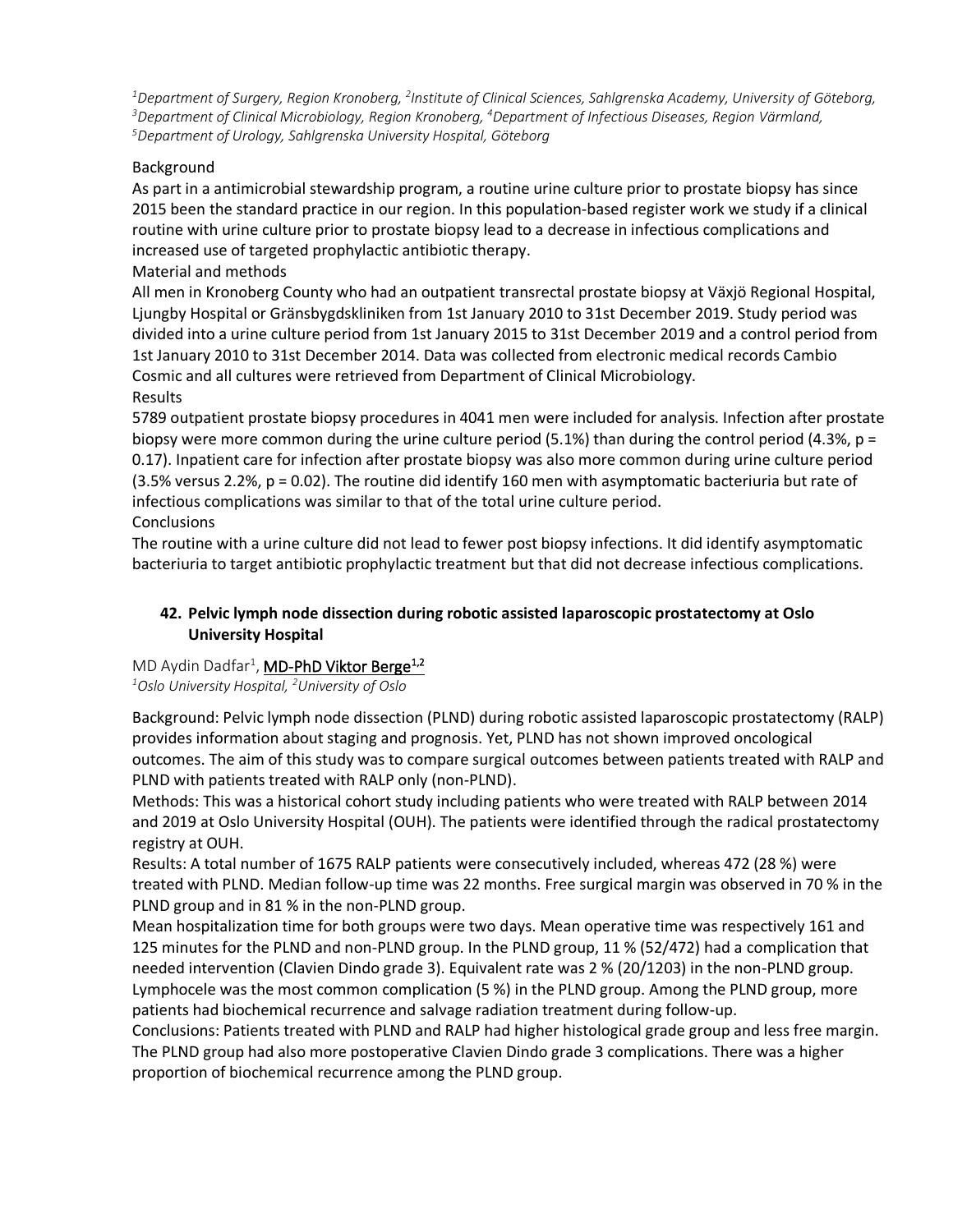## **43. Diagnostic and health economic implications of introducing the Stockholm3 test for prostate cancer detection in a Finnish context.**

**MD,PhD Henrikki Santti<sup>1,2,3</sup>, MD,PhD Mika Matikainen<sup>2,3</sup>, MD,PhD Kristina Hotakainen<sup>1,3</sup>** *<sup>1</sup>Mehiläinen Oy, <sup>2</sup>Helsinki University Hospital, <sup>3</sup>University of Helsinki*

#### Background

Several studies have shown that a new test called Stockholm3 reduces unnecessary biopsies without compromising the detection of clinically significant prostate cancer. The aim of this study was to compare the distribution of test results in a Finnish clinical cohort investigated for prostate cancer and to extrapolate these results to enable decisions on further implementation of Stockholm3 in Finland.

#### Methods

Patients who were scheduled for a PSA test at Mehiläinen's healthcare facilities in Finland were asked to donate blood and answer five clinical questions. The blood from men with PSA ≥ 1.5 ng/mL were analyzed with Stockholm3, but patients or physicians did not receive the test result. Clinical outcomes were retrieved for men with PSA  $\geq$  3.0 ng/mL.

#### Results

1,310 men were included in the study. 261 men had PSA 1.5 - 3.0 ng/mL and 212 men had PSA ≥ 3.0 ng/mL. Stockholm3 Risk Score was ≥ 11% in 32 (12.3%) men with PSA 1.5 - 3.0 and 105 (49.5%) men with PSA ≥ 3.0 ng/mL. 23 (11.0%) men with PSA ≥ 3.0 ng/mL were referred to MRI or biopsy in normal clinical practice.

#### **Conclusions**

The results were comparable with data from the studies in Norway and Sweden. The study indicates that by using Stockholm3 instead of PSA cut-off value of 3, the number of men undergoing MRI or biopsies could be reduced. The medical benefits by replacing PSA with Stockholm3 can be achieved at the same cost or potentially at a reduced cost.

## **44. Expected impact of the interreader variability among urologic pathologist on ProScreen prostate cancer screening trial: a pre-trial validation study**

<mark>Ronja Hietikko<sup>1,2</sup>,</mark> Tuomas P. Kilpeläinen<sup>1,2</sup>, Teemu Tolonen<sup>3</sup>, Anne Räisänen-Sokolowski<sup>4</sup>, Stig Nordling<sup>2</sup>, Jill Hannus<sup>3</sup>, Marita Laurila<sup>3</sup>, Kimmo Taari<sup>1</sup>, Teuvo LJ Tammela<sup>5</sup>, Kari Natunen<sup>6</sup>, Anssi Auvinen<sup>6</sup>, Tuomas Mirtti<sup>2,4</sup>, Antti Rannikko<sup>1,2</sup>

*<sup>1</sup>Department of Urology, University of Helsinki and Helsinki University Hospital, <sup>2</sup>Research Program in Systems Oncology,*  Faculty of Medicine, University of Helsinki, <sup>3</sup>Fimlab Laboratories, Department of Pathology, Tampere University Hospital, *<sup>4</sup>HUSLAB Laboratory Services, Department of Pathology, HUS Helsinki University Hospital, <sup>5</sup>Department of Urology, Tampere University Hospital, <sup>6</sup> Faculty of Social Sciences, Tampere University*

#### Background

Prostate cancer (PCa) screening remains controversial due to the high risk of overdiagnosis of clinically insignificant PCa. We have initiated a population-based randomized screening trial (ProScreen) where our aim is to retain the benefit (PCa specific mortality reduction) and minimize the harm (overdiagnosis). In the ProScreen trial only men with PSA ≥3 ug/l, 4Kscore of ≥7.5% and PI-RADS lesions 3-5 in MRI will undergo targeted biopsies. The aim of this subinvestigation is to assess the potential impact of the interreader variability among urologic pathologist on the ProScreen trial. Methods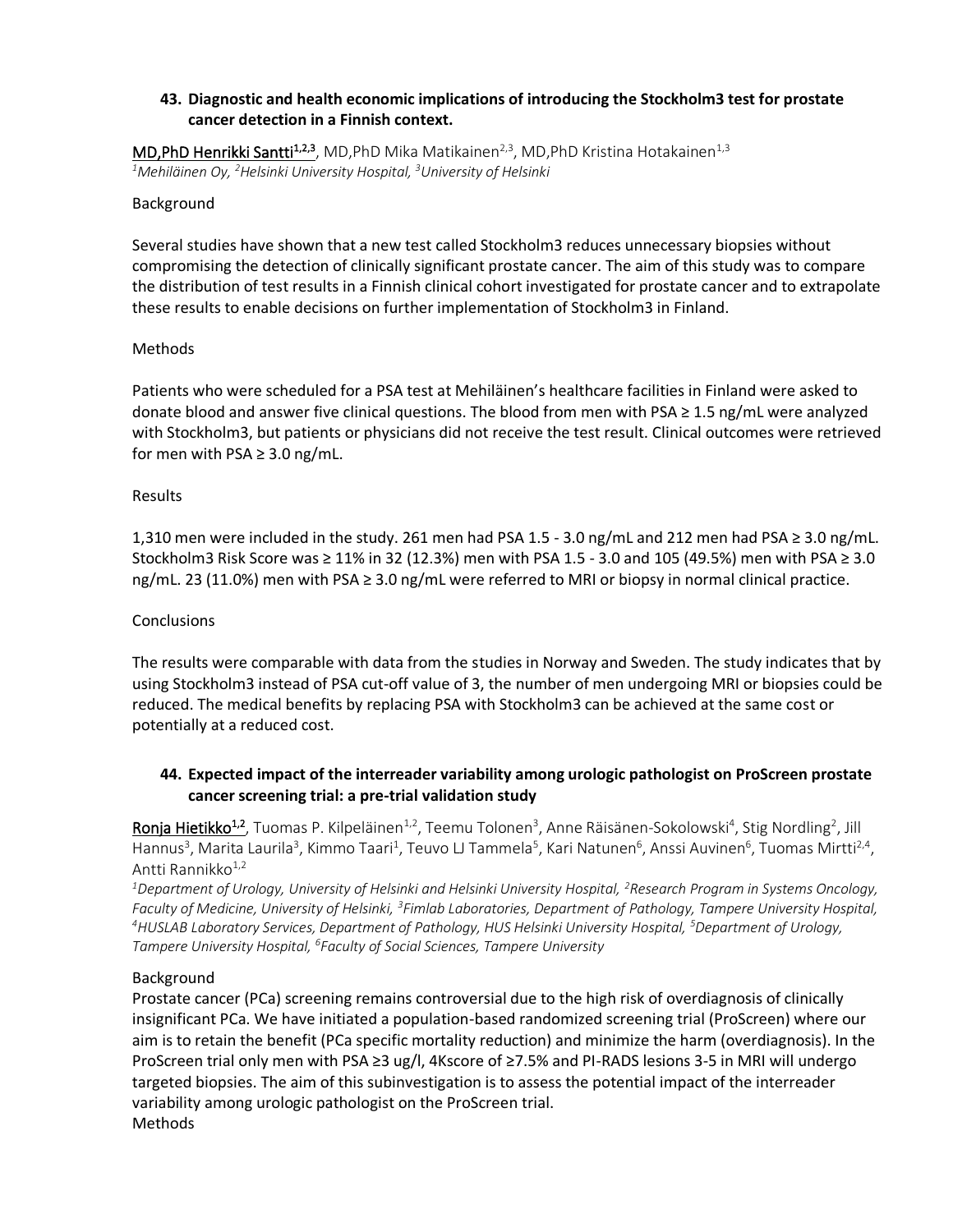From June 2014 to May 2018, 86 men with clinical suspicion of PCa based on the magnetic resonance imaging in Helsinki University Hospital underwent targeted biopsy of the prostate. For the current study, six pathologists individually reviewed the pseudonymized pathology slides of prostate needle biopsies in the two ProScreen trial centers (Helsinki and Tampere). The five-tier ISUP Grade grouping (GG) system was used. Fleiss' kappa (κ) was used to estimate combined agreement between all individual pathologists. Results

Interreader agreement for cancer vs. benign (GG 1-5) was very good (κ 0.90) and for clinically significant cancer (GG 2-5) it was good (κ 0.72). Further for the more aggressive cancers (GG 3-5, GG 4-5) interreader agreement was good (κ 0.72, κ 0.68).

## Conclusion

Interreader agreement of pathology reports was good to very good in this pre-trial validation study. The contemporary Grade grouping system appears to be reproducible and the agreement between study uropathologists good at minimum.

## **45. Prospective validation of a combined urine and plasma test for predicting high grade prostate cancer in biopsy naïve men.**

**MD Torben Brøchner Pedersen<sup>1</sup>, MD, PhD Mads Hvid Poulsen<sup>1,2,4</sup>, MSc, PhD Martin Lund<sup>1,3</sup>, MSc Søren** Feddersen<sup>3</sup>, MD Maher Albitar<sup>5</sup>, MSc Charlotte Aaberg Poulsen<sup>1</sup>, MSc Louise Dorner Østergaard<sup>1</sup>, DMSc, MD Lars Lund $1,2,4$ 

*<sup>1</sup>Department of Urology, Odense University Hospital, <sup>2</sup>Academy of Geriatric Cancer Research (AgeCare), Odense University Hospital, <sup>3</sup>Department of Clinical Biochemistry and Pharmacology, Odense University Hospital, <sup>4</sup>Department of Clinical Research, University of Southern Denmark, <sup>5</sup>Research and Development Department, NeoGenomics Laboratories*

## Background:

Pivotal to the successful treatment of localised prostate cancer is establishing an early diagnosis. Diagnosing prostate cancer requires histopathological confirmation by direct biopsy from the prostate gland. This procedure has inherent risks and may yield false negative results. Selecting patients for biopsy thus requires knowledge of the patients risk. Novel biomarkers have potential to aid in this critical step of the diagnostic pathway. We aim to externally validate a previously developed urine and plasma biomarker algorithm in a prostate biopsy naïve cohort.

Methods:

Urine and blood samples were prospectively collected from 331 men suspected of prostate cancer prior to undergoing transrectal prostate biopsies. Biopsy naïve men with no known prostate cancer diagnosis were included. The expression mRNA levels of a 10 gene panel were quantified by real-time polymerase chain reaction in urine and plasma. Gene quantities combined with clinical features and plasma PSA levels were used to predict the presence of International Society of Urological Pathology (ISUP) grade group ≥ 2 prostate cancer.

## Results:

Complete data was available for 314 patients and 93 had ISUP grade group ≥ 2. Sensitivity and specificity was 87.1% (95% CI: 78.5%-93.2%) and 42.1% (95% CI: 35.5%-48.9%) respectively. Receiver operating characteristics area under curve was 0.756 (95% CI: 0.699-0.813) for algorithm probability and 0.651 (95% CI: 0.589-0.713) for PSA (p=0.02). Test negative predictive value was 88.6% (CI: 80.9%-94%). Conclusions:

The original excellent performance metrics were not replicated in the present external validation study. Algorithm improvement is necessary before attempting clinical implementation.

#### **46. Moved to poster session 1**

#### **47. Long-term follow-up of AdVance/AdVanceXP sling for stress urinary incontinence**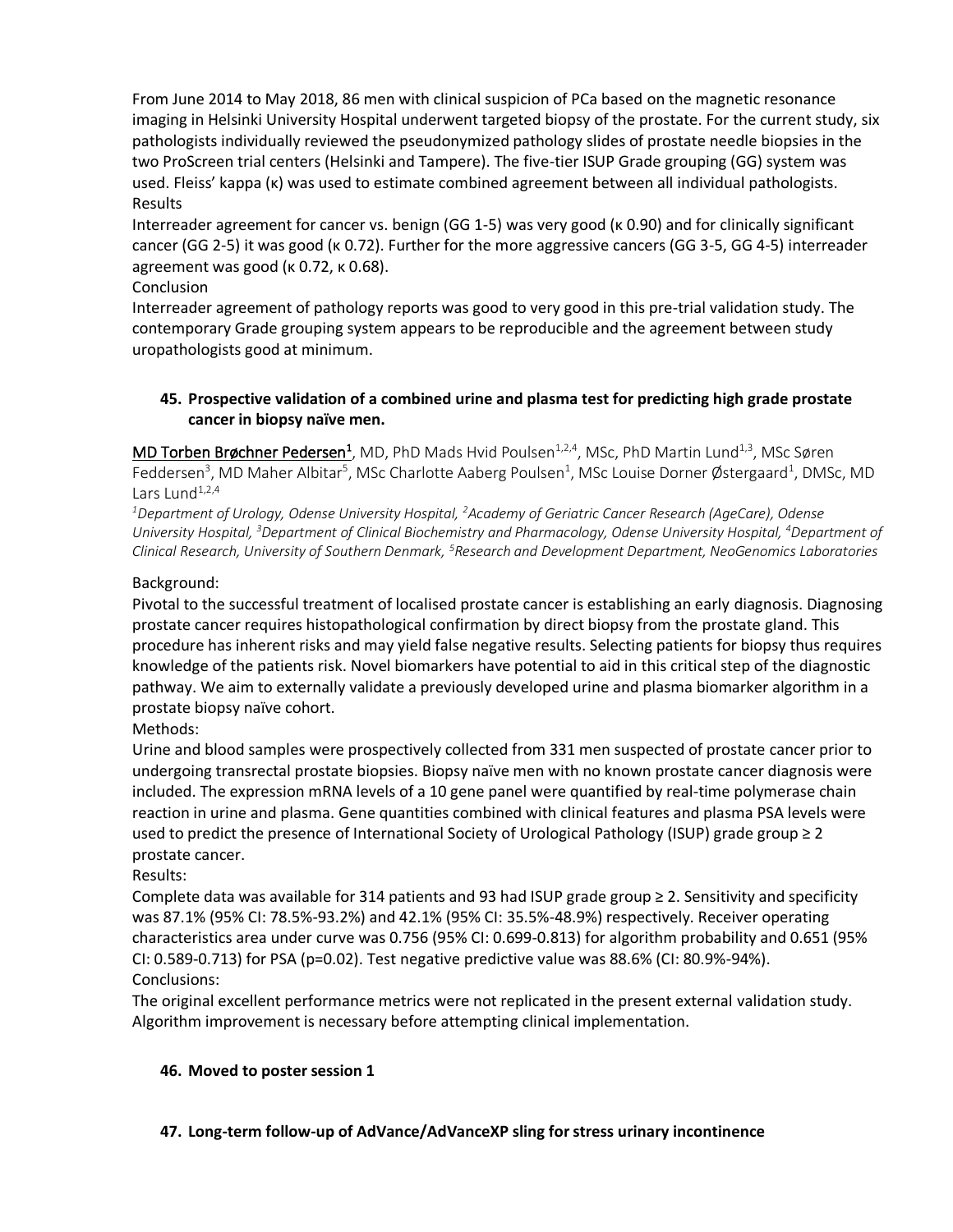Rebecca Bøe<sup>1</sup>, Dr Ole Jacob Nilsen<sup>1</sup>, Dr Henriette Veiby Holm<sup>1</sup> *<sup>1</sup>Rikshospitalet, Oslo University Hospital*

#### Background

The AdVance and AdVanceXP slings (AS) are established treatment options for male stress urinary incontinence (SUI) but long-term results are sparse.

Objectives: To evaluate the long-term effect, complications, and patient satisfaction with the AS at our institution.

#### Methods

Patients who had an AS implanted due to SUI were identified retrospectively. Demographic and perioperative data were extracted from electronic patient files. Long-term follow-up included a mailed questionnaire with the Expanded Prostate cancer Index Composite (EPIC-26) for urinary assessment and questions regarding patient satisfaction.

#### Results

The AS was implanted in 165 patients 2009-2016, mainly due to mild to moderate SUI (median 112, range 13-589 g/24h). Preoperative urodynamics showed normal bladder function in 151 and mild detrusor overactivity (DO) in 11.

At the 6-week follow-up 144 patients (87%) were defined as cured (0-1 safety pad/day). The most common early complication was urinary retention (n=38), transient in 32 (1-42 days). Recurrence of incontinence was noted in 36 patients during follow-up, of whom 26 were reoperated.

The questionnaire was sent to 125 patients and 115 (92%) replied at a median of 107 (43-202) months postoperatively. Ninety-one (79%) used 0-1 pads/day, 97 (85%) were satisfied, one patient reported pain. Failure was associated with higher age and more leakage preoperatively and at the 6-week follow-up. Mild DO did not affect outcome.

#### **Conclusions**

The AS shows good and persistent long-term results in patients with mild to moderate SUI. Few patients had mild DO preoperatively and it did not affect long-term outcome.

## **Poster session 4 Friday, June 10 at 16:45 – 17:45**

#### **48. Genitourinary Gun Violence Injuries in Muskegon, Michigan: Targeting Prevention**

Brian Stork<sup>1</sup>, Dr. Christopher Mattson<sup>2</sup>, Dr. Tracy Koehler<sup>2</sup>, Christi Kosheba<sup>2</sup>, Dr. Justin Grill<sup>2</sup> *<sup>1</sup>Michigan Medicine West Shore Urology, <sup>2</sup>Trinity Health Muskegon*

Background: Gun Violence (GV) is an ongoing public health issue in the United States. We reviewed a series of GV cases, with and without Genitourinary (GU) injuries, treated in Muskegon, Michigan to assess the impact of these injuries on patients and healthcare utilization.

Methods: Mercy Health Muskegon (MHM) Level II Trauma Center diagnostic codes were searched between the dates of May 1, 2015, and June 30, 2019, for GV injuries. Patient demographics, Injury Severity Score (ISS), and length of stay (LOS) were abstracted. Hospital charges were obtained from the MHM Finance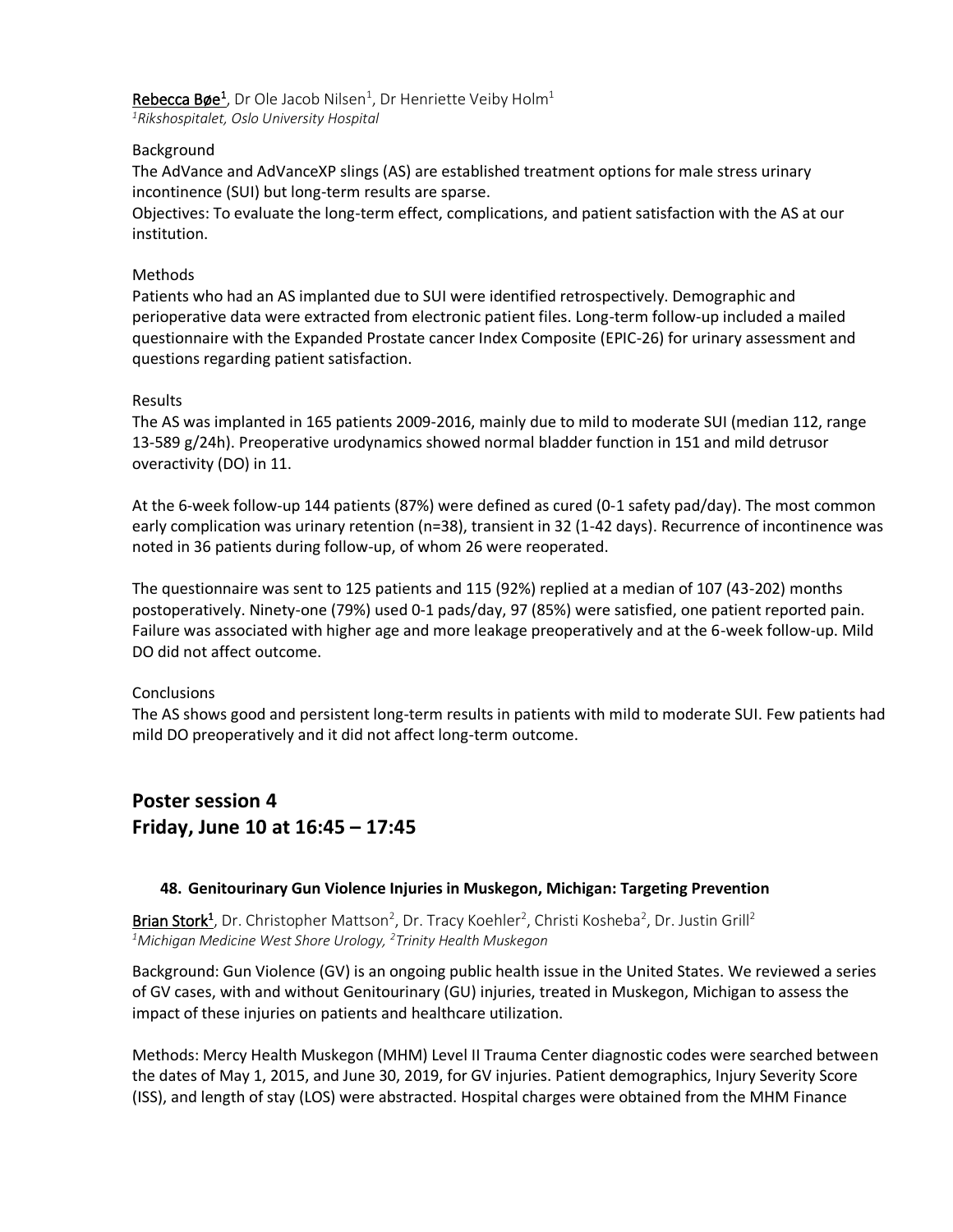Department. The Fisher's Exact Test was utilized for comparisons of categorical data and the t-test or Mann Whitney were utilized for quantitative data. Significance was assessed at p<0.05.

Results: 199 patients met inclusion criteria. 14/199 (7.0%) patients sustained injuries to the GU tract. Of these patients, 12/14 (86%) also sustained concomitant non-GU organ injuries. Young, black men were the primary victims of gun violence in both groups. Patients with GU GV injuries had statistically higher ISS, 14 vs. 6 (p <0.001), longer LOS, 7 vs. 1 day(s) (p <0.001), and higher hospital changes, \$58,462 vs. \$8,789 (p<0.001), when compared with the non-GU injury group.

Conclusions: Urologists at MHM treat a wide range of GV injuries that disproportionally effect young, Black men. In this retrospective study, GV injuries with GU involvement were significantly more severe and resulted in significantly longer hospitalizations and higher hospital charges. Patients in our community stand to benefit from further urologist-lead GV research and prevention efforts.

## **49. Delayed diagnosis of iatrogenic ureteral injuries causes significant morbidities for the patients. Results from a retrospective study at Haukeland University Hospital, Bergen, Norway**

Rachel Ahila Maheswaran<sup>1</sup>, Anne Kvåle Bergesen<sup>1</sup>, Christian Beisland<sup>1,2</sup>, Bjarte Almås<sup>1,2</sup> *<sup>1</sup>Department of Urology, Haukeland University Hospital, <sup>2</sup>Department of Clinical Medicine, University of Bergen*

Background: Iatrogenic ureteral injuries can cause significant morbidities. The aim of this study was to register and analyse outcomes after ureteral injuries treated at our hospital with special emphasis on potential consequences of a delayed diagnosis.

Methods: 108 patients treated for an iatrogenic ureteral injury during 2001-2021 were included in the study. Endourological, injuries necessary due to tumour resection and traumatic injuries (two) were excluded. Demographic information, time of injury, type and time of repair, length of hospital stay, number of hospital admissions awaiting final surgery and final outcome was registered. Chi-square and Mann-Whitney U-test analyses were performed to assess predictors for delayed diagnosis and post injury morbidities.

Results: Most injuries, 74 (69%) occurred during gynaecological surgery. Of the injuries, 47 (44%) were not recognized preoperatively (delayed diagnosis), and 30 (28%) occurred during laparoscopic/robotic surgery. Patients with a delayed diagnosis had a higher number of injury related hospital admissions (mean 3.0 vs 0.8, p<0.001) and longer hospital stays (mean 18 vs 6.4 days, p=0.001) compared to patients who had their injuries diagnosed peroperatively. Median (IQR) time from injury to final surgery for patients with a delayed diagnosis was 3.7 (2.3-5.4) months. Patients sustaining their injuries during laparoscopic/robotic surgery had a higher risk of delayed diagnosis (60% vs 37%, p=0.05). Complete recovery was achieved in 101 (92%) of the patients.

Conclusions: A delayed diagnosis of an iatrogenic ureteral injury may cause major morbidities for the patients even if final prognosis is good. Laparoscopic/robotic surgery increases the risk of delayed diagnosis.

## **50. The Who, What, When and How of Blunt Penile Trauma - a five year retrospective study from a Danish University Hospital**

#### Mia Børsmose Trip<sup>1,2</sup>, MD, Ph.D. Jakob Jakobsen<sup>2</sup>

*<sup>1</sup>Department of Urology Aalborg University Hospital, <sup>2</sup>Department of Urology Aarhus University Hospital*

#### Background

Penile fracture (PF) is a traumatic rupture of the tunica albuginea.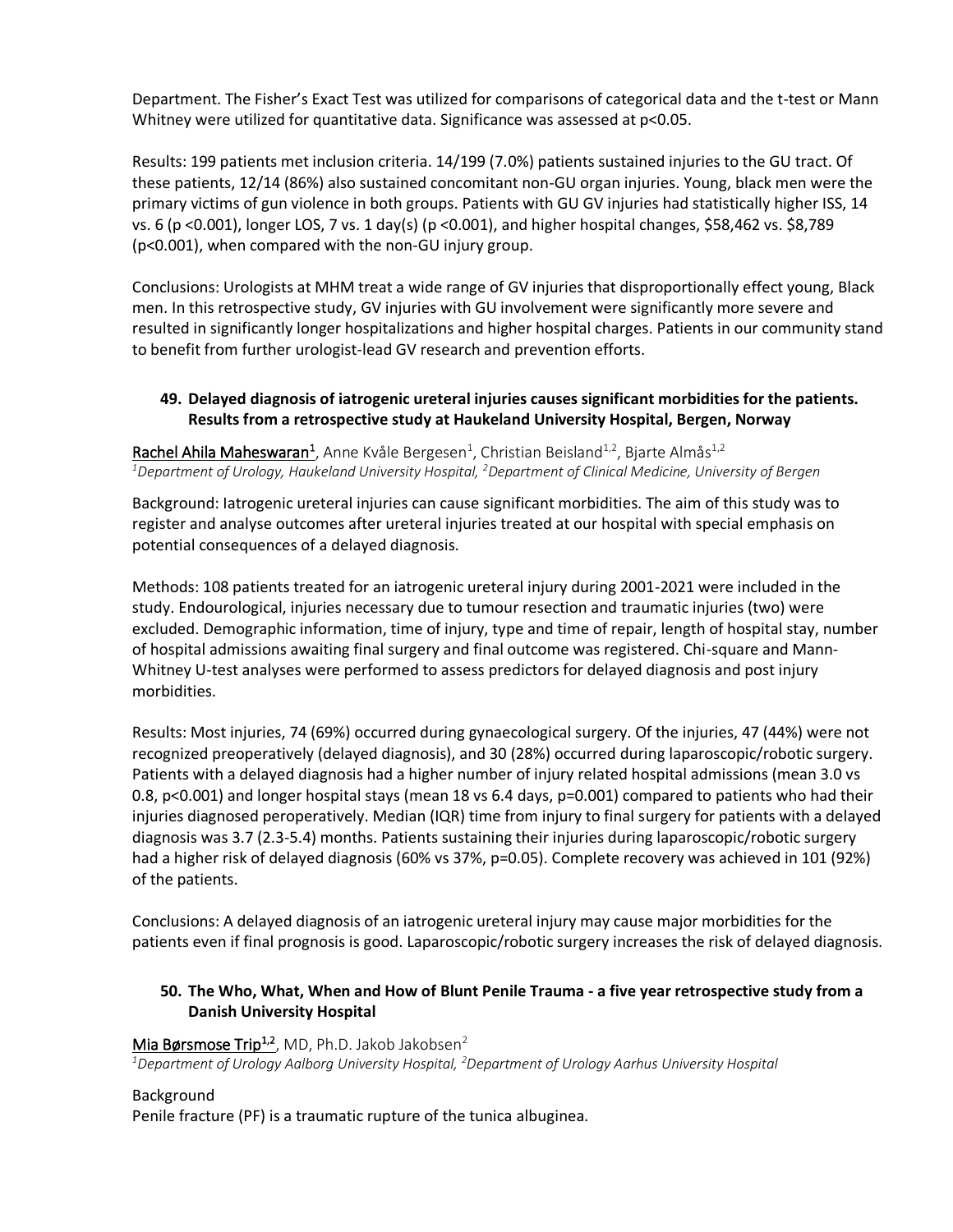The purpose of this study was to identify and assess patients referred with blunt penile trauma, including PF, during a five-year period.

## Methods

In this retrospective analysis of patient records, we identified patients using ICD-diagnosis of Penile Hematoma (DN488E), Penile Contusion (DS302B) or Penile Fracture (DS302P).

Patients referred to Aarhus University Hospital from december 2016 to december 2021 were entered in a RedCap database including information on demographics, symptoms, cause of trauma, treatment and functional outcome.

## Results

In total 41 patients were referred. Six patients were excluded due to lack of penile trauma in the history. Twelve patients were diagnosed with PF. All were treated surgically with suturing of the rupture. The most common cause of blunt penile trauma was intercourse (77%).

All patients with PF experienced discoloration and penile swelling. A snap was heard by seven of the patients with PF but also ten of the patients without penile fracture.

Ultrasound of the penis was used in 18 patients. Most penile trauma occurred from 6 pm to 6 am (57%). Postoperative erection enabling full intercourse was achieved with 72,7% (8/11) of the patients.

## Conclusion

Radiological examination guided the treatment decision in more than half of the patients. All PF were treated surgically. Most penile hematomas and hematomas were treated conservatively. Functional outcomes were good.

## **51. Renal temperatures and thermal profiles during ureteroscopy with thulium fiber laser and holmium:YAG laser**

## Mathias Æsøy<sup>1</sup>, Patrick Juliebø-Jones<sup>1,2</sup>, Christian Beisland<sup>1,2</sup>, Øyvind Ulvik<sup>1,2</sup>

*<sup>1</sup>Department of Urology, Haukeland University Hospital, <sup>2</sup>Department of Clinical Medicine, University of Bergen*

Background: The threshold for thermal cellular injury, 43°C, could be exceeded during ureteroscopic laser lithotripsy. The aim of this study was to compare temperature profiles in both renal pelvis and renal parenchyma during Thulium fiber laser (TFL) and Ho:YAG laser activation using different power settings and fiber sizes.

Methods: Three porcine kidneys with intact renal pelvis and proximal ureters were used for the experiment. A temperature sensor was inserted through a nephrostomy tube into the renal pelvis and a second sensor was inserted directly into the renal parenchyma. Temperatures were recorded during laser activation for 180 seconds, and for another 60 seconds after deactivation. TFL (150μm and 200μm) and Ho:YAG (270μm) laser delivered energy at settings of 2.4W, 8W, 20W and 30W.

Results: Intrapelvic temperatures correlated directly to power settings. Higher energies produced higher temperatures. For example, using a 150μm fiber at 2.4W resulted in a 2.6°C rise from baseline (p=0.008), whereas using the same fiber at 20W produced a rise in temperature of 19.9°C (p=0.02). Larger laser fibers caused significantly higher temperatures compared to smaller fibers using equivalent power settings, e.g. mean temperature at 20W using 150μm was 39.6°C compared to 44.9°C using 200μm, p < 0.001. There was a significant increase in parenchymal temperatures when applying 20W and 30W of laser power with the two larger fibers.

Conclusion: Careful attention should be paid to avoid thermal injuries when using lasers with high energies (≥20W) and fiber sizes ≥200 μm. Low laser settings are therefore recommended during ureteroscopic lithotripsy.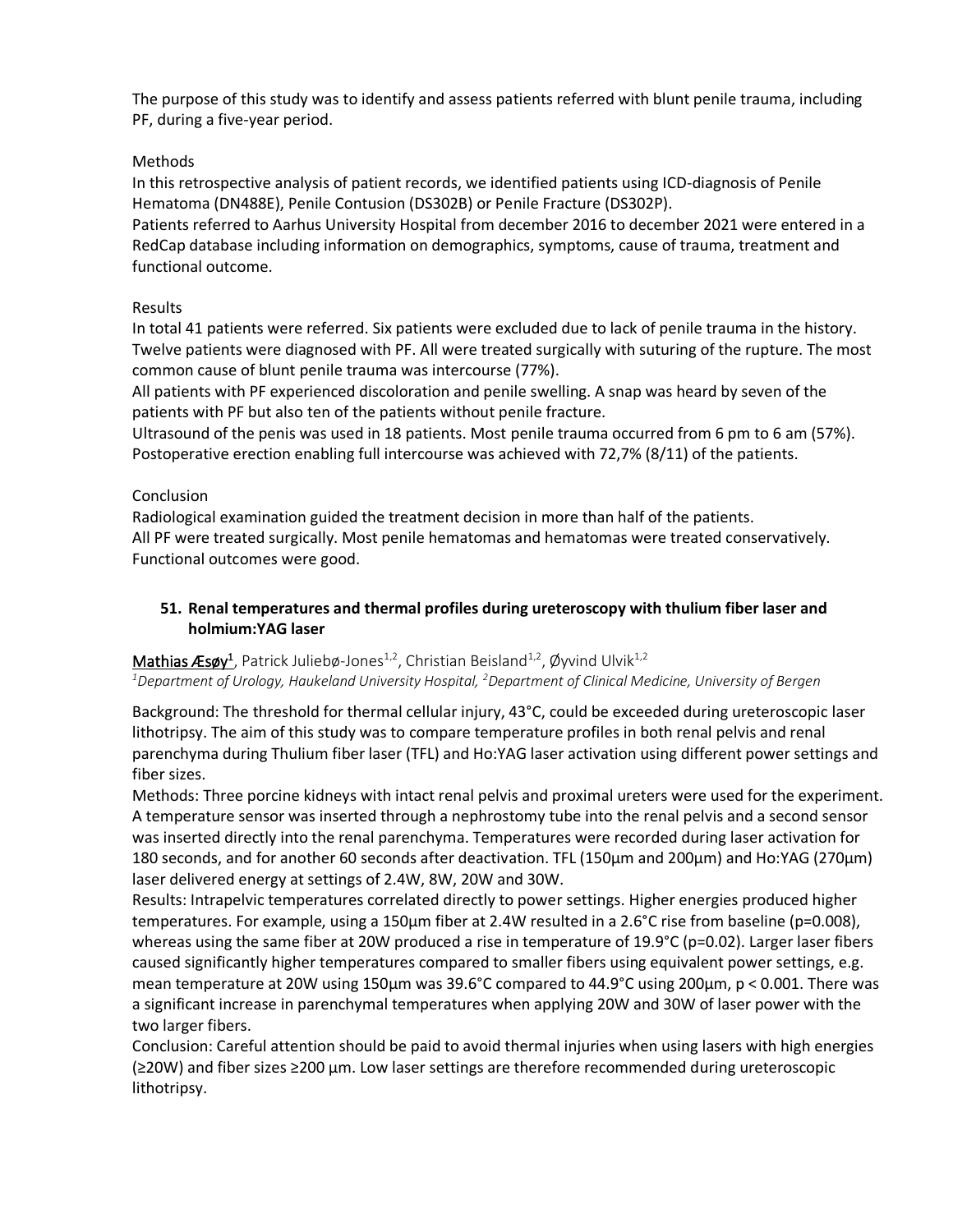## **52. Safety and Efficacy of Ureteroscopy in Pregnancy under Local Anaesthesia and Sedation: Outcomes from a retrospective cohort study**

Patrick Juliebø-Jones<sup>1,2</sup>, Dr Stephen Baug<sup>1</sup>, Dr Peder Gjengstø<sup>1</sup>, Professor Christian Beisland<sup>1,2</sup>, Dr Øyvind Ulvi $k^{1,2}$ 

*<sup>1</sup>Haukeland University Hospital, <sup>2</sup>University of Bergen* 

## Background

Management of suspected kidney stone disease in pregnancy is challenging. Ureteroscopy (URS) is a recognised diagnostic and therapeutic intervention. There

have been only limited reports of performing this under local anaesthetic (LA) and sedation. Our aim was to investigate the safety and outcomes associated with performing URS during pregnancy as the technique has evolved at our centre.

## Methods

Retrospective review of records was carried out to identify pregnant patients undergoing URS at our tertiary centre between 1984-2021. Requirement for ethical

approval was cleared by the Regional Committee. Outcomes of interest included anaesthetic status, endoscopic findings, stent usage, operative time, hospital stay and complications.

## Results:

86 patients underwent 95 URS procedures. Overall, 58 (n=55) were achieved with LA and sedation. During the most recent decade, the latter was successfully carried out in 94% of procedures. 56% (n=48) of the whole study group had ureteral calculi found at the time of surgery and in 90% (n=43) of these cases, fragmentation/extraction was performed. Mean operative time and post-procedure

hospital stay was 32.5 minutes (range 7-100) and 2.2 days (0-16), respectively. Overall intra-operative and post-operative complication rate was 2% and 11%, respectively. During the final decade, the latter improved to 6% and all adverse events were minor (Clavien I/II).

## Conclusion

It is not only safe to perform URS during pregnancy, but it can also be achieved under LA and sedation. Development of a local protocol and multi-disciplinary management algorithm are instrumental in enabling the delivery of such a service

## **53. Ureteroscopy for stone disease in the paediatric population: Lessons learned and outcomes in a Nordic setting**

Dr Patrick Juliebø-Jones<sup>1,2</sup>, Dr Mathias Sørstrand Æsøy<sup>1</sup>, Dr Peder Gjengstø<sup>1</sup>, Professor Christian Beisland<sup>1,2</sup>, Dr  $\emptyset$ yvind Ulvik $^{1,2}$ 

*<sup>1</sup>Haukeland University Hospital, <sup>2</sup>University of Bergen* 

## Background

Paediatric stone disease is rare in the Nordic communities. Still, the condition can require surgical intervention in the form of ureteroscopy (URS). Here, we report outcomes achieved at a regional (tertiary) centre.

Methods

Retrospective analysis was performed of consecutive patients (<18 years) undergoing URS for stone disease between 2010-2021. Outcomes of interest included stone free rate (SFR) determined using definition of no residual fragments ≥3 mm on imaging and complications classified according to Clavien-Dindo system. Results

In total, 23 patients underwent 47 URS procedures for a total of 31 stone episodes. Mean age was 9 years (range 1-17) and male to female ratio was 6:17. 35% had at least one medical comorbidity. Ultrasound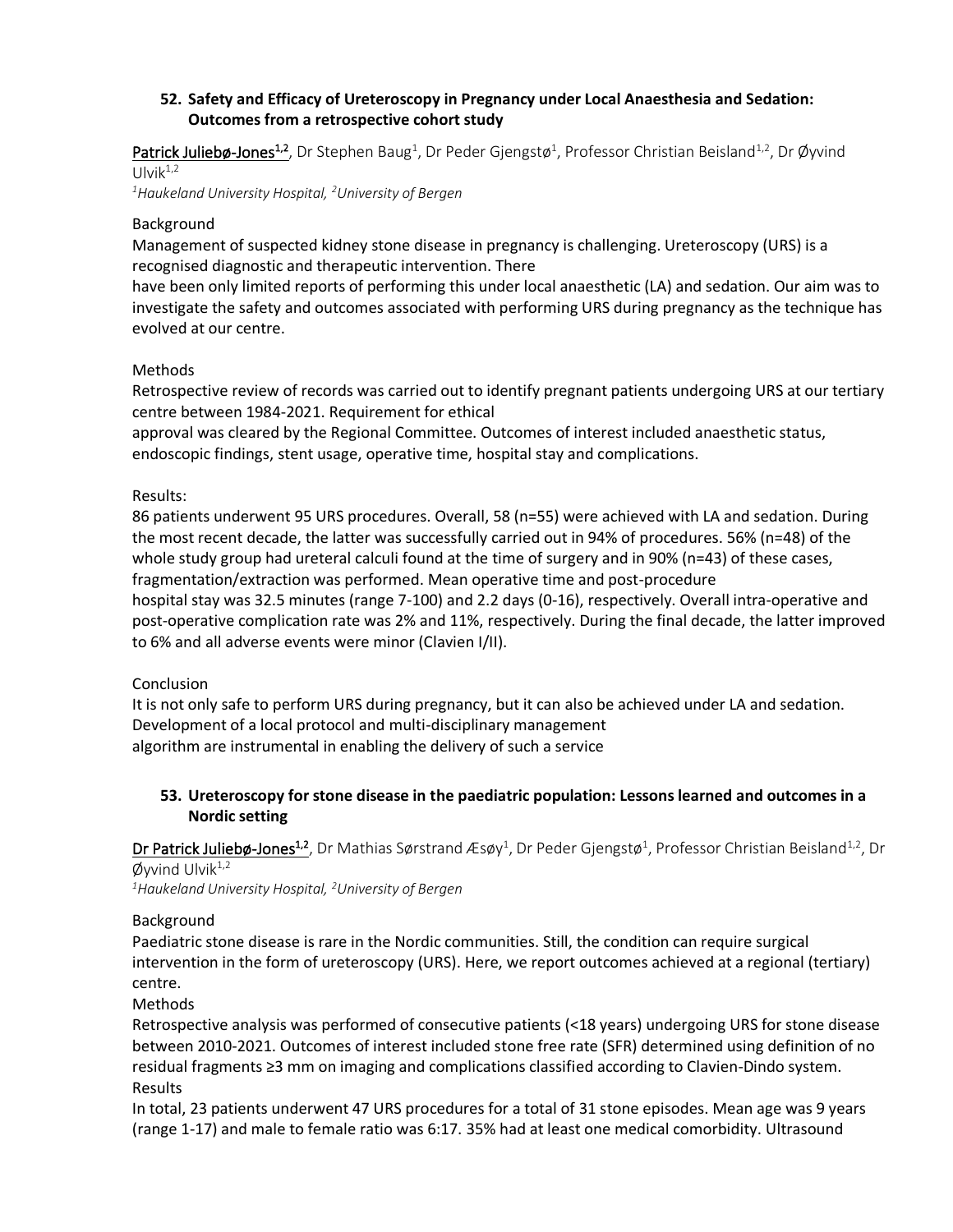determined preoperative stone status in 87%. Mean largest index and cumulative stone sizes were 9 mm (range 3-40) and 12 mm (range 3-40) respectively. 32% had multiple stones. Lower pole was the commonest stone location (35%). No patients were pre-stented. Ureteral access sheaths were not used in any cases. Access to upper urinary tract at first procedure was successful in 94%. Initial and final SFR was 61% and 90%, respectively. No intra-operative complications were recorded. Overall post-operative complication rate was 15%. Urinary tract infection (CD II) was the commonest adverse event (11%). Conclusion

Paediatric URS can be delivered in the setting of a regional centre without compromising outcomes. This includes when carried out by adult endourologists, without routine pre-stenting and omitting use of ureteric access sheath.

## **54. Peyronie's Disease Questionnaire: Translation to Danish and cultural adaptation**

Majken Wiborg<sup>1,2</sup>, MSc, Ph.D. Associate professor Birgitte Schantz Laursen<sup>3,4</sup>, MD, associate professor Else Brohm Kallestrup<sup>1,2</sup>, MD, Ph.D, associate professor Rasmus Krøijer<sup>2,5</sup>, **M.D., DMSci, FCS (HK) Professor in** Urology Lars Lund<sup>2,6</sup>

*<sup>1</sup>Department of Urinary Tract Surgery, Hospital of South West Jutland, <sup>2</sup> Institute of Clinical Research, University of Southern Denmark, <sup>3</sup> Sexology Research Centre, Department of Clinical Medicine, Aalborg University, <sup>4</sup>Clinical Nursing Research Centre, Aalborg University Hospital, <sup>5</sup>Department of Surgical Gastroenterology, Hospital of South West Jutland, University hospital of Southern Denmark, <sup>6</sup>Department of Urinary Tract Surgery, Odense University Hospital*

Background and aim: Peyronie´s disease (PD) has an impact on mens health both mentally and physically. The validated American Peyronies disease questionnaire (PDQ) was developed to ensure all aspects being addressed in order to achieve higher satisfaction and enable patient and health professionals to choose the best suited treatment. The aim was to translate PDQ into Danish and cross-culturally adapt and test PDQ in a Danish population.

Materials and methods: Translation of the PDQ followed the guidelines of Beaton 2000. The expert committee agreed upon a Danish version after cross-cultural adaption. The Danish PDQ was send by electronic mail to a preselected group of 41 men with PD. After completion of the questionnaire, 32 men underwent a video-interview to identify any problematic fields or areas to be misunderstood. Results: PD bothered 87% the last time they had intercourse and 93% men experienced to be bothered by having intercourse less often. Seventy-three were bothered when they looked down at them self, 88% had intercourse less often as they did before having PD.

Conclusions: After the interview of 32 Danish men with PD, we adapted the questionnaire into Danish conditions so the men experienced that their bother was best represented. The majority expressed satisfaction with the questionnaire and asserted it could be valuable as a tool when visiting the doctor the first time. Results from the questionnaire illustrated that also Danish men experiences great bother with PD.

## **55. Seven years follow up after stem cell therapy for erectile dysfunction in men after RARP (Robot assisted radical prostatectomy)**

#### Lars Lund<sup>1,2</sup>, MF Vestergaard<sup>1</sup>

*<sup>1</sup>Department of Urology, Odense University Hospital and Institute of Clinical Research, <sup>2</sup>University of Southern Denmark*

#### Background

Prostate cancer is the most common cancer among men in Denmark, but surgical treatment has side effects e.g. erectile dysfunction (ED). Our previous study showed improvement in 8 out of 11 (73 %) of the continent men using stem cells for ED after RARP. The aim is to assess the efficacy of the treatment after 7 years.

#### Methods

Seventeen men from the safety study were included. Fifteen were sent questionnaires as two had passed away. After three months, 12 men (80%) had completed the questionnaires, but one was excluded due a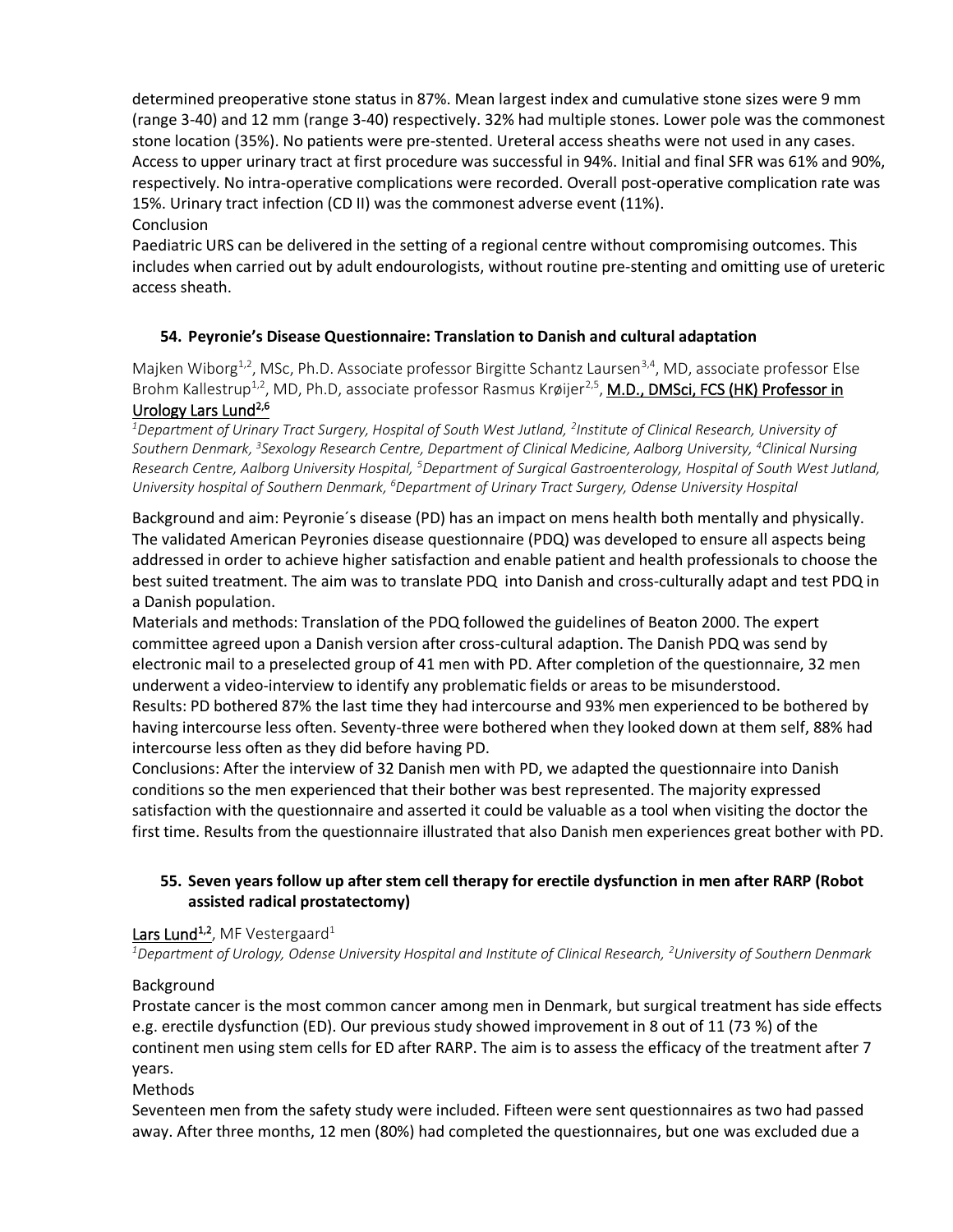penis implant. The questionnaire included questions about their erectile function, sexual activity and satisfaction.

Results

The median age was 67.5 years (SD:  $\pm$  6.22). Seven out of 11 (64%) were sexually active, but only three (27 %) reported being able to get an erection hard enough for penetration. Seven out of 11 (64%) stated that their confidence in own ability to get an erection was very low. Three men (27%) experience a change after treatment, two (18%) for the better and one (9%) for the worse, whereas the remaining 8 (73%) did not see a change. The international index of erectile function showed an average score on 21.9 out of 75, and IIEF-5 was 8.3 out of 30.

## Conclusion

Stem cell treatment in this safety study showed lasting effect in 27 % of the men using stem cell therapy after seven years. To decide whether stem cell therapy has a role for ED a randomized study is needed.

## **56. Nephrostomy Balloon Catheters in first Attempt**

Henriette Jensen<sup>1</sup>, Nurse, MCN Beritt Pedersen<sup>2</sup>, Doctor of medicine, Celi Anne Schoenike<sup>3</sup>, Lector in clinical nursing, Lone Jørgensen<sup>4</sup>, Medical anthropologist, MAH and PhD, lector in clinical nursing, Helle Haslund<sup>5</sup> *<sup>1</sup>Urology Department at Aalborg University Hospital, <sup>2</sup>Urology Department at Aalborg University Hospital, <sup>3</sup>Urology Department at Aalborg University Hospital, <sup>4</sup>Clinic for Surgery and Cancer Treatment, and the Clinical Institute at Aalborg University, <sup>5</sup>ABK Clinic at Aalborg University Hospital, and the Clinical Institute at Aalborg University*

## Background

A nephrostomy pigtail catheter (NPC) can cause complications such as obstruction, pyelonephritis and urosepsis, whereas, according to experience, nephrostomy balloon catheters (NBC) lead to fewer complications. Commonly, patients who first received a NPC, experienced complications, and had to have their NPC changed acutely, before being offered a NBC. NBC was not the first choice due to the anticipation of pain associated with the insertion of the device.

## Methods

The objective is to examine whether a NBC can be considered the first-choice intervention for patients with ureteral tumor obstruction if inserted with a pain-management package.

A meeting was held with all those involved to introduce the project protocol and a questionnaire for the urological radiologists and the patients. Flow charts were devised for urologists and urological nurses alike. A pain-management package was established.

## Results

Fifteen out of the twenty initial patients were included. Five patients were excluded due to a lack of dilators, pain, lack of indication, and a high bleed-risk. Urological radiologists reported that the insertion of NBCs did not seem more painful, and that it was possible to successfully insert NBCs on 14 patients. Twelve patients reported a VAS of 0-5, one 6-10, and two patients did not complete the questionnaire. Regarding the assessment of anxiety leading up to the procedure, nine patients reported a VAS of 0-5, three 6-10, while two patients did not complete the questionnaire.

It is now considered standard of practice that patients with ureteral tumor obstruction receive a NBC as a first-line intervention.

## **57. Bleeding complications in ABO incompatible kidney recipients**

 $\mu$ lia Dagnæs-Hansen $^1$ , MD, PhD Gitte Hjartbro Kristensen $^1$ , MD, PhD, Professor Andreas Røder $^{1,2}$ *1Urological Research Unit, Rigshospitalet, 2University of Copenhagen*